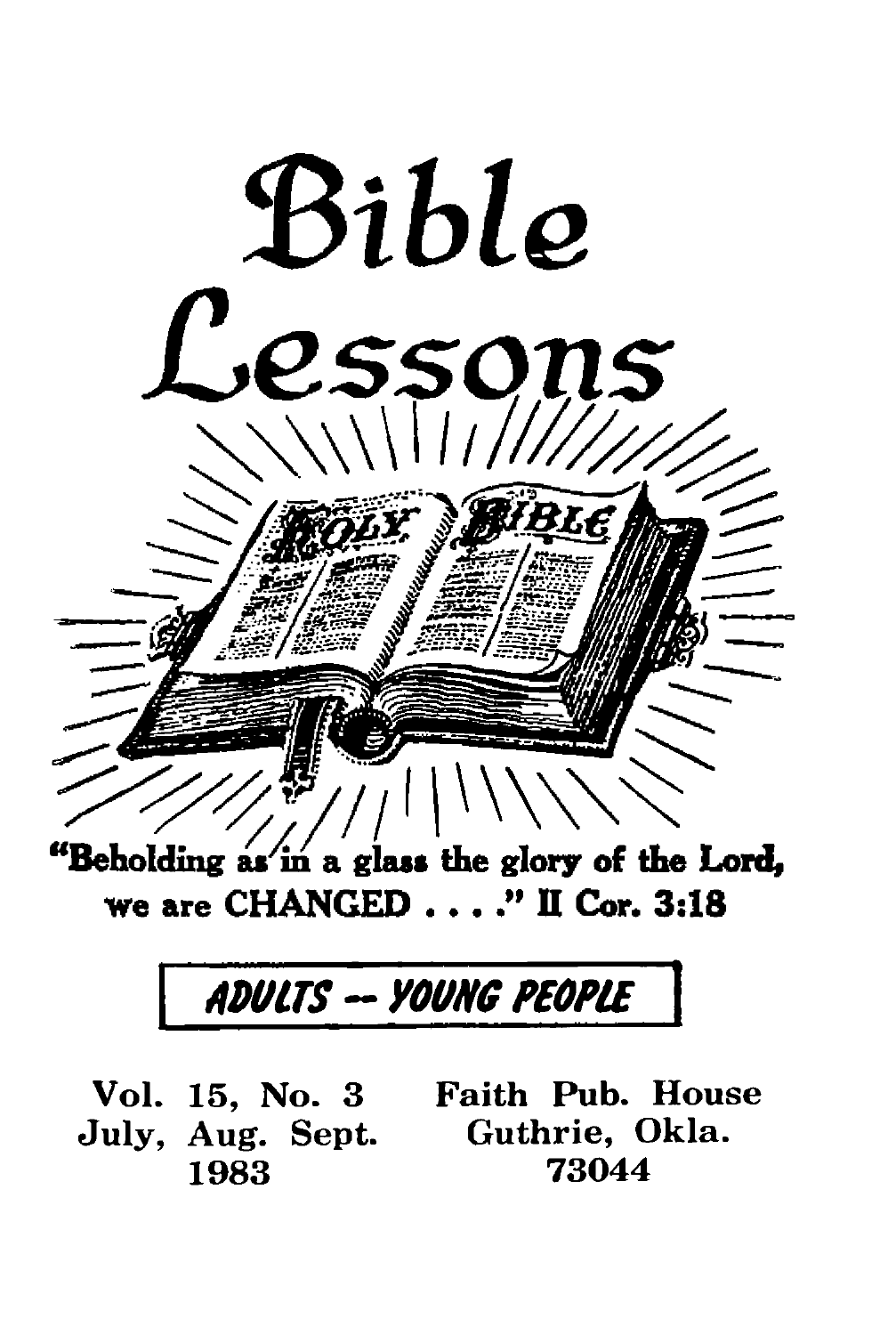# **Bible Lessons for Adults and Young People**

(USPS054-680;

| July, Aug., Sept., 1983<br>Volume 15 |  | No. 3 |  |
|--------------------------------------|--|-------|--|
|--------------------------------------|--|-------|--|

# **Table of Contents**

**Page**

| July 3          | The Spirit Poured Upon Us From on High  1   |
|-----------------|---------------------------------------------|
| July 10         | The Devouring Fire and Everlasting          |
|                 |                                             |
| July 17         | Irrigation in the Souls of Men by the       |
|                 |                                             |
| $July$ 24       | The Coming of the Messiah  16               |
| $July$ 31       |                                             |
| Aug. 7          |                                             |
| Aug. 14         | Every Knee Shall Bow and Every Tongue       |
|                 |                                             |
| Aug. 21         | The Messiah Foretells His Work              |
|                 |                                             |
| Aug. 28         |                                             |
| Sept. 4         | The Steadfast Confidence of the Messiah  46 |
| <b>Sept.</b> 11 | Put On Thy Beautiful Garments,              |
|                 |                                             |
| <b>Sept. 18</b> | The Sufferings and Atonement of Christ      |
|                 |                                             |
| Sept. 25        | Words of Comfort for the Jerusalem          |
|                 |                                             |
|                 |                                             |

# **Publishing the Bible truths in the interest of Jesus Christ and His Church**

**Edited by Leslie C. Busbee, and other co-workers**

# **Subscription Price—60\* a copy for quarter of year, or \$2.00 per year, issued quarterly.**

Second class postage paid at Guthrie, Oklahoma.

**Published Quarterly By**

**FAITH PUBLISHING HOUSE 020 W. Mansur Ave. GUTHRIE, OKLAHOMA 73044**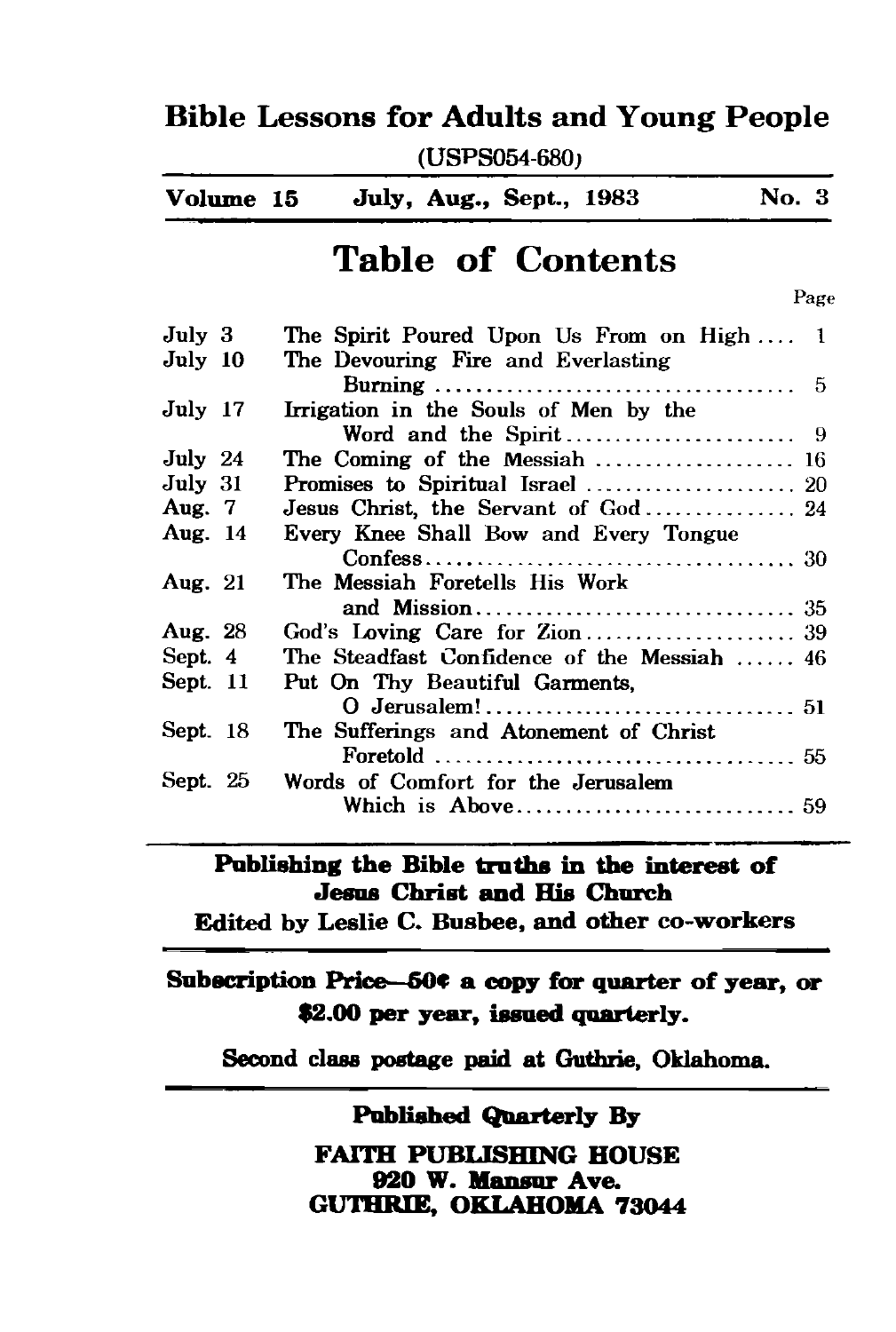For our Bible Study series this quarter we will continue the study of the prophet Isaiah, beginning with chapter 32. There are vital and precious truths contained in these chapters. It will not be possible to present every detailed aspect of these Scriptures in these lessons. Everyone is encouraged to personally study these lessons and seek for inspiration and understanding in one's own heart. We will be referring much to the rendition of the Septuagint Greek text. We have found that much of the quotations in the New Testament from the writings of Isaiah closely follow the wording of the Septuagint. It was used as much or more widely than the Hebrew text in the time of Christ. Let us look forward with joy and prayer to these studies, and trust the precious Holy Spirit to unlock the mysteries of the Scriptures to us.

-Leslie C. Busbee

# ------0------ July 3, 1983

#### THE SPIRIT POURED UPON US FROM ON HIGH

Isa. 32:1 Behold, a king shall reign in righteousness, and princes shall rule in judgment.

2 And a man shall be as an hiding place from the wind, and a covert from the tempest; as rivers of water in a dry place, as the shadow of a great rock in a weary land.

3 And the eyes of them that see shall not be dim, and the ears of them that hear shall hearken.

4 The heart also of the rash shall understand knowledge, and the tongue of the stammerers shall be ready to speak plainly.

5 The vile person shall be no more called liberal, nor the churl said to be bountiful.

13 Upon the land of my people shall come up thorns and briers; yea, upon all the houses of joy in the joyous city:

14 Because the palaces shall be forsaken; the multitude of the city shall be left; the forts and towers shall be for dens for ever, a joy of wild asses, a pasture of flocks;

15 Until the spirit be poured upon us from on high, and the wilderness be a fruitful field, and the fruitful field be counted for a forest. ·

16 Then judgment shall dwell in the wilderness, and righteousness remain in the fruitful field.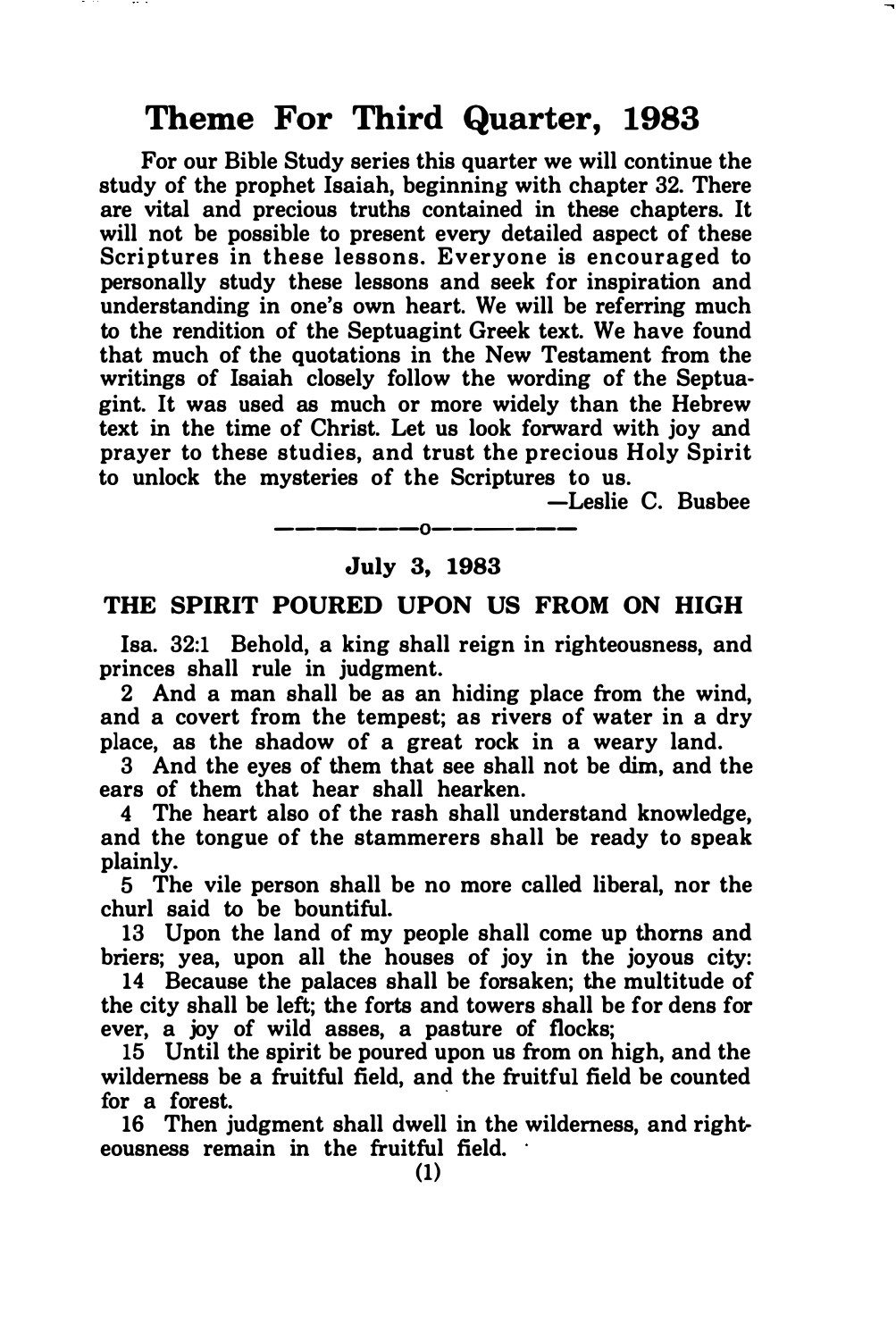17 And the work of righteousness shall be peace; and the effect of righteousness quietness and assurance for ever.

18 And my people shall dwell in a peaceable habitation, and in sure dwellings, and in quiet resting places;

19 When it shall hail, coming down on the forest; and the city shall be low in a low place.

20 Blessed are ye that sow beside all waters, that send forth thither the feet of the ox and the ass.

Memory Verse: But the wisdom that is from above is first pure, then peaceable, gentle, and easy to be entreated, full of mercy and good fruits, without partiality, and without hypocrisy. James 3:17.

Central Thought: In Christ Jesus we find a refuge from sin and death, and a preparation to receive the Holy Spirit who will work His righteousness and peace in our lives.

Word Definitions: Rash: hasty or impulsive. Churl: stingy or miserly. Fruitful field: a productive garden. It is interesting to note that the Hebrew word from which this is translated is Carmel, a title which carries the same meaning, which was a hill and a town in Israel.

#### LESSON BACKGROUND

Our previous lesson dealt with the inclination of man to trust in himself and the flesh. Since this has been man's universal and ancient fault and failing, it is not surprising to see the prophet dealing with this very thing. And in our lesson today we find the foretelling of victory and triumph for those who deny the flesh and worldly desires and seek for the outpouring of the Spirit of God. The first two verses of our lesson surely point to Christ as the refuge of our souls from the embattling influences of the flesh. I have found a clearer rendering of verses 3-5 in the Septuagint Version, which I will insert here. "3. And they shall no more trust in men, but they shall incline their ears to hear. 4. And the heart of the weak ones shall attend to hear, and the stammering tongues shall soon learn to speak peace. 5. And they shall no more at all tell a fool to rule, and thy servants shall no more at all say, Be silent." The remaining verses in our lesson are very similar to the Greek text. The thorns and briars upon the land and upon all the houses of joy, the forsaken palaces, and the forts and dens becoming dens for the wild animals-these are the expressive conditions prevailing because of the absence of the Spirit of God in the hearts of the people. It is very evident that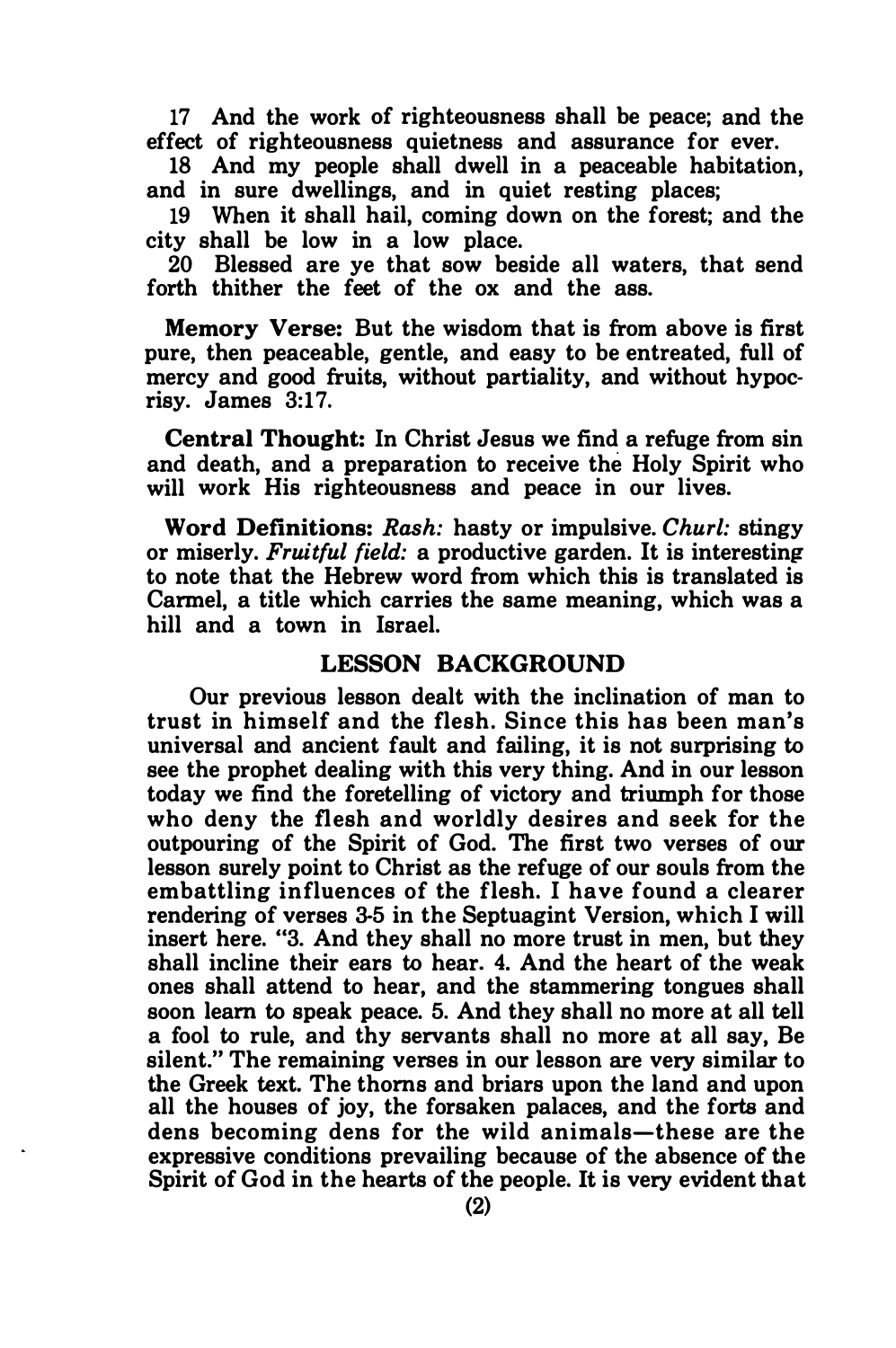God would have man become conscious of the absence of His Holy Spirit. The Spirit of God withdrew from man at a despairing distance because of his erring ways and attitudes. But through the influence of Christ and His marvelous grace man can find the humble way of life that will lead him into the land of uprightness and Holy Spirit outpouring and anointing. The terms judgment, righteousness, peace, quiteness, and assurance are realities in the heart and life which are the result of the Spirit of God bearing rule. The fruitful field is the heart of man transformed from a desert or wilderness. The Septuagint renders verse 19 thus: "And if the hail should come down, it shall not come upon you; and they that dwell in the forests shall be confident, as those in the plain country." The basic meaning is the same. The place of being filled and led by the Spirit of God is a safe place. The sowing beside all waters would refer to the spread of the gospel as does also the sending forth of the ox and the ass. Both of these creatures carry a specific spiritual meaning as beasts of burden and labor, referring to ministers of Christ. -Leslie C. Busbee

#### QUESTIONS:

- 1. How is Jesus our King and our hiding place at the same time?
- 2. Why are the ears and the eyes so important to spiritual blessings and welfare?
- 3. Why does God want a man to sense his own poverty and need before He will pour out His Spirit upon him?
- 4. What becomes of the desert in the soul of man when the Holy Spirit is poured o ut upon him? Why could not judgment dwell in the heart of man before?
- 5. Why is God so interested in us having peace and quietness in our lives?

#### ADULTS' AND YOUNG PEOPLE'S COMMENTS

King David testified in 2 Samuel 23:3, that God had shown him that "he that ruleth over men must be just, ruling in the fear of God." Jesus Christ is declared to be the King of kings and Lord of lords. He reigns in righteousness, but His reign is not according to the flesh on a temporal earthly throne. His rule is that of domineering the heart of man through the love and kindness of God Almighty. Man can only be ruled by winning his love and affections. Thus as Christ reigns over men, He is at the same time their refuge

 $\bullet$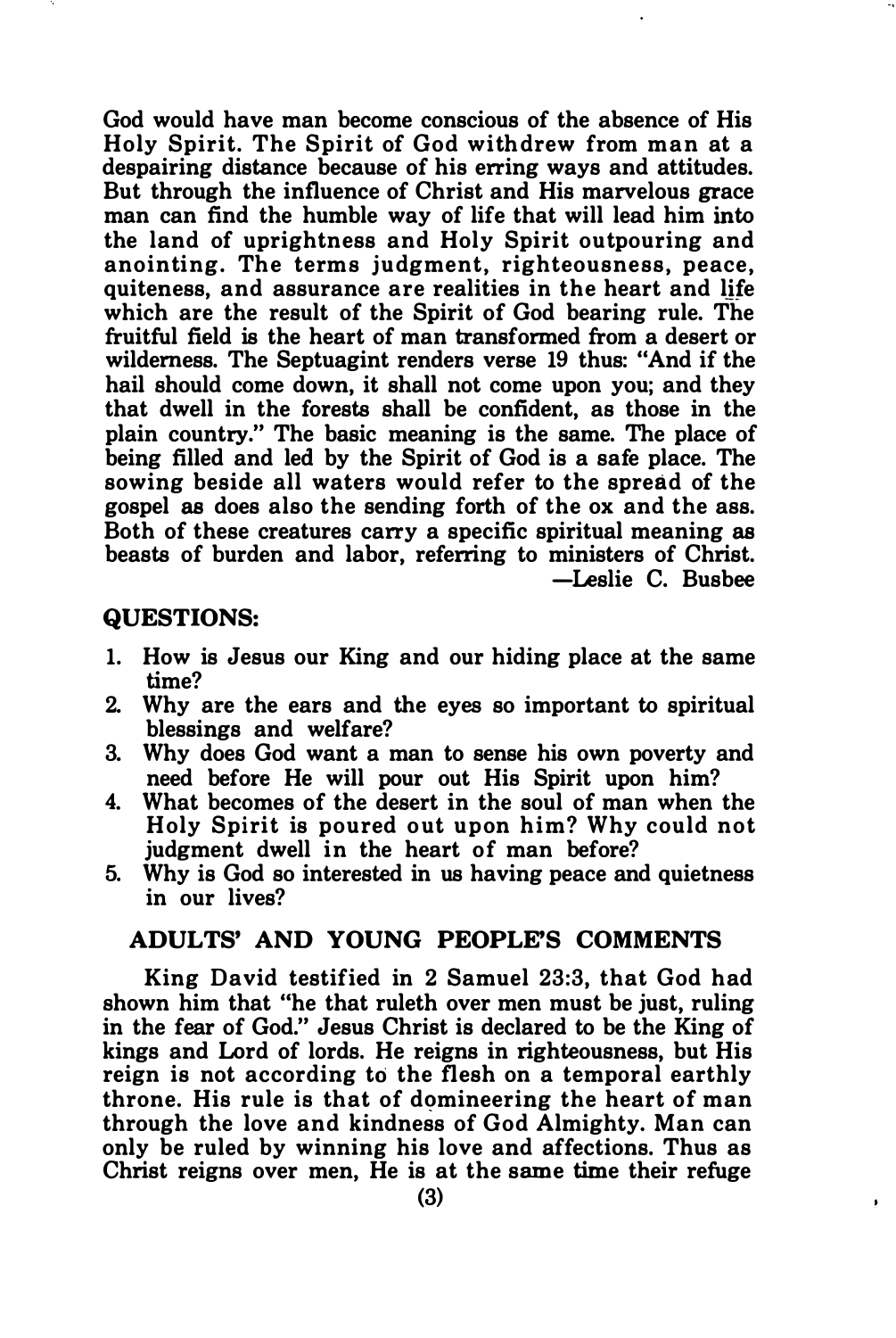and security. And the greatest security and safety that He could afford to mankind is that of acceptance and favor with the Heavenly Father. This He secured for us when He died upon the tree and arose from the dead the third day. He was crudely nailed and cruelly treated as a criminal. His life was taken from the earth and cut off from the land of the living. But it was only to make way for a greater life to inherit and give. The sorrows of heart, the emptiness of life, the vanity of mortal endeavor and achievement-all this becomes healed and fulfilled in the bountiful blessings and supreme satisfaction experienced when the Holy Spirit is poured out upon the humble, receptive heart. The wilderness becomes a fruitful field. The fruitful field becomes a forest. No more are the righteous resolves and good will desires dwarfed because of the sin nature that brought man into woeful bondage! A forest produces timber and material for great enterprise. There is need for the garden, but there is also need for the forest. God, through His Holy Spirit, can produce either one in the heart according as He sees the individual is capable of handling. But whatever the accomplishment or produce, peace and rest reigns supremely within the bosom of man. Oh, how every child of God needs to seek earnestly for the outpouring of the Holy Spirit in his heart and life! We can have the Holy Spirit as an abiding Comforter, but we also need fresh anointing and new outpourings upon our souls as we go along life's journey. Thus we can continue to bear fruit of righteousness and produce the quality of life and labor that is consistent with God's holiness.

#### FOOD FOR THOUGHT

We read in verse 17 that the work of righteousness shall be peace, and the effect of it quietness and assurance. As we refer back to the 2nd verse, we discover the purpose for such. A hiding place was needed. One who seeks a hiding place looks for an area that is secluded, and offers ample concealment: a place to enter and quietly remain, so as not to expose himself to the dangers round about. God is our spiritual hiding· place. It is on Him that we can rely and be safe from the devices of the enemy.

The second verse refers to a covert from the tempest. A person can duck under a roof and be protected from the storm, but those who run in and out are sure to get wet. Those who rest quietly beneath the shelter are offered protection from the elements.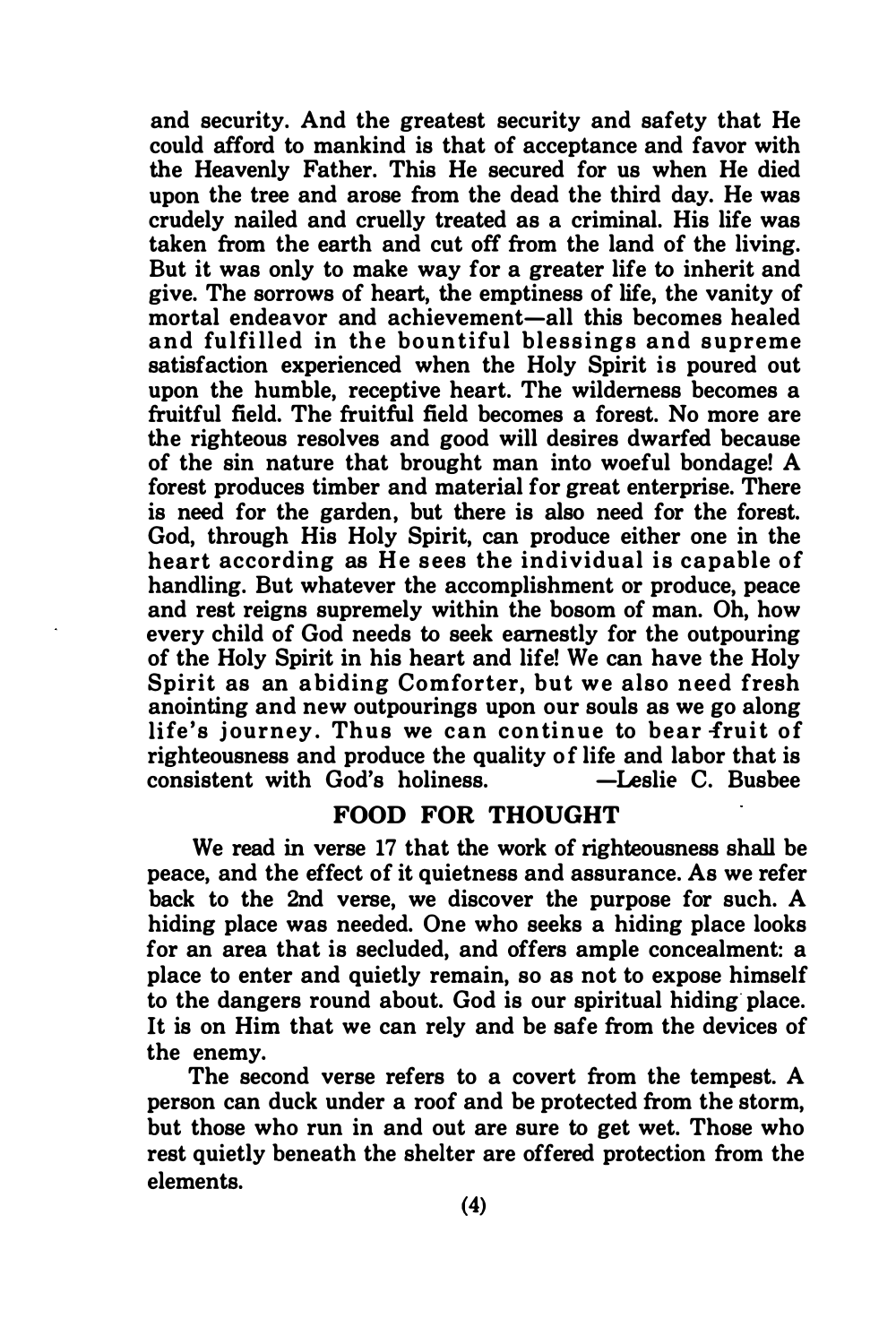A river of water in a dry place is of boundless benefit, but to be a recipient of its blessings we must abide nearby.

Traveling across the desert with no protection from the blistering rays of the sun has meant death to many travelers. Christ is the Rock that offers shelter, but if we wander from His care, we expose ourselves to the withering effects of sin and error.

Adam Clark offers some interesting definitions of a vile person and a churl. (5th verse). "The vile person-nabal, the pampered, fattened, brainless fellow, who eats to live, and lives to eat: who will scarcely part with anything, and that which he does give he gives with an evil eye and a grudging heart. The churl—kilai, he who starves himself amidst his plenty, and will not take the necessaries of life for fear of lessening his stock." How miserable to be either character! Let us seek to maintain a rest of assurance in God so that He may delight to pour out His Spirit upon us.  $-Wavne$  Murphey -------0-------

#### July 10, 1988

#### THE DEVOURING FIRE AND EVERLASTING BURNINGS

Isa. 33:5 The Lord is exalted; for he dwelleth on high: he hath filled Zion with judgment and righteousness.

6 And wisdom and knowledge shall be the stability of thy times, and strength of salvation: the fear of the Lord is his treasure.

13 Hear, ye that are far off, what I have done; and, ye that are near, acknowledge my might.

14 The sinners in Zion are afraid; fearfulness hath surprised the hypocrites. Who among us shall dwell with the devouring fire? who among us shall dwell with everlasting burnings?

15 He that walketh righteously, and speaketh uprightly; he that despiseth the gain of oppressions, that shaketh his hands from holding of bribes, that stoppeth his ears from hearing of blood, and shutteth his eyes from seeing evil;

16 He shall dwell on high: his place of defence shall be the munitions of rocks: bread shall be given him; his waters shall be sure.

17 Thine eyes shall see the king in his beauty: they shall behold the land that is very far off.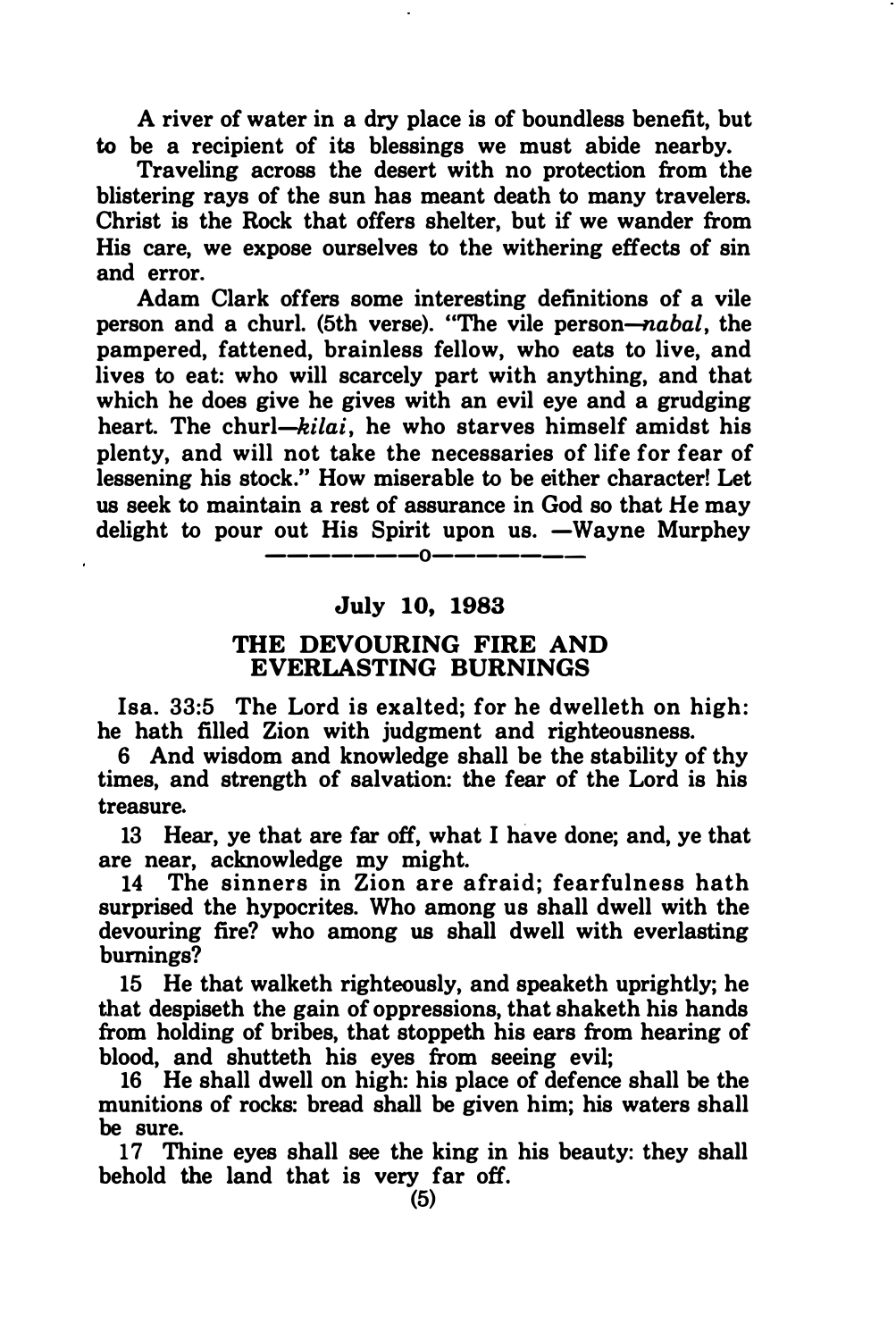18 Thine heart shall meditate terror. Where is the scribe? where is the receiver? where is he that counted the towers?

19 Thou shalt not see a fierce people, a people of a deeper speech than thou canst perceive; of a stammering tongue, that thou canst not understand.

20 Look upon Zion, the city of our solemnities: thine eyes shall see Jerusalem a quiet habitation, a tabernacle that shall not be taken down; not one of the stakes thereof shall ever be removed, neither shall any of the cords thereof be broken.

21 But there the glorious Lord will be unto us a place of broad rivers and streams; wherein shall go no galley with oars, neither shall gallant ship pass thereby.

22 For the Lord is our judge, the Lord is our lawgiver, the Lord is our king; he will save us.

Memory Verse: Every man's work shall be made manifest: for the day shall declare it, because it shall be revealed by fire; and the fire shall try every man's work of what sort it is. 1 Cor. 3:13.

Central Thought: All who give to sin a place in their hearts and lives cannot stand before the just and holy Almighty God. Only those who seek for righteousness and flee from sin will be granted the wonderful blessings of His grace.

Word Definitions: Stability: firmness, security, fidelity. It is interesting to note that the Hebrew word from which the word "stability" is translated, is the same as that for "faith". It is derived from the Hebrew word "aman" from which also comes the word "amen" which involves supported or rendered firm, faithful, and true. Through God's wisdom and knowledge in Christ we can be stable and faithful. Zion, the city of our solemnities: The city of the gatherings of God's people unto Christ. Galley with oars: A vessel or ship moved by oars rather than by the wind. This is the distinction literally between those who trust in God and the leadings of His Holy Spirit and those who resort to man rule and tactics of the flesh.

#### LESSON BACKGROUND

We beheld the glory of the advent of the Holy Spirit in our previous lesson. Let us continue to look for the spiritual values in our study of the book of Isaiah. The things that are the spiritual values and that are the most important to us have to do with Christ Jesus, His ministry, His work of salvation, the Holy Spirit and His operations with the souls of men, and the glory and function of the Church of God, the Bride of Christ.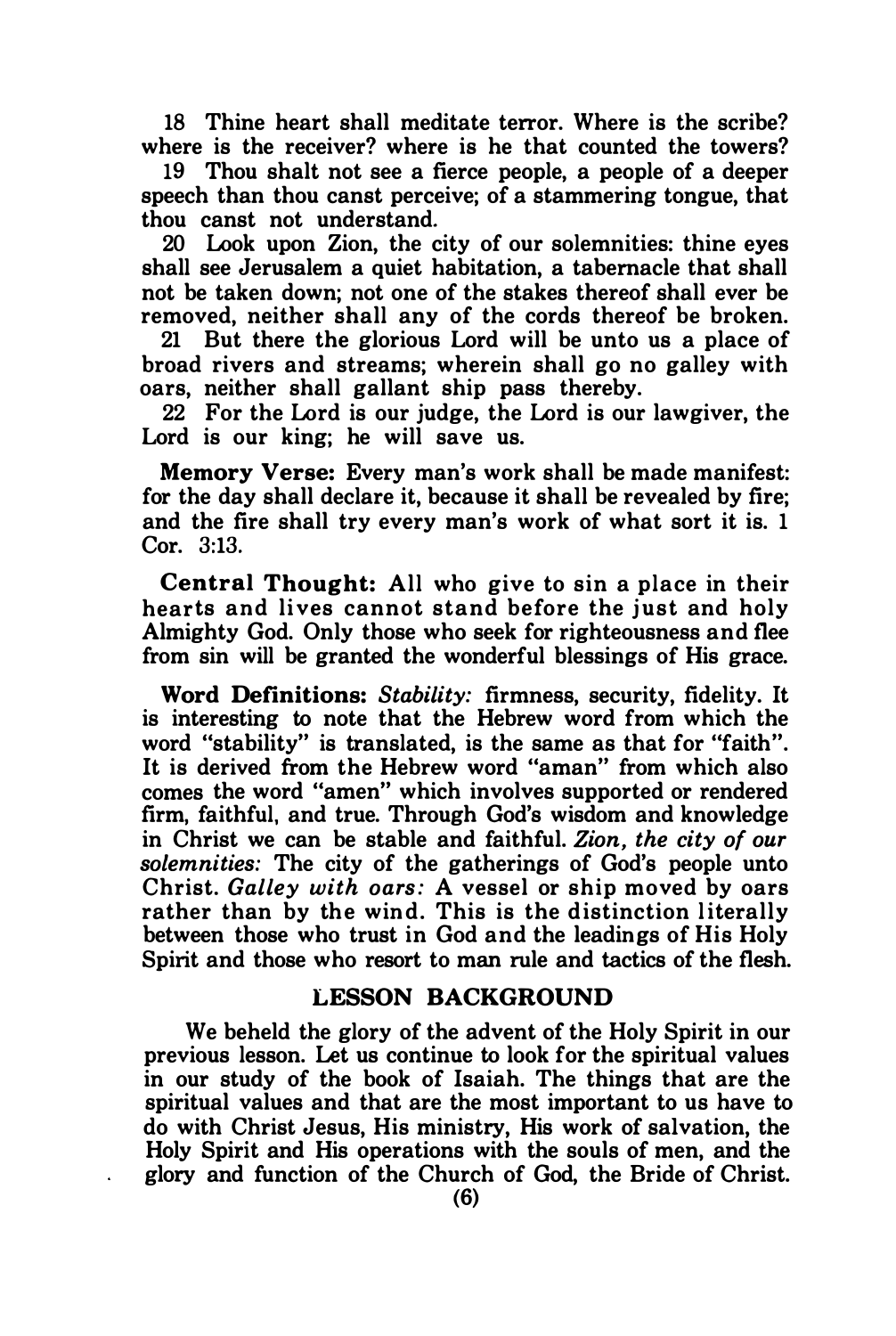Let us keep our spiritual eyes open for these truths in these studies. In our lesson today we see a continuation of these eternal values abounding. Those that persecute and spoil God's people do so to their own destruction. The people of God will not retaliate to even the score against their persecutors. They pray to God who watches from on high. They know that God is righteous and will recompense their sorrows. This stabilizes their souls and fills them with joy to know of their eternal treasure. The war of the flesh against the Spirit is seen here. Carnal minded and flesh-wanton professors cannot stand the blazing of Holy Spirit unction and anointing! The fierce people, the people with a stammering tongue, the deep minded philosophers of worldly wisdom find no place in the simplicity of the true gospel. Zion, the Church of the living God finds quietness, rest, and security in their faith and fellowship with God.  $-$  Leslie C. Busbee fellowship with God.

#### QUESTIONS:

- 1. Of what value is it to us for the Lord to be exalted and to dwell on high?
- 2. What is the stabilizing force of wisdom and knowledge and the fear of the Lord?
- 3. Why is holy fire so repulsive to the fleshly minded?
- 4. What kind of people will dwell with the devouring fire and the everlasting burnings?
- 5. What kind of city is Zion, the Church of God?
- 6. Why is there no galley with oars nor gallant (proud) ship in God's work?

#### ADULTS' AND YOUNG PEOPLE'S COMMENTS

How wonderful to know that the Lord is exalted at the right hand of the Father, and dwells in power and glory far above the carnal strife of man! He rules and reigns from heaven above His beloved and His own. He, the Wonderful Counsellor, gives sound wisdom and guidance for His people in this world. Our treasure is His great salvation and we revere and honor Him as the King of kings, and Lord of lords. Oh, that more would humble their hearts and confess their own wretched need that His glory might burst upon their sight! Our God is a consuming fire. His fiery presence is reproof and judgment against all evil and variance with His holiness. The sinners and the hypocrites who profess to be the children of the Lord are startled at the flame of love that breaks forth from the hearts of those who are holy and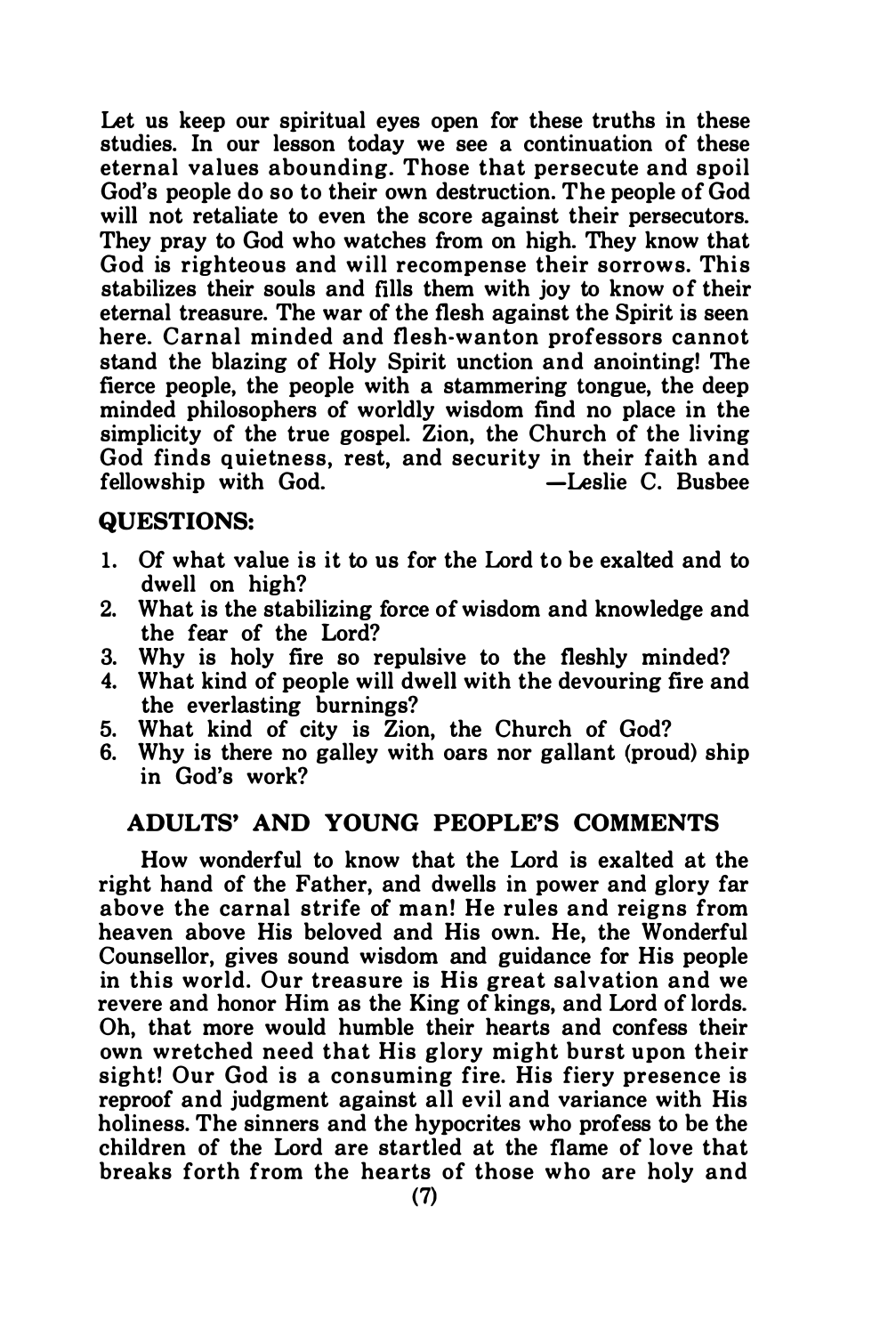consecrated to the perfect will of God. We have seen fire mentioned before in Isaiah, have we not? Isaiah, in the vision in the temple, saw the burnings of God's holiness and blessings. He humbled himself and confessed his great need of God's mercy and help. But not many are willing to do this. Instead they are inclined to flee to their idols or take spite and vengeance against the holy. But those who are willing to obey the truth and lay hold of all that God has for them will be blessed far beyond what can be imagained. Security, rest, shelter, care, provision, and all else that pertains to life and godliness will be freely granted to the true and faithful. "Thine heart shall meditate terror." This statement comes in the midst of good things promised to the faithful. To meditate is to ponder or think to one's self. We surely need to hold the Lord in reverence and fear before Him concerning His righteous judgments. Doubtless when Paul said in 2 Cor. 1:20, "Where is the wise? where is the scribe? where is the disputer of this world?" he was alluding to this 18th verse in our lesson. The sentiment is the same. "Where is the receiver, which means, the trader or the weigher?" (which corresponds to the disupter in Paul's phrasing). We do not want to be of those who dispute and argue against the truth of God. The glorious Lord is the avenue upon which we move and function as the Church of God. We are led by His Spirit, and our sails are spread to the winds of heaven. We refuse to employ the ways and means of man. The children of God choose the humble ways and methods of the Lord. We do not spread ourselves and adorn our persons for men's admiration. For the Lord is our judge, our lawgiver, our King.

-Leslie C. Busbee

#### FOOD FOR THOUGHT

Our lesson today reveals some characteristics of the Church of God. The 6th verse describes the stability of the righteous. The 16th verse declares that "his place of defence shall be the munitions of rocks; his bread shall be given him; his waters shall be sure." The 20th verse speaks of Jerusalem, or the Church, as a tabernacle that shall not be removed.

If we profess to be a member of the Church of God, then our lives should be dependable. Our spiritual relationship should be founded upon the rock, which is Christ. Too many are building upon shifting sand. God has provided a plan of salvation that will endure, and we should not find those who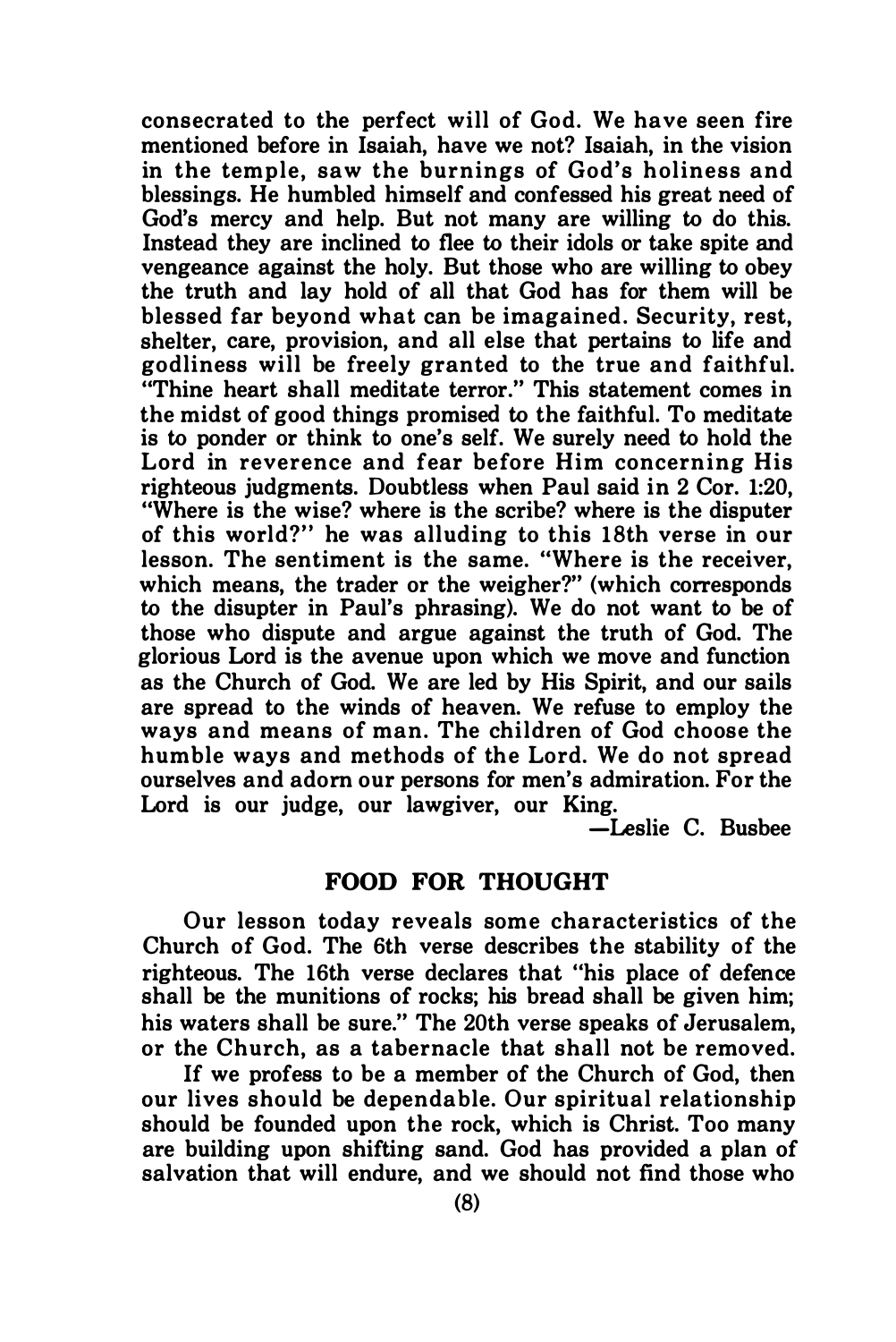have claimed salvation returning to the ways of sin. God has a better way than that. Some individuals will cling to their profession of a Christian, but their works fail to indicate true righteous living.

Paul wrote in 1 Cor. 3:13 and 14, "Every man's work shall be made manifest: for the day shall declare it, because it shall be revealed by fire; and the fire shall try every man's work of what sort it is. If any man's work abide which he hath built thereupon he shall receive a reward." This is what Isaiah was speaking of in the 14th verse of our lesson. God is a devouring fire, that will expose the hypocrite and make afraid the sinner. To sum it all up, we will either be dependable, steadfast saints of God, or we shall be shown for what we are by the devouring of His holy fire.  $\longrightarrow$  —Wayne Murphey

#### July 17, 1983

-------0-------

#### IRRIGATION IN THE SOULS OF MEN BY THE WORD AND THE SPIRIT

Isa. 34:16 Seek ye out of the book of the Lord, and read: no one of these shall fail, none shall want her mate: for my mouth it hath commanded, and his spirit it hath gathered them.

17 And he hath cast the lot for them, and his hand hath divided it unto them by line: they shall possess it for ever, from generation to generation shall they dwell therein.

Isa. 35:1 The wilderness and the solitary place shall be glad for them; and the desert shall rejoice, and blossom as the rose.

2 It shall blossom abundantly, and rejoice even with joy and singing: the glory of Lebanon shall be given unto it, the excellency of Carmel and Sharon, they shall see the glory of the Lord, and the excellency of our God.

3 Strengthen ye the weak hands, and confirm the feeble knees.

4 Say to them that are of a fearful heart, Be strong, fear not: behold, your God will come with vengeance, even God with a recompence; he will come and save you.

5 Then the eyes of the blind shall be opened, and the ears of the deaf shall be unstopped.

6 Then shall the lame man leap as an hart, and the tongue of the dumb sing: for in the wilderness shall waters break out,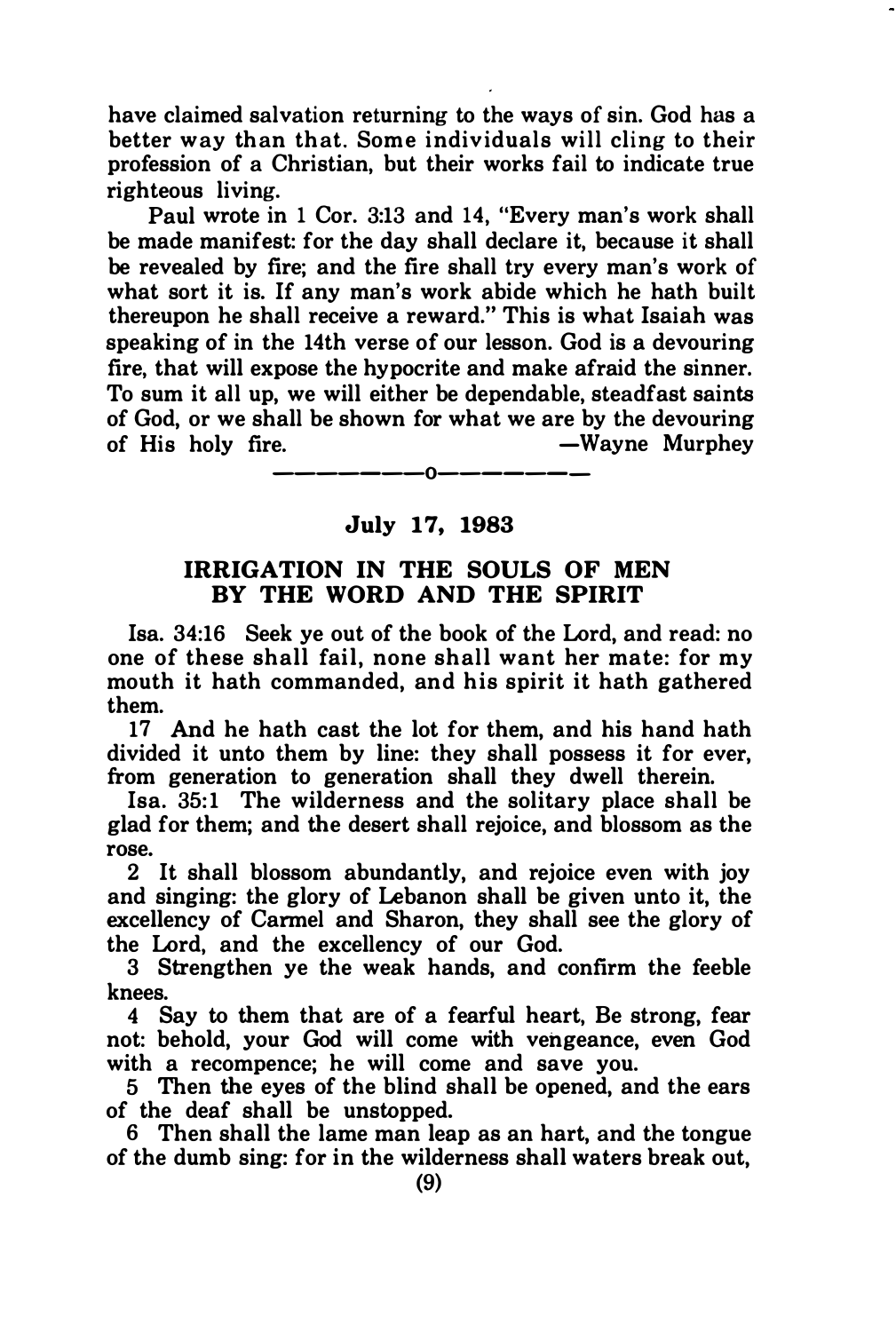and streams in the desert.

7 And the parched ground shall become a pool, and the thirsty land springs of water: in the habitation of dragons, where each lay, shall be grass with reeds and rushes.

8 And an highway shall be there, and a way, and it shall be called The way of holiness; the unclean shall not pass over it; but it shall be for those: the wayfaring men, though fools, shall not err therein.

9 No lion shall be there, nor any ravenous beast shall go up thereon, it shall not be found there; but the redeemed shall walk there:

10 And the ransomed of the Lord shall return, and come to Zion with songs and everlasting joy upon their heads: they shall obtain joy and gladness, and sorrow and sighing shall flee away.

Memory Verse: But the Comforter, which is the Holy Ghost, whom the Father will send in my name, he shall teach you all things, and bring all things to your remembrance, whatsoever I have said unto you. John  $14:26$ .

Central Thought: The Word of God with the holy anointing and enlightenment of the Holy Spirit of God brings life and understanding and the fruits of righteousness in the soul of man.

Word Definitions: Lebanon, Carmel, and Sharon: We have already learned that Carmel means a fruitful field or garden. Lebanon was a mountain range in northern Israel from whence came the famous Cedar Tree. Thus Lebanon represents the forest, or heavy commerce and production. Sharon was a flat stretch of land in west Palestine famous for its beautiful rose. Thus Sharon signifies beauty and fragrance. Here are three attributes of the Christian who is guided by the Word of God and enlightened by His Spirit: Fruit, Beauty, and Produce. Dragons: Hideous or frightful creatures.

#### LESSON BACKGROUND

There can be no doubt that Isaiah is looking down through the eye of Holy Spirit inspiration to our Gospel day. The 16th and 17th verses of chapter 34, set the stage for what is revealed in the following chapter. He had just spoken of the various wild animals and birds who have their mate. He also spoke of the Lord's vengeance and recompense for the controversy of Zion. A dark picture is portrayed in the 34th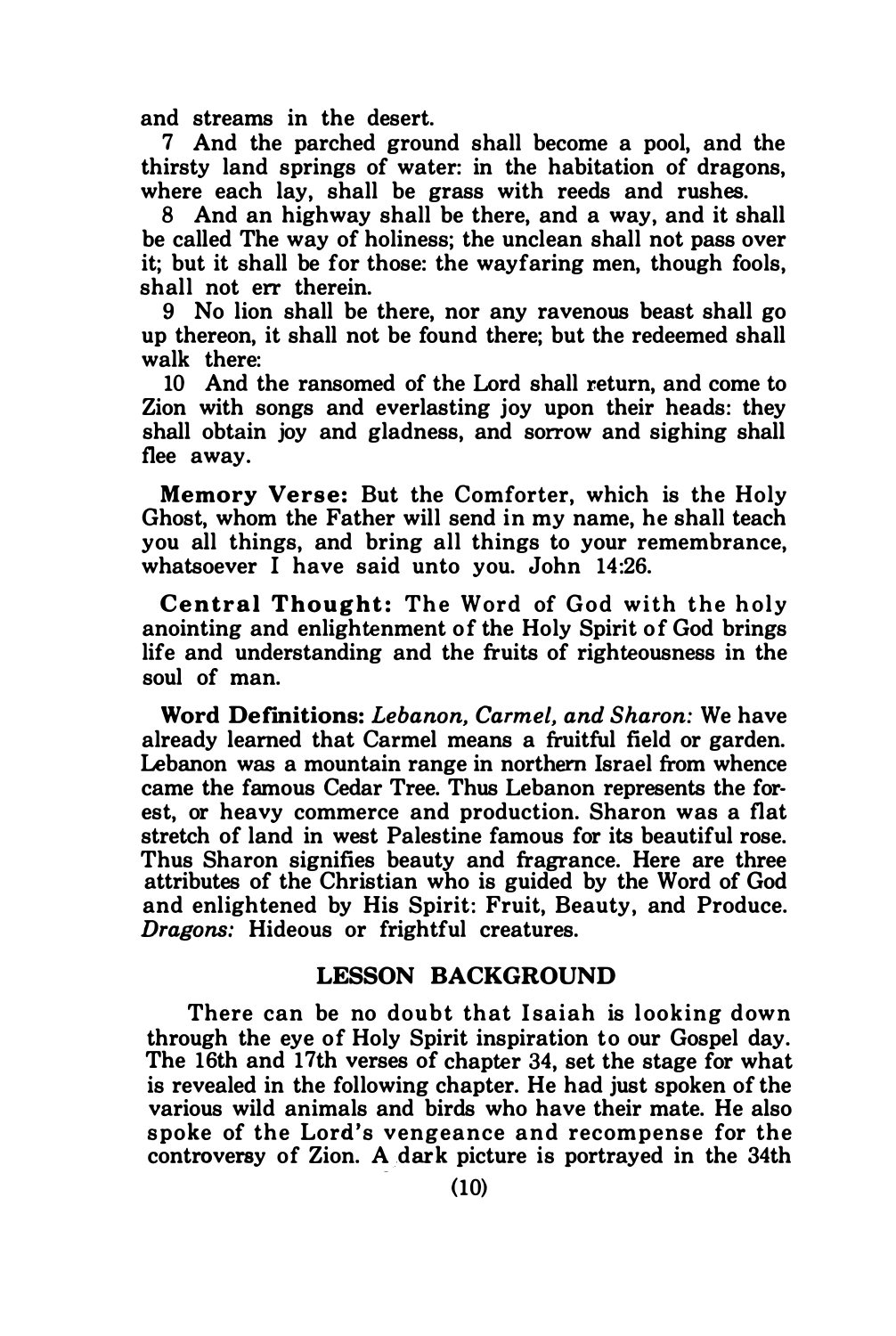chapter with fire and brimstone burning unquenchable and the smoke going up forever. Revelation 14:9·11, speaks of those who worship the beast as being tormented with fire and brimstone and the smoke of their torment going up forever and ever. It is simply describing the woe that is to fall upon all who refuse to allow the Word and the Spirit to rule in their lives. But just as evil and iniquity produce offspring, so does the working of Almighty God in the lives of all who walk His highway of holiness. His mouth hath commanded, and His Spirit has gathered. These two anointed ones (seen by the prophet in Zech. 4) bring life and glory to the souls of men. Jesus was the Word of God. He brought the Word of God down to us and made it available and a possibility. He left His disciples with a promise of the Holy Spirit to come. The Holy Spirit is the agent of the covenant of grace. He writes upon the hearts of men the laws of the Heavenly Father. This is what brings life and victory to us. Beyond doubt the writer in Hebrews  $12:12-24$ , is quoting from our lesson when he counselled us to make straight paths for our feet, lifting up the hands that hang down, and confirming the feeble knees. And oh, this wonderful highway of holiness! The unclean and ravenous spirits of men are not allowed on this highway. All this is possible because of the Word and the Spirit having free course in the hearts and lives of the saints of God.

-Leslie C. Busbee

#### QUESTIONS:

- 1. Why is it so important to have the Word of God accompanied by the Holy Spirit?
- 2. Where is the desert and wilderness found?<br>3. What influence causes the hands to be weak a
- What influence causes the hands to be weak and the knees to be feeble?
- 4. What kind of highway was seen there, and who walks thereon?
- 5. To where do the ransomed return, and how do they return? Where do they return from?

#### ADULTS' AND YOUNG PEOPLE'S COMMENTS

The glory of the Lord is to shine in the lives of His saints, and His excellency is to be portrayed by the deeds and works that they do. God commands us to be strong. We need no longer be bowed down beneath the yoke of the devil. We do not need to be afraid anymore. Fear is a dominating influence that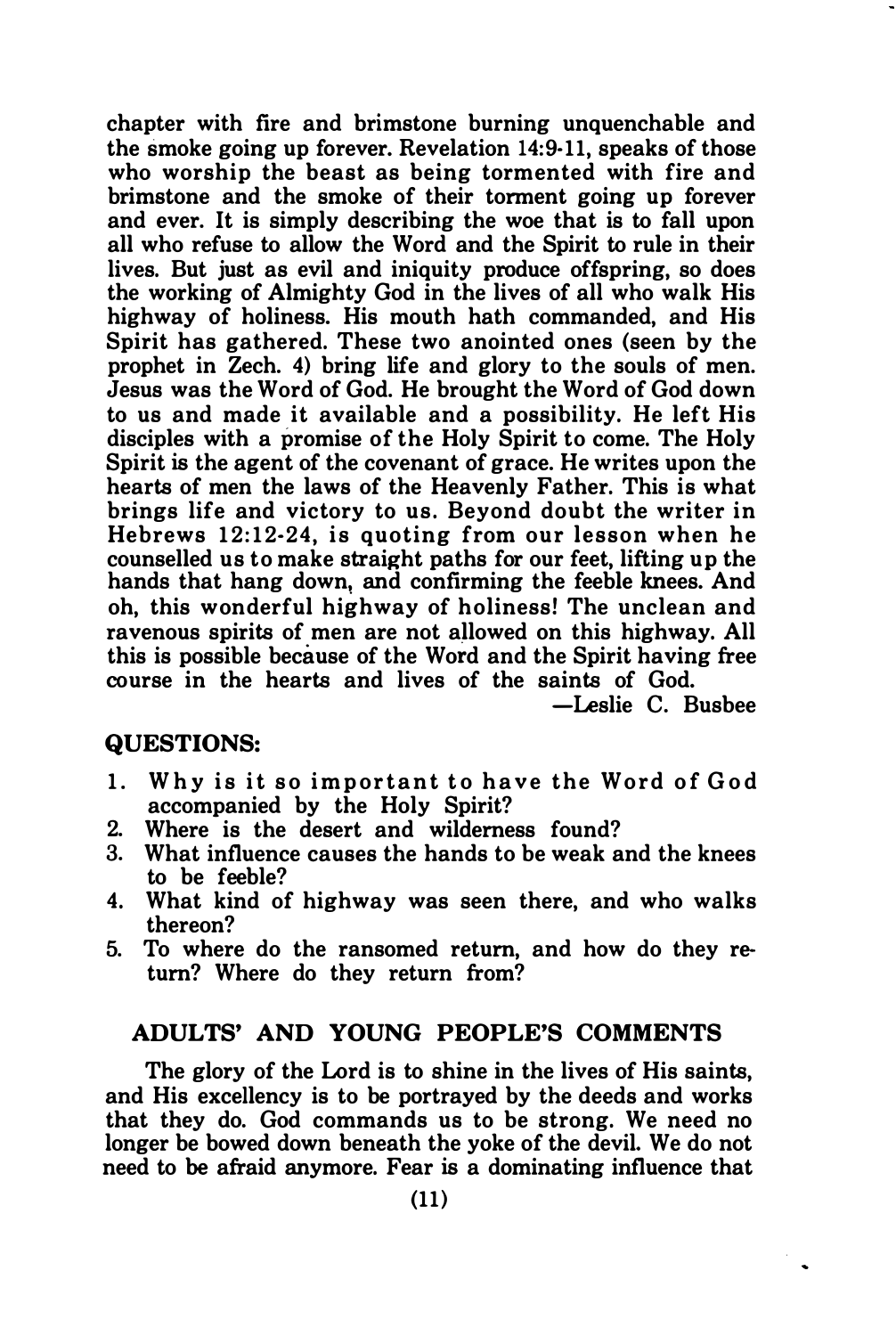can grip and fetter the soul of man with despairing clutches. God wants us to cast off our fears, step out and declare our liberty in Christ. Let us have an ear to what the Word of the Lord says. Let us open our hearts to the Holy Spirit. God wills that we present our entire being unto God as a living sacrifice, holy, acceptable, for this is our reasonable service. As Christ sanctified Himself by yielding to the will of the Father and going to the cross of Calvary, so we are to be sanctified through the truth. God is seeking for men and women, boys and girls, who will let His Word and Holy Spirit abide and have control. It is then, and only then, that we will become the fruitful garden, the productive forest, and the fragrant soil of the beautiful Rose of Sharon. The desert life of barren emptiness will be no more. The spiritual eyes will be opened and our ears will be unstopped. The way of holiness will be so plain that we will not go astray. Hereon we will find the way to Zion, the mountain of God's pleasure and truth, the city of the redeemed, the Church of God. On this way of holiness we return to the habitation of God, through the Spirit working and living in His people. All this is fulfilled in the full salvation of Jesus Christ. This becomes a living reality in the hearts of the saved and sanctified. -Leslie C. Busbee

#### FOOD FOR THOUGHT

We are exhorted throughout the Scriptures to seek after God and make Him the primary interest of our lives. John the revelator was presented a book and told to devour it. When something is consumed, it becomes, in effect, a part of one's body. It is digested and absorbed. As we seek Christ, w�o is the bread of life, and diligently obey His commandments, then He becomes an inseparable part of us. Just as the food you eat is indistinguishable as a part of your body, so Christ will become an ingrained part of your daily character and attitudes.

As Christ prayed in the garden, He reminded the Father that He had given the disciples His Word, and then continued in prayer that those who had believed in the Word might be one, "as thou, Father, art in me, and I in thee, that they also may be one in us." John 17:21. Isaiah admonished the Israelites to seek out the book of the Lord, for he knew that if God became a part of them, the blessings and fruits of righteousness would freely flow from their lives.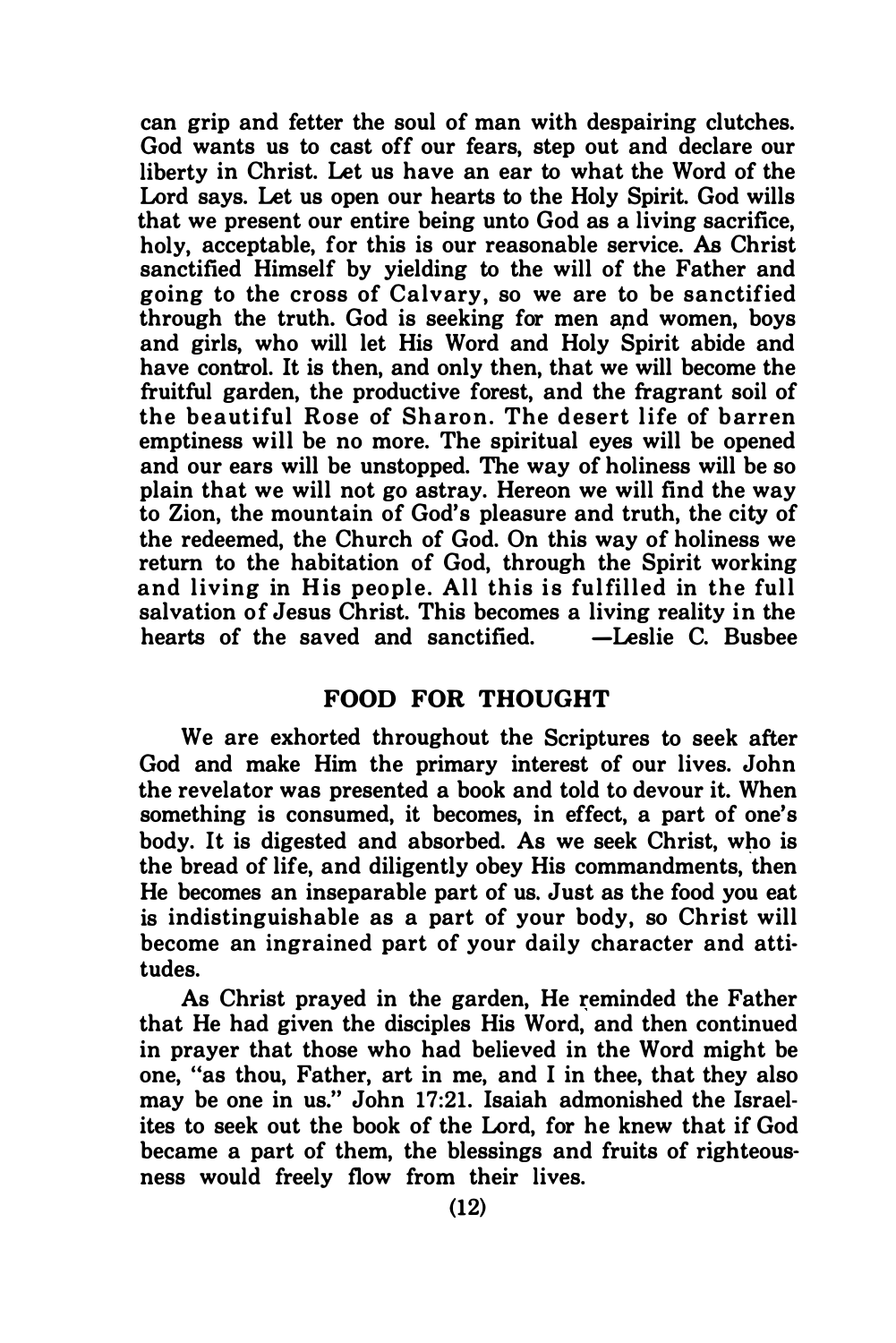The muddle in which man finds himself is never so complex that God cannot deliver from it. God can remove a terrible temper, replace stubbornness with humility, and give a person the potential to cultivate the fruits of goodness. With the �entry of Christ into your heart, comes joy and peace, and a song. We are not speaking of a millennial age to come, but are referring to the ransomed of the Lord who are dwelling in Zion, or the Church which God put into operation on the day of Pentecost. -Wayne Murphey

#### A RIFT IN THE CLOUD

Andrew Lee came home at evening from the shop where he had worked all day, tired and out of spirits; came home to his wife who was also tired and dispirited.

"A smiling wife, and a cheerful home-what a paradise it would be!" said Andrew to himself as he turned his eyes from the clouded face of Mrs. Lee, and sat down with knitted brow, and a moody aspect.

Not a word was spoken by either. Mrs. Lee was getting supper, and she moved about with a weary step.

"Come," she said at last, with a side glance at her husband.

There was invitation in the word only, none in the voice of Mrs. Lee.

Andrew arose and went to the table. He was tempted to speak an angry word, but controlled himself, and kept silence. He could find no fault with the chop, nor the sweet home-made bread, and fresh butter. They would have cheered the inward man if there had only been a gleam of sunshine on the face of his wife. He noticed that she did not eat. "Are you not well, Mary?" The words were on his lips, but he did not utter them, for the face of his wife looked so repellant, that he feared an irritating reply. And so in moody silence, the twain sat together until Andrew finished his supper. As he pushed his chair back, his wife arose, and commenced clearing off the table.

"This is purgatory!" said Lee to himself, as he commenced walking the floor of their little breakfast-room, with his hands clasped behind him, and his chin almost touching his breast.

After removing all the dishes and taking them into the kitchen, Mrs. Lee spread a green cover on the table, and placing a fresh trimmed lamp thereon, went out and shut the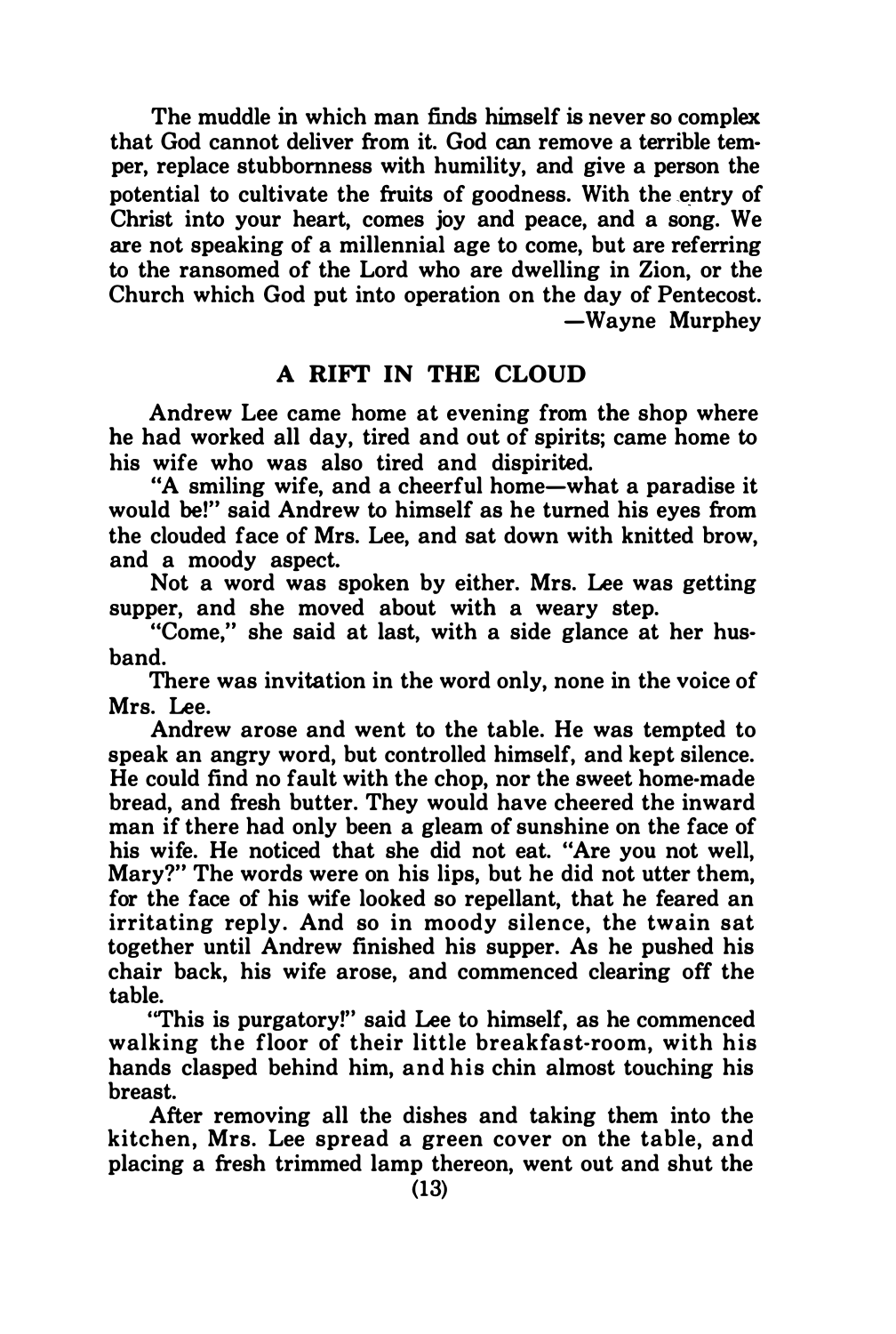door, leaving her husband alone with his unpleasant feelings. door, icaving her hassand diene want ins an preasant reemigs.<br>He took a long, deep breath as she did so, paused in his walk, stood still for some moments, and then drawing a paper from his pocket, sat down by the table, opened the sheet and commenced reading. Singularly enough the words upon which his eyes rested were, "Praise your wife." They rather tended to increase the disturbance of mind from which he was suffering.

"I should like to find some occasion for praising mine." How quickly his thoughts expressed the ill-natured sentiment. But his eyes were on the page before him, and he read on.

"Praise your wife, man, for pity's sake, give her a little encouragement; it won't hurt her."

Andrew Lee raised his eyes from the paper and muttered, "Oh, yes. That's all very well. Praise is cheap enough. But praise her for what? For being sullen, and making your home the most disagreeable place in the world?" His eyes fell again to the paper.

"She has made your home comfortable, your hearth bright and shining, your food agreeable; for pity's sake, tell her you thank her, if nothing more. She doesn't expect it; it will make her eyes open wider than they have for ten years; but it will do her good for all that, and you, too."

It seemed to Andrew as if these sentences were written just for him, and just for the occasion. It was the complete answer to his question, "Praise her for what?" and he felt it also as a rebuke. He read no farther, for thought came too busy, and in a new direction. Memory was convicting him of injustice toward his wife. She had always made his home as comfortable as hands could make it, and had he offered the light return of praise and commendation? Had he ever told her of the satisfaction he had known, or the comfort experienced? He was not able to recall the time or the occasion. As he ·thought thus, Mrs. Lee came in from the kitchen, and taking her work-basket from the closet, placed it on the table, and sitting down without speaking, began to sew. Mr. Lee glanced almost stealthily at the work in her hands, and saw it was the bosom of a shirt, which she was stitching neatly. He knew it was for him that she was at work.

"Praise your wife." The words were before the eyes of his mind, and he could not look away from them. But he was not ready for this yet. He still felt moody and unforgiving. The expression on his wife's face he interpreted to mean ill-nature, and with ill-nature he had no patience. His eyes fell on the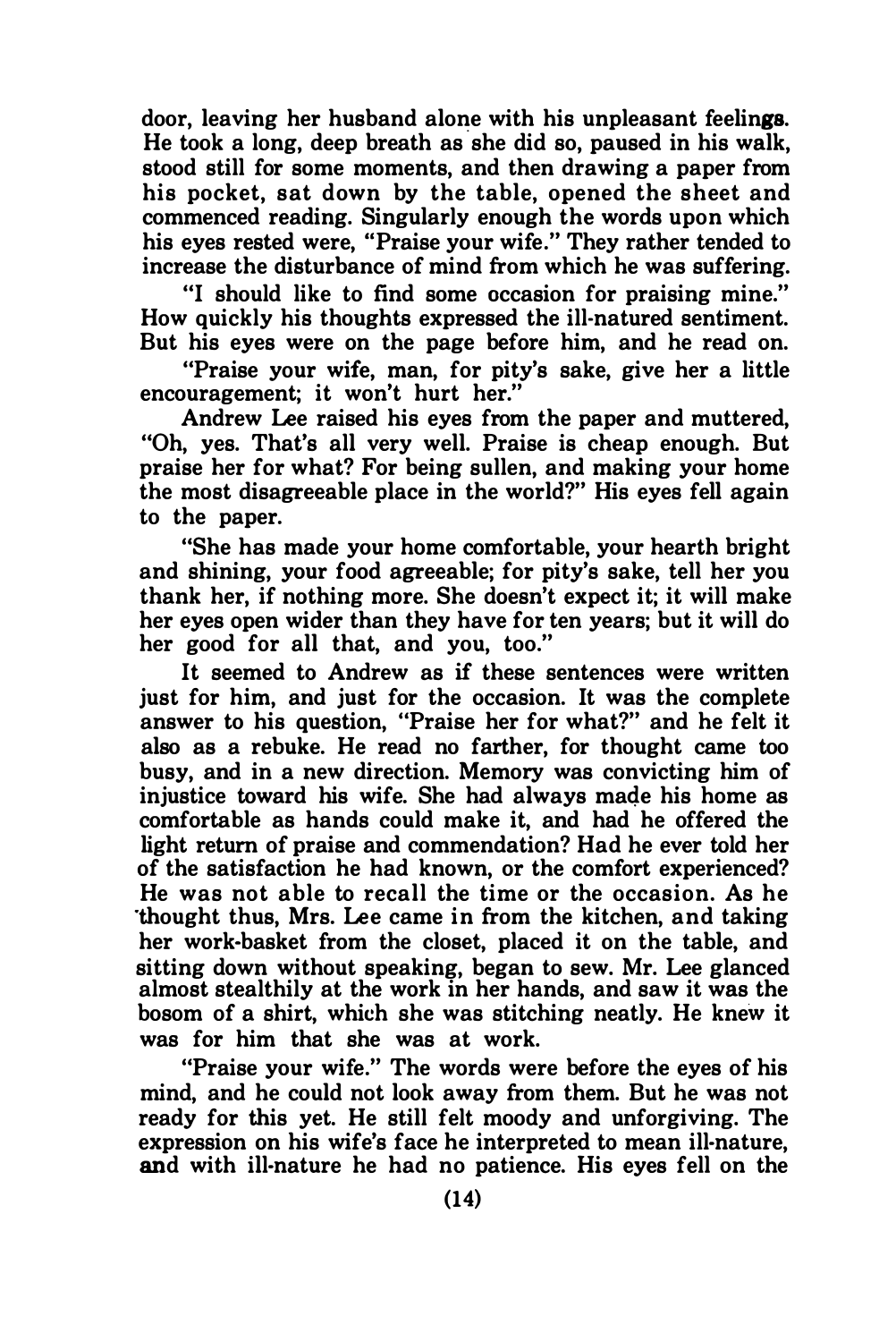newspaper that spread out before him, and he read the sen· tence:-

"A kind cheerful word, spoken in a gloomy home, is like the rift in the cloud that lets the sunshine through."

Lee struggled with himself a while longer. His own illnature had to be conquered first; his moody, accusing spirit had to be subdued. But he was coming right, and at last got right, as to will. Next came the question as to how he should begin. He thought of many things to say, yet feared to say them, lest his wife should meet his advances with a cold rebuff. At last, leaning towards her, and taking hold of the linen bosom upon which she was at work, he said, in a voice carefully modulated with kindness:-

"You are doing the work very beautifully, Mary."

Mrs. Lee made no reply. But her husband did not fail to observe that she lost, almost instantly, that rigid erectness with which she had been sitting, nor that the motion of her needle had ceased. "My shirts are better made, and whiter than those of any other man in our shop," said Lee, encouraged to go on.

"Are they?" Mrs. Lee's voice was low, and had in it a slight huskiness. She did not turn her face, but her husband saw that she leaned a little toward him. He had broken through the ice of reserve, and all was easy now. His hand was among the clouds, and a few feeble rays were already struggling through the rift it had made.

"Yes, Mary," he answered softly, "and I've heard it said more than once, what a good wife Andrew Lee must have."

Mrs. Lee turned and faced her husband. There was light in it, and light in her eye. But there was something in the expression of the countenance that puzzled him a little.

"Do you think so?" she asked quite soberly.

"What a question!" ejaculated Andrew Lee, starting up and going around to the side of the table where his wife was sitting-"What a question, Mary!" he repeated, as he stood before her.

"Do you?" It was all she said.

"Yes, darling," was the warmly-spoken answer, and he stooped down and kissed her.-"How strange that you should ask me such a question!"

"If you would only tell me so now and then, Andrew, it would do me good." And Mrs. Lee arose, and leaning against the manly breast of her husband, stood and wept.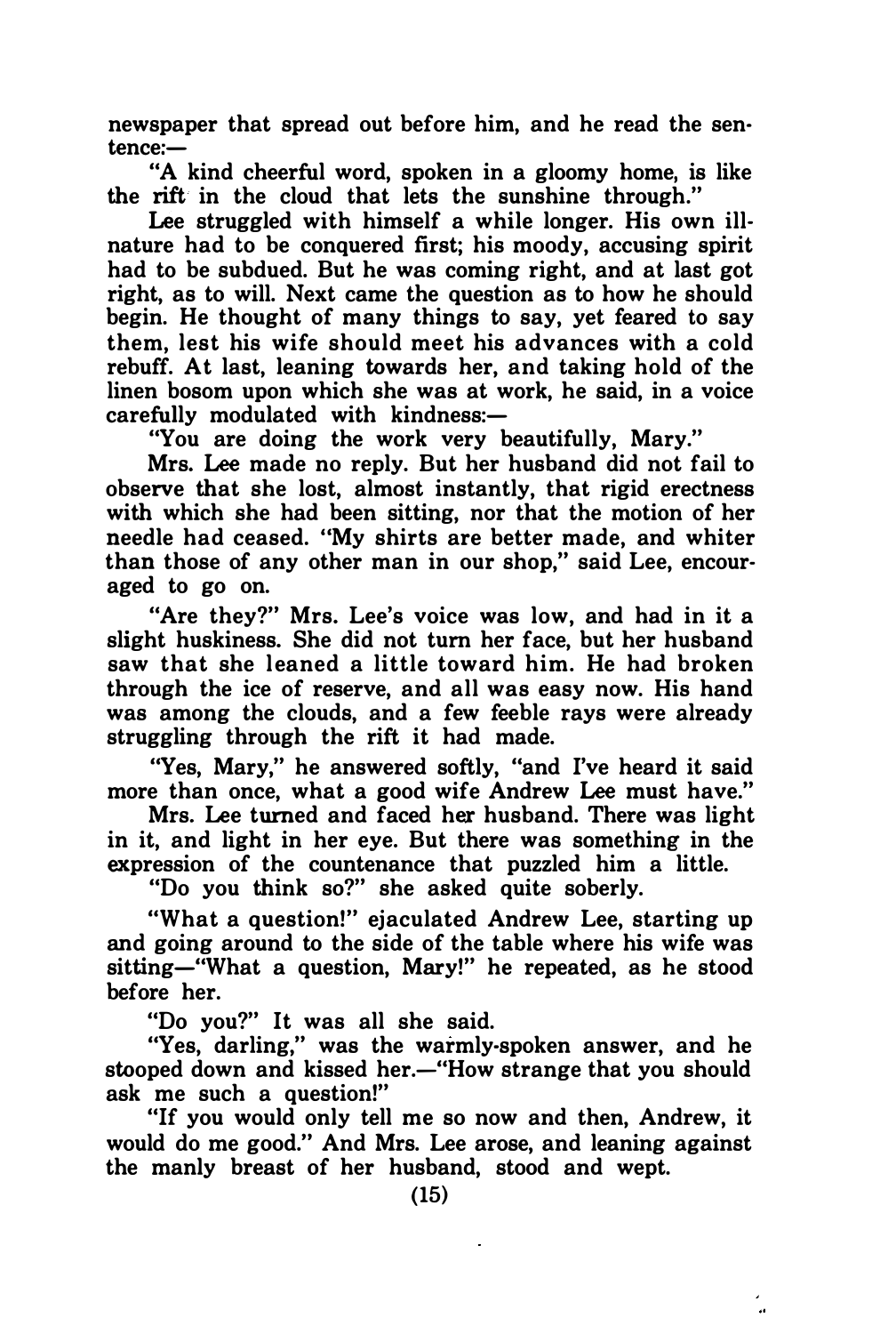What a strange light broke in upon the mind of Andrew Lee. He had never given to his faithful wife even the small reward of praise for all the loving interest she had manifested daily, until doubt of his love had entered her soul, and made the light thick darkness. No wonder that her face grew clouded, nor what he considered moodiness and ill-nature took possession of her spirit.

"You are good and true, Mary. My own dear wife. I am proud of you-I love you-and my first desire is for your happiness. Oh, if I could always see your face in sunshine, my home would be the dearest place on earth."

"How precious to me are the words .of love and praise, Andrew," said Mrs. Lee, smiling up through her tears into his face. "With them in my ears, my heart can never lie in shadow."

How easy had been the work for Andrew Lee. He had swept his hand across the cloudy horizon of his home, and now the bright sunshine was streaming down, and flooding that home with joy and beauty. -Selected

# -------0------- July 24, 1983

#### THE COMING OF THE MESSIAH

Isa. 40:1 Comfort ye, comfort ye my people, saith your God. 2 Speak ye comfortably to Jerusalem, and cry unto her, that her warfare is accomplished, that her iniquity is pardoned: for she hath received of the Lord's hand double for all her sins.

3 The voice of him that crieth in the wilderness, Prepare ye the way of the Lord, make straight in the desert a highway for our God.

4 Every valley shall be exalted, and every mountain and hill shall be made low: and the crooked shall be made straight, and the rough places plain:

5 And the glory of the Lord shall be revealed, and all flesh shall see it together: for the mouth of the Lord hath spoken it.

6 The voice said, Cry. And he said, What shall I cry? All flesh is grass, and all the goodliness thereof is as the flower of the field:

7 The grass withereth, the flower fadeth: because the spirit of the Lord bloweth upon it: surely the people is grass.

8 The grass withereth, the flower fadeth: but the word of our God shall stand for ever.

9 0 Zion, that bringest good tidings, get thee up into the high mountain; 0 Jerusalem, that bringest good tidings, lift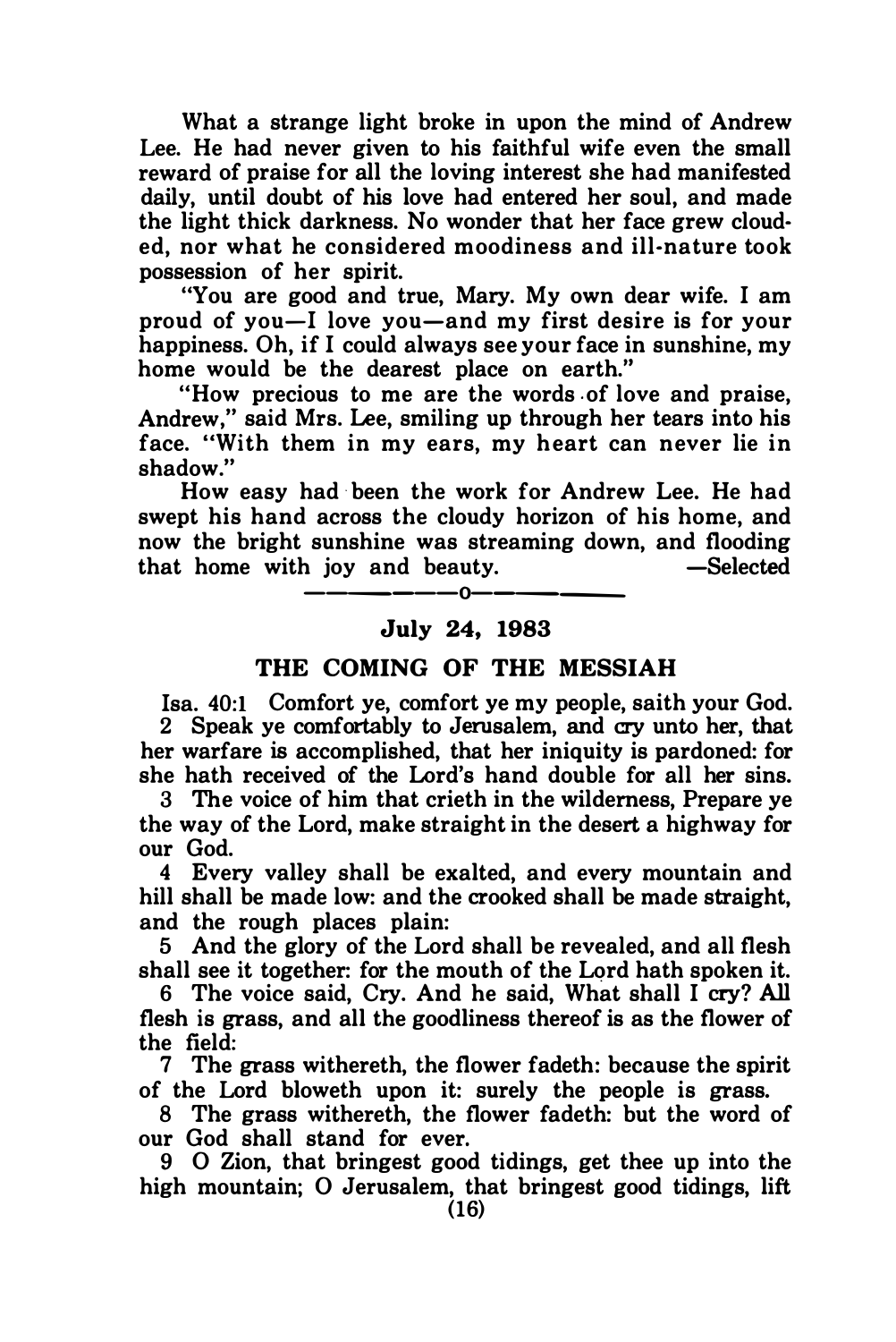up thy voice with strength; lift it up, be not afraid; say unto the cities of Judah, Behold your God!

10 Behold, the Lord God will come with strong hand, and his arm shall rule for him: behold, his reward is with him, and his work before him.

11 He shall feed his flock like a shepherd: he shall gather the lambs with his arm, and carry them in his bosom, and shall gently lead those that are with young.

13 Who hath directed the Spirit of the Lord, or being his counsellor hath taught him?

Memory Verse: The thief cometh not, but for to steal, and to kill, and to destroy: I am come that they might have life, and that they might have it more abundantly. John 10:10.

Central Thought: God wills that every heart of man be prepared to receive the King of Glory by being exalted from sin and weakness, by being brought down from pride and vanity, by being made straight according to the rule of His arm, and by becoming one of His sheep and experiencing the tender loving care of Christ Jesus, the good Shepherd.

Word Definitions: Her warfare is accomplished: The Hebrew word for "warfare" indicates a mass of persons which could be taken for war, gathering for worship, and can also be applied for that of hardship. The Septuagint renders this word as "humiliation". We conclude that the meaning of the prophet is that in Christ Jesus the travail and hardship of the people of God is to be turned for victory and accomplishment.

#### LESSON BACKGROUND

Chapters 36-39, of the prophet Isaiah are historical passages concerning events that featured the ministry of Isaiah in the days of Hezekiah, the good king of Judah. Since it is largely historical and contains very little prophetic portion, we deem it best to exclude this part from our studies, and take up in chapter 40 a resuming of the prophetic utterances.

However, it would be good to bear in mind that just as Isaiah in lessons past dealt concerning the current events and interwove prophetic visions of Christ, even so are these prophecies associated with the happenings then present and those near in the future as well as distant foretellings of Jesus. The carrying away of the children of Judah to Babylon was not very many years away. Israel has already been carried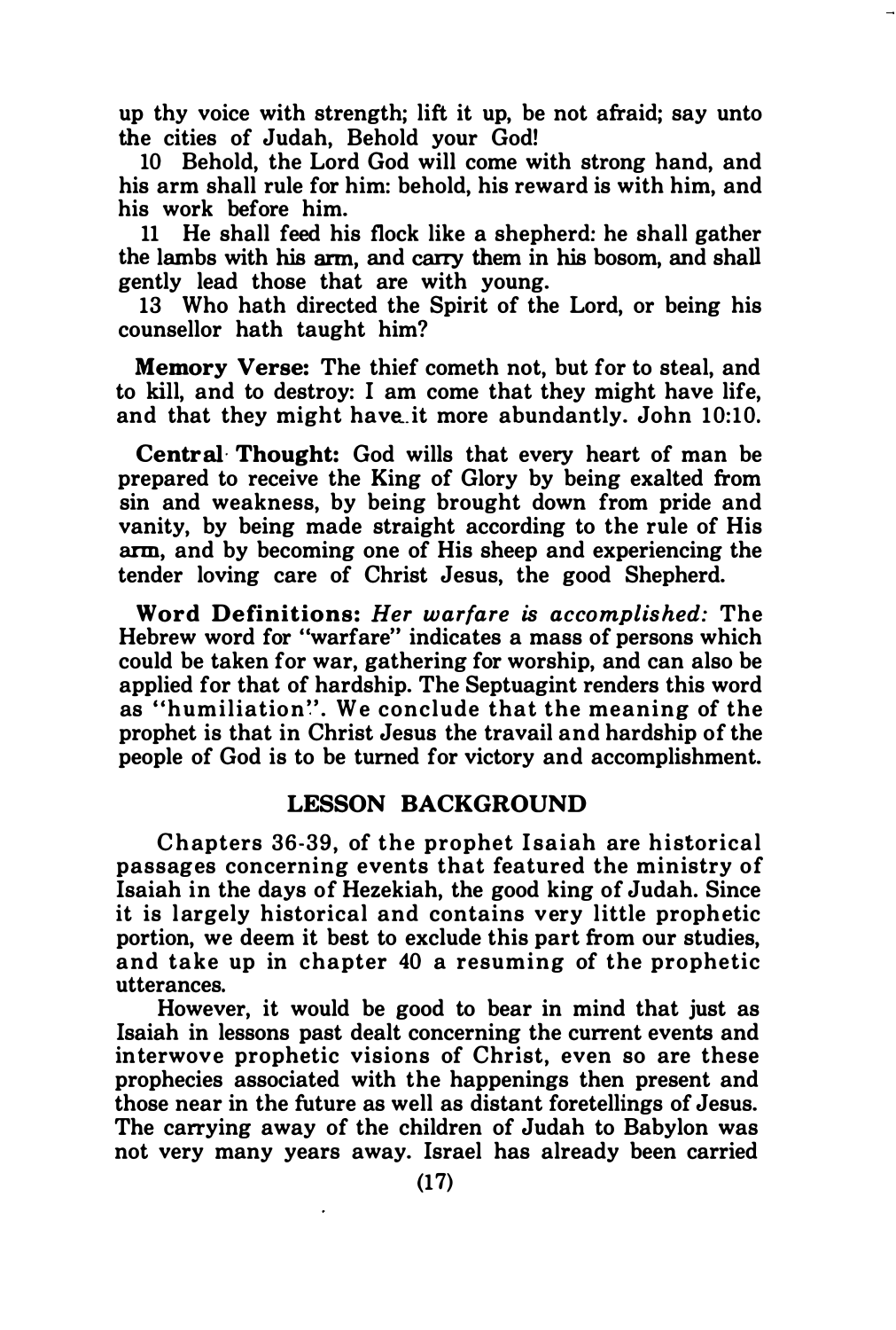away captive to Assyria. The return of Judah to Jerusalem after seventy years captivity is foreseen, also. But the main spiritual essence of these writings herald the coming of the age of Christ and the glorious kingdom of God relative to His Church. In our lesson today are utterances that are directly quoted in the New Testament. "The voice of him that crieth in the wilderness," was that of John the Baptist. John directly insisted that he was that voice in John 1:23. Peter declares that "all flesh is as grass," and quotes from this chapter in his epistle. 1 Peter 1:23-25. In Romans 11:34, 35, and also in 1 Corinthians 2:16, Paul quotes the phrase: "Who hath directed the spirit of the Lord, or being his counsellor hath taught him?" He uses the Septuagint wording: "Who hath known the mind of the Lord?" So we see that our lesson today is pure prophecy, well adapted to Christ and His Church in the gospel day. -Leslie C. Busbee

#### QUESTIONS:

- 1. Why does God want His people to be comforted?
- 2. What were the four ways that the way of the Lord in the hearts of men was to be prepared? Can you give a spiritual application for each one?
- 3. Why is it vital for man to sense himself as being as grass?
- 4. Can you see from this lesson what Christ was to do at His coming?
- 5. What does this question imply: "Who hath directed the spirit of the Lord?" Read from the two places where Paul quoted this question.

#### ADULTS' AND YOUNG PEOPLE'S COMMENTS

The way of the Lord must be prepared. It was that way in the days of John the Baptist, and it is even so now. Let us consider the four ways that the heart of man must be prepared to make himself accessible for God to come into his life. Every valley shall be exalted. The real valley that needs to come up is that depression in the heart and mind. It involves unbelief, doubt, fear, despair, immorality, degradation, and impurity. Zion is urged to the high mountain to lift up her voice with the good tidings of the gospel. It is the gospel that will inspire men and women to vaster and loftier ideals. "Be not afraid; say unto the cities of Judah, Behold your God!" Every mountain and hill shall be made low. Pride and vanity of heart and mind must be erased. There is only one way to dissolve pride, and that is to humble one's self. And if we can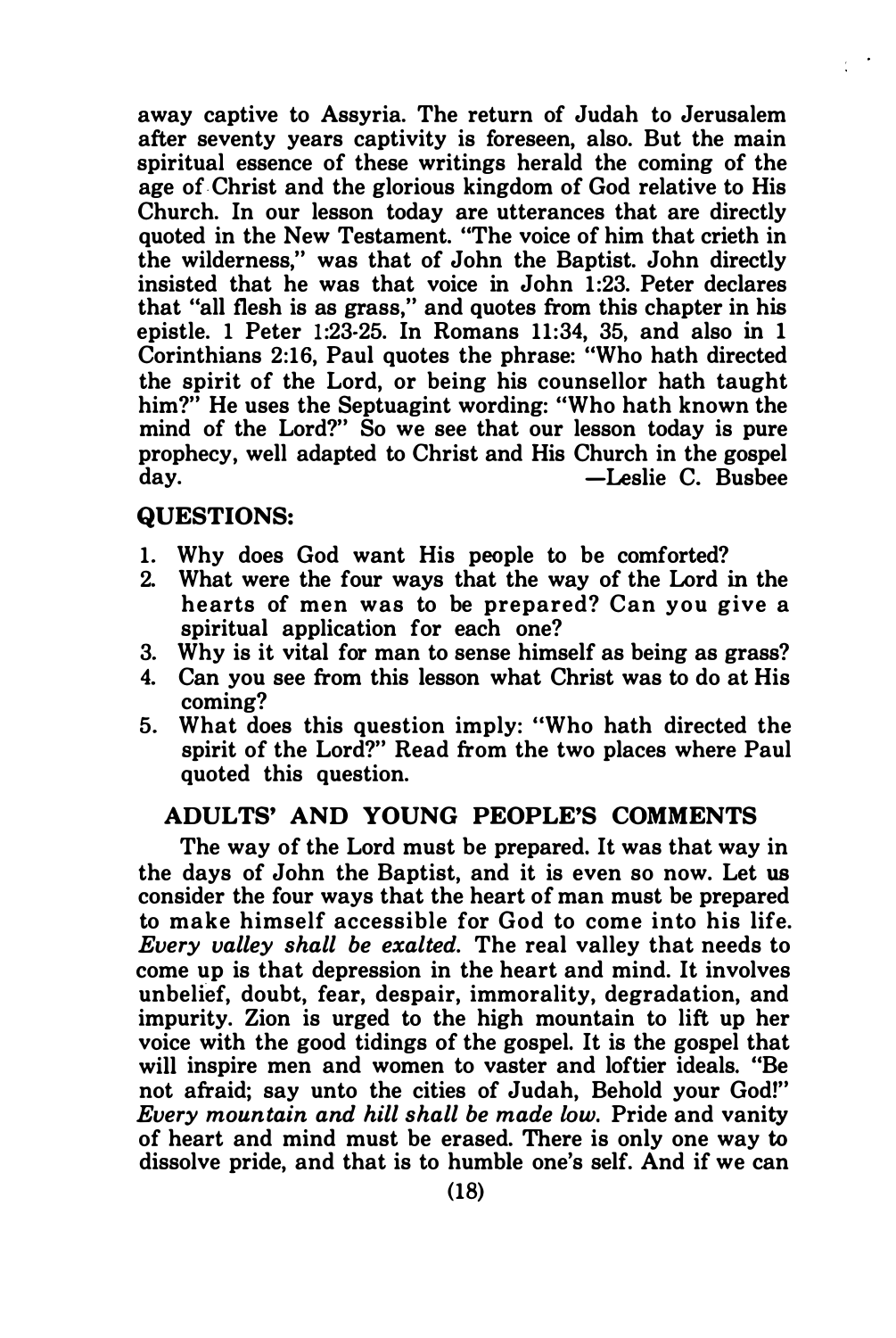but realize just what we are made of and how frail we really are, it will help us to assume the humble attitude we should have. "All flesh is as grass, and all the goodliness thereof is as the flower of the field." This will cause the mountain to be brought low. The crooked shall be, made straight. The crookedness and dishonesty of people's lives must be straightened. Restitution is a Bible commandment. The wicked must restore the pledge, give again that he has robbed. Ezekiel 33:15. "The Lord comes with a strong hand, and His arm shall rule for him." The Lord of glory is calling men to lives of righteousness. The rough places shall be made plain. God is calling for smoothness and rest in our souls. The rough ways and mannerisms of life are to be smoothed out into gentleness and kindness. It is the charming ways of Christ that will effect this. He deals with us like a shepherd feeds his flock, gathering the young and tender in His arm and carrying us in His bosom. Here in our lesson are found the secrets of being qualified to have the Lord of glory come lovingly into our lives. -Leslie C. Busbee

#### FOOD FOR THOUGHT

"The voice of him that crieth in the wilderness, Prepare ye the way of the Lord, make straight in the desert a highway for our God." It is said that the inspiration for this verse was taken from a custom of the Eastern rulers. Prior to beginning a journey that was to lead them over roads that were not well traveled, a contingency of scouts was sent on before to clear obstacles or bridge chasms and otherwise prepare the route for the ruler to travel, in order to make the journey more comfortable.

When our President plans a tour, many individuals precede him to scheduled stops to prepare the way and to provide efficient, organized scheduling and protection.

Christ's ministry on earth was short. It lasted for approximately three years. It was of benefit to His cause to have others prepare the way before Him. In Matthew the 3rd chapter, we read that the people went out to John the Baptist from Jerusalem, all Judea, and all the region round about Jordan. John preached repentance and instructed the people how to prepare themselves to be righteous and also baptized them.

It appears that John the Baptist had not seen Christ prior to baptizing Him. John had spent 30 years in the hill country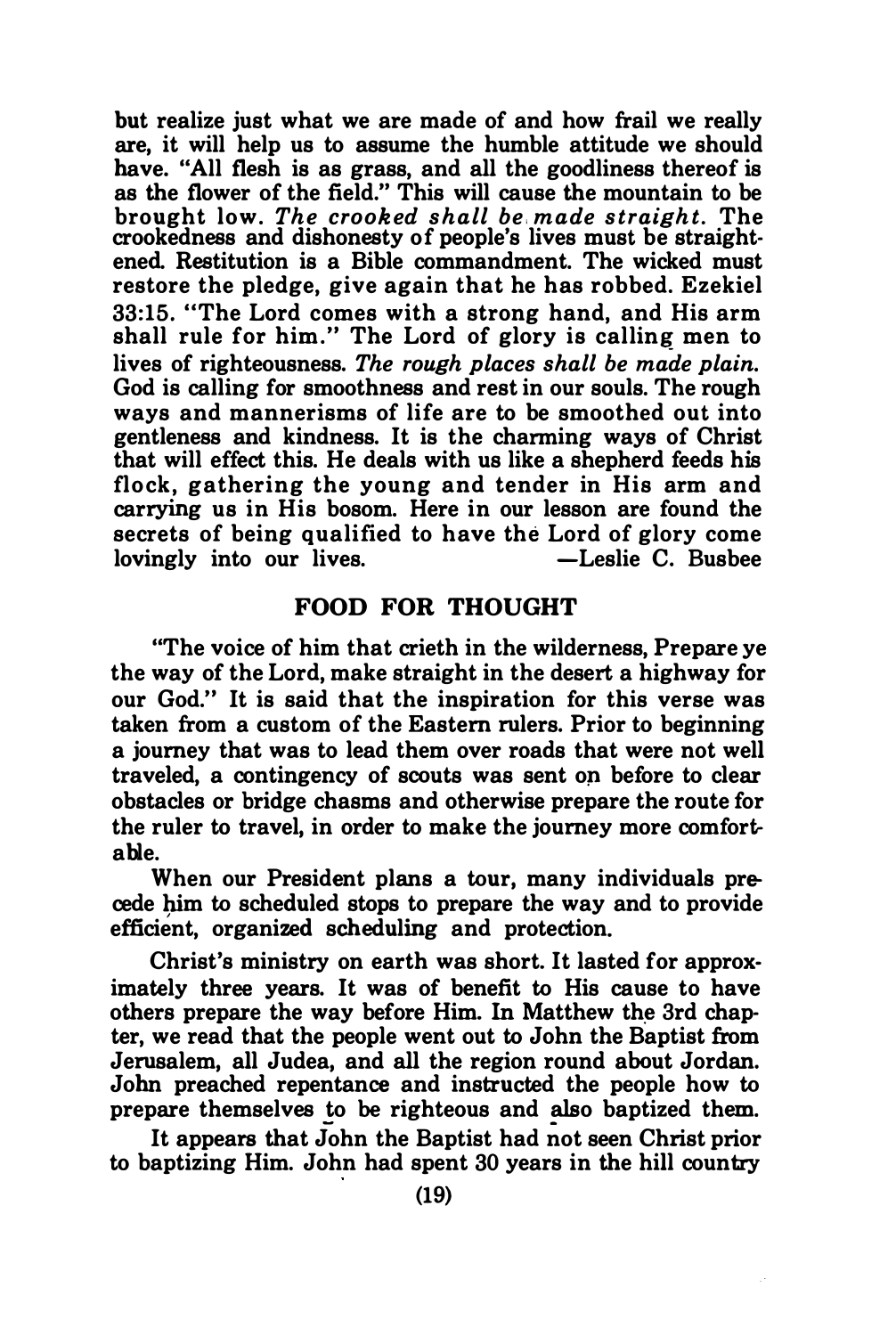of Hebron, and Christ was raised in an obscure city of Nazareth, in the extreme borders of Galilee. Yet John the Baptist, being led of the Spirit, preached Christ, and recognized Him as He approached. Through John the Baptist, Christ acquired two of His disciples, Andrew and Simon, for they had been disciples of John. We cannot place enough emphasis upon the importance of that voice crying in the wilderness, for it was a precedent to a divine kingdom.  $\hspace{1.6cm}$  -Wayne Murphey

#### ———————0——————— July 31, 1983

#### PROMISES TO SPIRITUAL ISRAEL

Isa. 41:4 Who hath wrought and done it, calling the generations from the beginning? I the Lord, the first, and with the last; I am he.

5 The isles saw it, and feared; the ends of the earth were afraid, drew near, and came.

6 They helped every one his neighbour; and every one said to his brother, Be of good courage.

7 So the carpenter encouraged the goldsmith, and he that smootheth with the hammer him that smote the anvil, saying, It is ready for the sodering: and he fastened it with nails, that it should not be moved.

8 But thou, Israel, art my servant, Jacob whom I have chosen, the seed of Abraham my friend.

9 Thou whom I have taken from the ends of the earth, and called thee from the chief men thereof, and said unto thee, Thou art my servant; I have chosen thee, and not cast thee away.

10 Fear thou not; for I am with thee: be not dismayed; for I am thy God: I will strengthen thee; yea, I will help thee; yea, I will uphold thee with the right hand of my righteousness.

15 Behold, I will make thee a new sharp threshing instrument having teeth: thou shalt thresh the mountains, and beat them small, and shalt make the hills as chaff.

16 Thou shalt fan them, and the wind shall carry them away, and the whirlwind shall scatter them: and thou shalt rejoice in the Lord, and shalt glory in the Holy One of Israel.

17 When the poor and needy seek water, and there is none, and their tongue faileth for thirst, I the Lord will hear them, I the God of Israel will not forsake them.

18 I will open rivers in high places, and fountains in the midst of the valleys: I will make the wilderness a pool of water, and the dryland springs of water.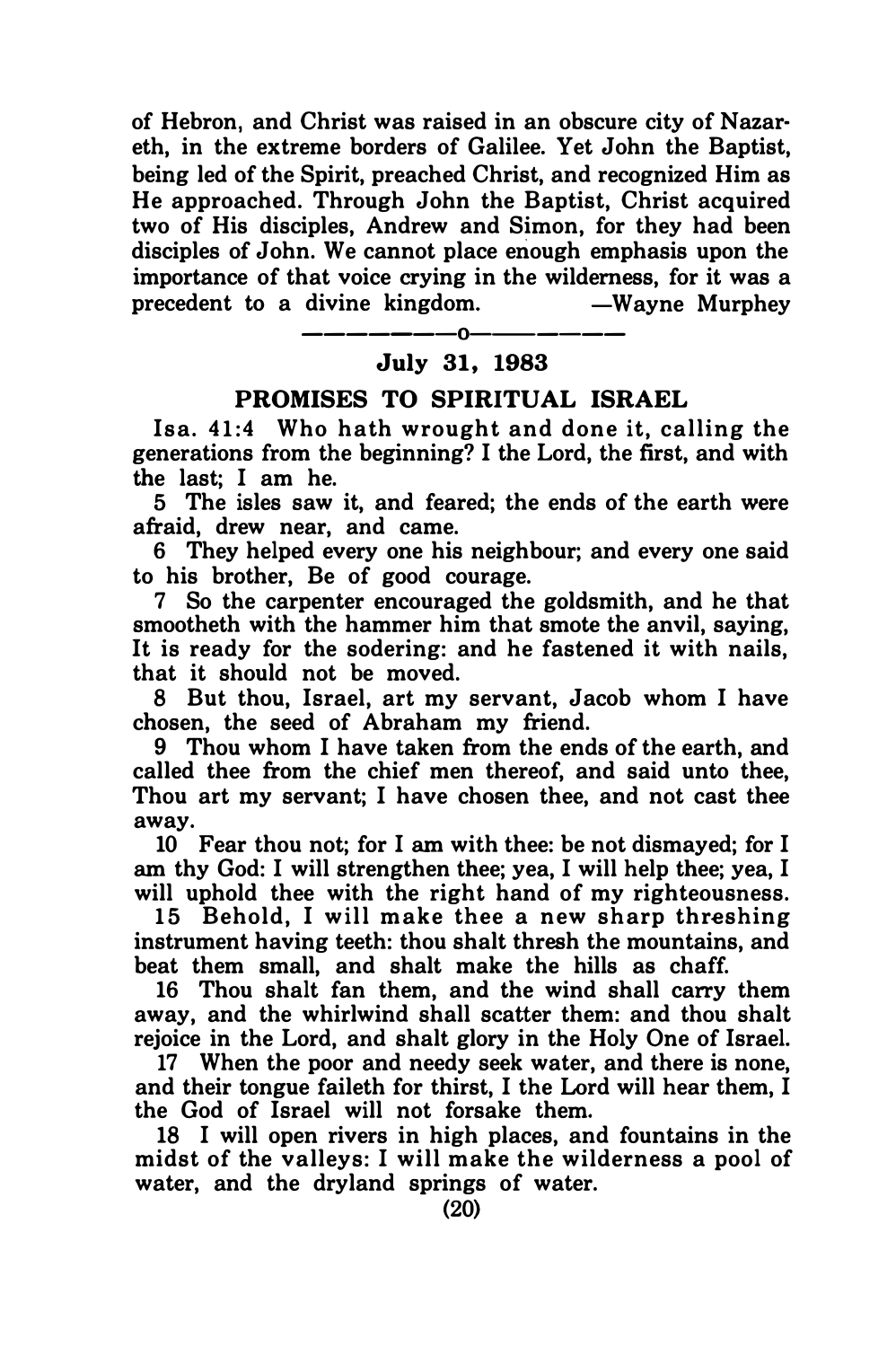Memory Verse: But he is a Jew, which is one inwardly; and circumcision is that of the heart, in the spirit, and not in the letter; whose praise is not of men, but of God. Rom. 2:29.

Word Definitions: Sharp threshing instrument: It is interesting to note that the word "sharp" here is from the same Hebrew word as "decision" which is found in Joel 3:14, where it mentions the valley of decision. This indicates the definite separation between sin and righteousness. The sifting of the wheat from the chaff refers to the purifying of God's people from every thing unlike God.

Central Thought: God promises to those who trust and obey Him strength and help in the times of adversity and trial, and will make and use them as instruments in His great harvest of souls.

#### LESSON BACKGROUND

God is speaking in our lesson today to His chosen people, Israel. In chapter 40, the prophet was instructed to speak to Jerusalem (verse 2) and to Israel (verse 27). But we surely must be aware of just who this Israel really is. If we take these Scriptures as speaking to literal Jews in the flesh to be fulfilled literally, we are going to be in trouble. We will thereby miss the real essence of the prophetic writing. Jesus called the real children of Abraham as those who did the works of Abraham. John 8:39. He told the Jews who were trying to shield themselves in the fact that they were literal descendants of Abraham that their real father was the devil. John 8:44. Paul stated in Galatians 3: 16, that the real seed of Abraham was Christ. Paul stated again in Romans 9:6-8, "For they are not all Israel, which are of Israel: neither, because they are the seed of Abraham, are they all children: but, "In Isaac shall thy seed be called. That is, They which are the children of the flesh, these are not the children of God: but the children of the promise are counted for the seed." We can very plainly see from these sayings that merely being a descendant of Abraham in the flesh did not make one a true Israelite and child of Abraham. To be a child of Abraham and to have him as our father, we must be actual possessors and practicers of the faith that he had. It is to this Israel that the promises in our lesson apply. Man from any nationality on earth can be a true Israelite. Abraham, as stated by James 2:23, was called the friend of God. This was doubtless an allusion to verse 8 in our lesson. It is also interesting to know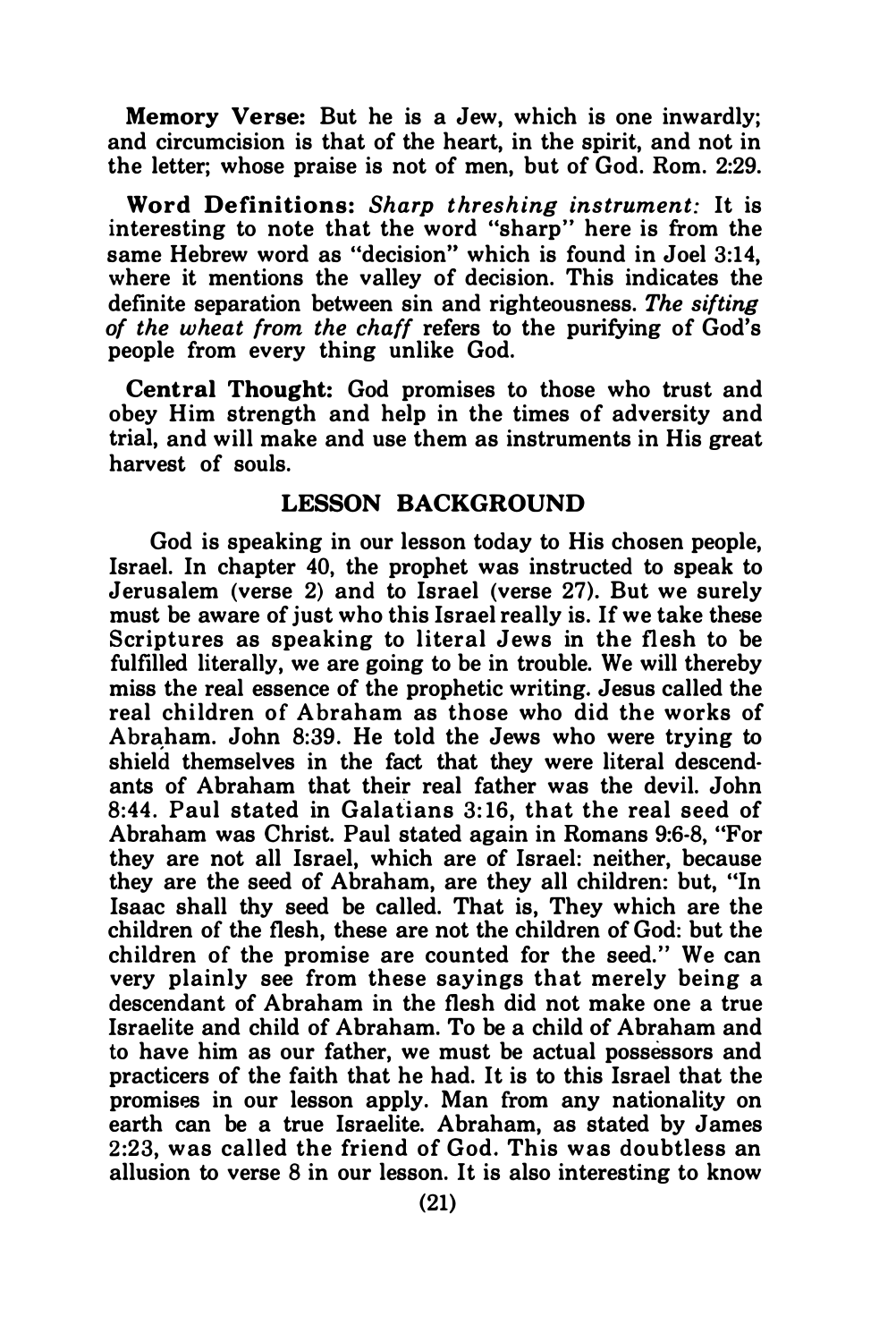that verses 15 and 16 were inspired in the heart of the Evening Light reformer, D. S. W arner, concerning the preaching of the truth to those in the cages of spiritual Babylon. As we study this lesson, be assured that these promises are for us who live by the faith of the Lord Jesus. -Leslie C. Busbee

#### QUESTIONS:

- 1. Who is God speaking to in our lesson today?
- 2. Of what benefit is it for us to know that God's plan for His people was laid out in the beginning?
- 3. Are there times when we are tempted to be dismayed? What Scripture in our lesson is good for those times?
- 4. How can we be the seed of Abraham today?
- 5. What does the process of threshing do? What does this typify in the spiritual realm?
- 6. To whom will the Lord open up rivers and fountains?

#### ADULTS' AND YOUNG PEOPLE'S COMMENTS

Knowing that these promises are for us who are saved and born again into the family of God, we should be strong and courageous in the Christian life. Seeing that God is the first and will be the last, we should respect and fear, and yet draw near and come to Him. We should encourage every one of us his neighbor, loving him as we do ourselves. Everyone has his own life to live and his own work to do. But we are members one of another. The carpenter can encourage and help the goldsmith. We can and must all be a help one to another. For God is calling all men to be a part of His great, holy, and righteous nation. He wants us to be strong in the faith that is in Christ Jesus. How sweet to hear in the time of sore trial and test the Holy Spirit whisper the words in verse 10 to our hearts! Be not dismayed! Fear and dismay seek to grasp us many times. The perils of life and its complicated problems overwhelm us. We cannot quite see how we are going to navigate the sea of life and surmount the raging billows. But if we hold steady and keep our eyes on Jesus, He surely will make a way for us. As we draw near to Him and follow closely His Word and Holy Spirit, He will accomplish in us His great work, and use us to glean out precious souls from the chaff of this present evil world and the deceptions therein. He will help and make us to be a sharp threshing instrument that has teeth. Our lives of purity and holiness will bring reproof and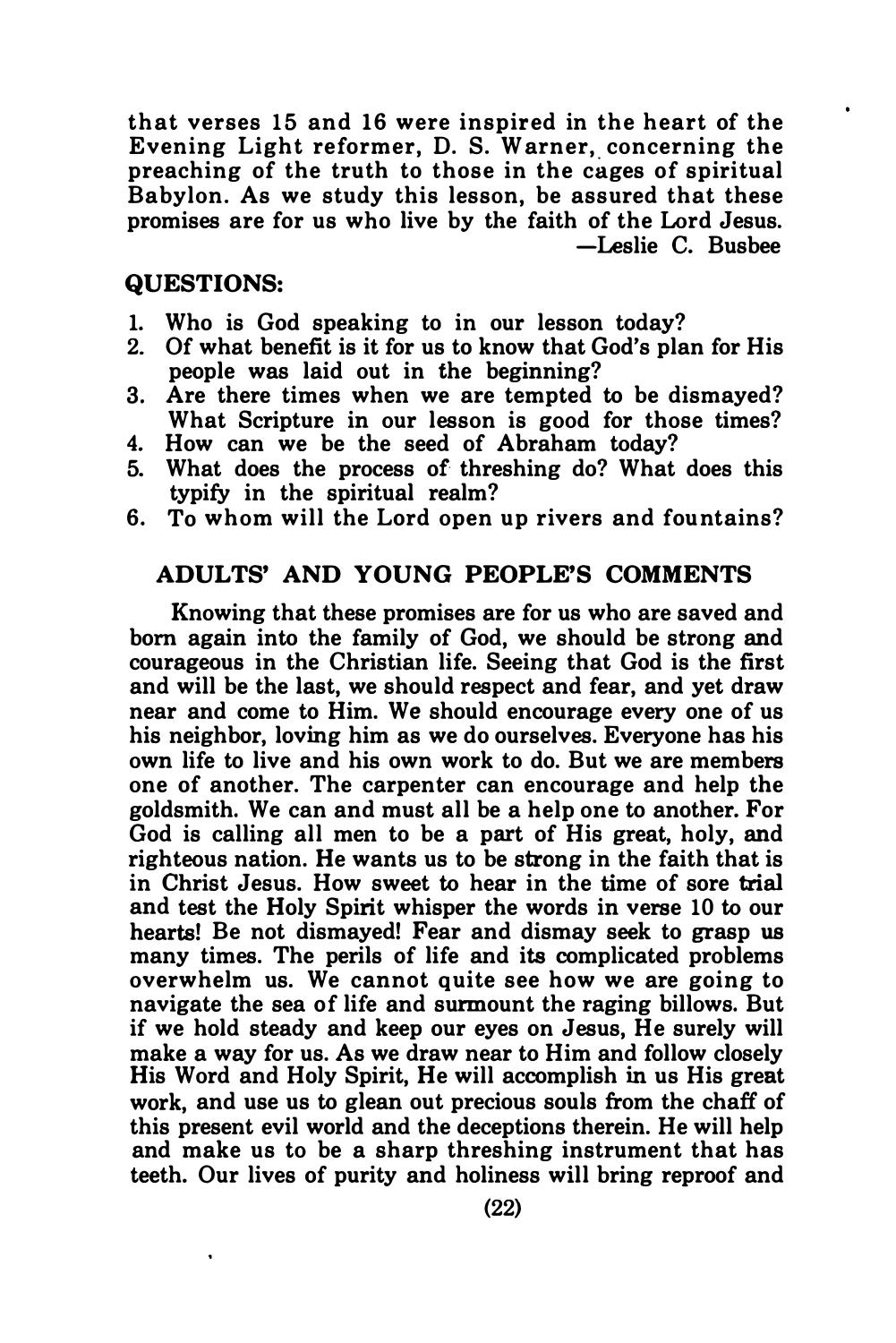conviction on others and will help guide them to the truth. There will be times when our souls will faint for thirst. We will be tempted to give up in despair. But as we recall these precious promises, we will hold on and keep praying to the Lord for deliverance. He will answer prayer and come to our rescue. Praise the Lord for the wonderful things that He has pro�ised to His saiflts, which make up the Church of God, the spiritual Israel. -Leslie C. Busbee

#### FOOD FOR THOUGHT

Note the perspective of verses 8 and 9. They illustrate how God views His people. In the first statement He declares Israel to be His servant. That alone is a desirable position. A servant has his needs provided for. He has a place to stay and knows where his meals are coming from. However, we are more than simply servants. We are the children of the Chosen One, and, as the verse declares, are not only servants, but friends. A friend is a trusted confidant. The Psalmist even spoke of being the apple of God's eye.

To be one of God's own, we must be a special people. Verse nine declares that God's people are called from the chief men. God's children are those with integrity and character, people who will set their hand to the plow and not turn back, those who will relinquish their own way, and continue steadfast in the will of God.

In the lOth through the 20th verses of this chapter, we read of God's promises to His people. Consider carefully that He did not promise an easy road to heaven, but that He would uphold us and give comfort, help, and victory.

-Wayne Murphey

NOTICE: If your subscription expired with this quarter, please send your renewal at once. It is necessary that your subscription for the fourth quarter of 1983 be in this office by September 1. For your convenience there is an order blank at the end of this book.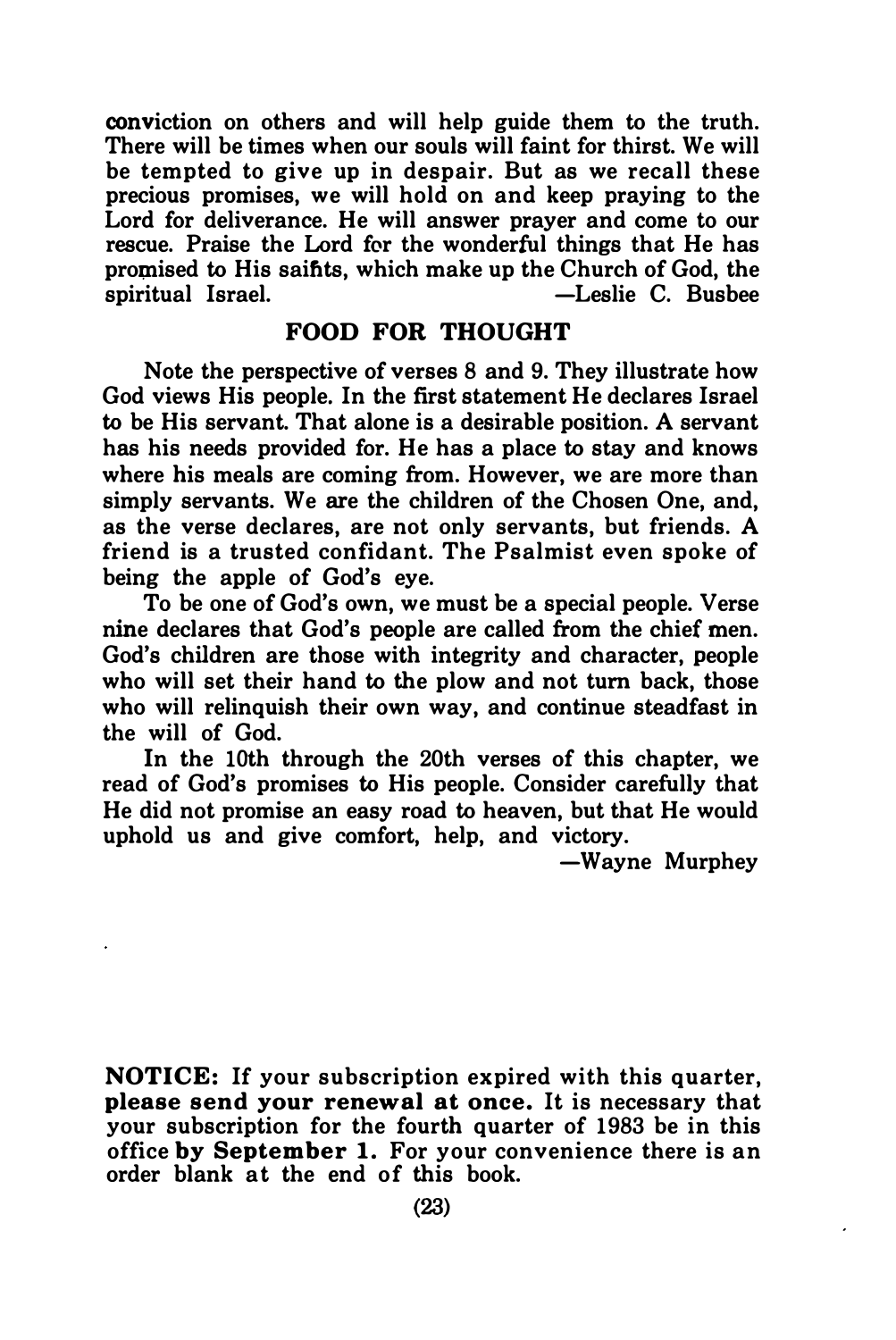#### JESUS CHRIST, THE SERVANT OF GOD

Isa. 42:1 Behold my servant, whom I uphold; mine elect, in whom my soul delighteth; I have put my spirit upon him: he shall bring forth judgment to the Gentiles.

2 He shall not cry, nor lift up, nor cause his voice to be heard in the street.

3 A bruised reed shall he not break, and the smoking flax shall he not quench: he shall bring forth judgment unto truth.

4 He shall not fail nor be discouraged, till he have set judgment in the earth: and the isles shall wait for his law.

5 Thus saith God the Lord, he that created the heavens, and stretched them out; he that spread forth the earth, and that which cometh out of it; he that giveth breath unto the people upon it, and spirit to them that walk therein:

6 I the Lord have called thee in righteousness, and will hold thine hand, and will keep thee, and give thee for a covenant of the people, for a light of the Gentiles;

7 To open the blind eyes, to bring out the prisoners from the prison, and them that sit in darkness out of the prison house.

8 I am the Lord: that is my name: and my glory will I not give to another, neither my praise to graven images.

9 Behold, the former things are come to pass, and new things do I declare: before they spring forth I tell you of them.

10 Sing unto the Lord a new song, and his praise from the end of the earth, ye that go down to the sea, and all that is therein; the isles, and the inhabitants thereof.

18 Hear, ye deaf; and look, ye blind, that ye may see.

19 Who is blind, but my servant? or deaf, as my messenger that I sent? who is blind as he that is perfect, and blind as the Lord's servant?

20 Seeing many things, but thou observest not; opening the ears, but he heareth not.

21 The Lord is well pleased for his righteousness' sake; he will magnify the law, and make it honourable.

Memory Verse: A bruised reed shall he not break, and smoking flax shall he not quench, till he send forth judgment unto victory. Matthew 12:20.

Central Thought: Jesus Christ was sent as the Servant of Almighty God to bring light and salvation to all men. His approach to humanity is not with pride but with humility and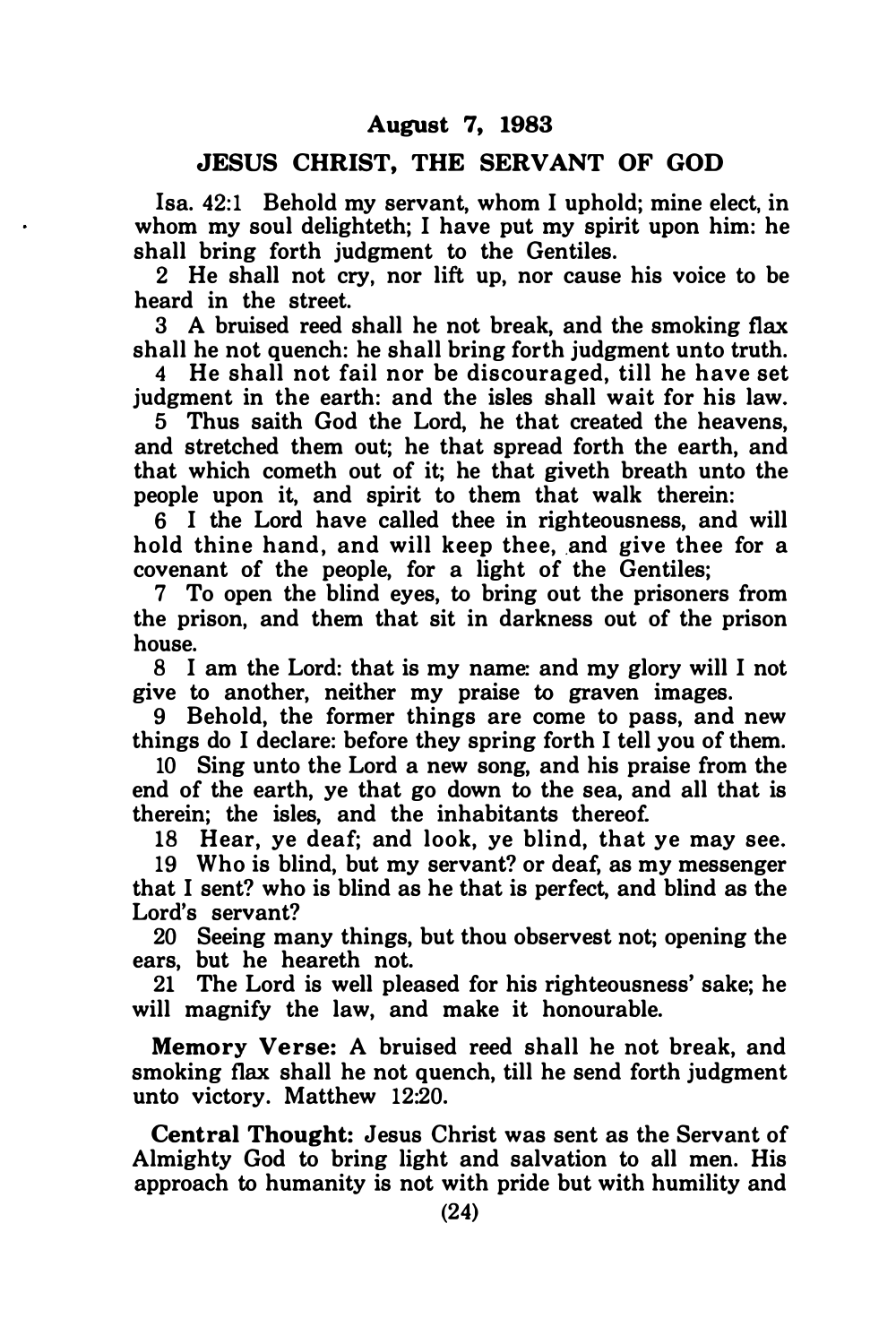tenderness. He comes not to condemn, but to save; not to crush or wound, but to heal. Christ's work held such a priority in His heart that He allowed nothing to hinder or stand in His way from accomplishing it.

Word Defintions: Judgment: Justice and righteousness. Gentiles: "Gentiles" is synonomous with three other words from the Hebrew text. They are: Nations, Heathen, and People. The Gentiles are the peoples of the earth, the nations of the world, and the heathen to the earth's utmost bound. Reed: The shaft, stem, or stalk of a plant. Flax: Thread, wick, or fiber.

#### LESSON BACKGROUND

Our lesson today is pure prophecy of Jesus Christ. The first four verses are quoted in Matthew  $12:17-21$ . It is interesting to note that the quotation from this part of Isaiah came in reference to Christ withdrawing Himself and charging the multitudes that He healed to not make Him known. Jesus Christ came not seeking the praise and adoration of the carnally minded. His desire was to help the poor, down-trodden souls of men who were bruised and crushed by the devil. The proud and vain did not visualize the real import of His mission. God wants us to behold and understand what Christ came for. The last three verses of chapter 41 sets the stage for the introduction of Christ as we see Him in our lesson. "I will give to Jerusalem one that bringeth good tidings. For I beheld, and there was no man; even among them, and there was no counsellor, that when I asked of them, could answer a word. Behold, they are all vanity; their works are nothing: their molten images are wind and confusion." There was surely no one else who had the answer for the great needs of humankind. It is important for man to come to the realization of Christ being the only One. There is no other name under heaven given among men whereby we can be saved. The Bible declares this over and over. But in the midst of this void comes the bright rays of the · gospel of Christ. There is One who can help. There is One who overcame the devil, who was not affected by anything. He pleased the Father well, magnified His law, and made it honorable in the hearts of His redeemed.

-Leslie C. Busbee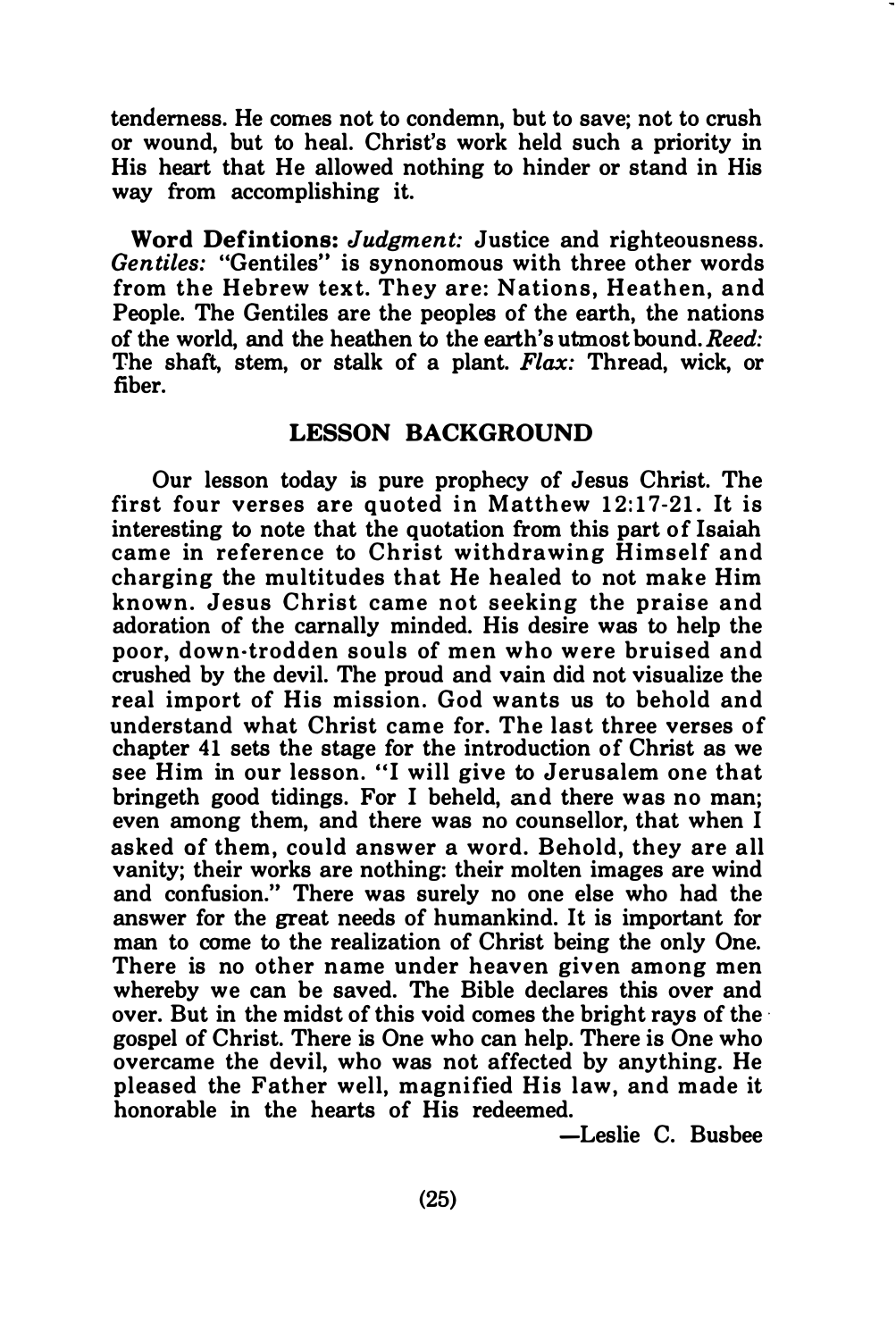#### QUESTIONS:

- 1. Of whom is our lesson today prophesying?<br>2. What kind of judgment does Christ bring
- 2. What kind of judgment does Christ bring forth?<br>3. Why did Christ not cry nor cause His voice to be lif
- Why did Christ not cry nor cause His voice to be lifted up on the street?
- 4. What does the bruised reed and the smoking flax refer to?
- 5. What kind of prison house did Christ seek to open?
- 6. In what way was Christ blind and deaf? Why?

#### ADULTS' AND YOUNG PEOPLE'S COMMENTS

How we do rejoice in what Jesus Christ accomplished when He came to this earth! He came to set the captives free and bring light to those who sat in darkness. How different was His coming when compared to the ways of men! He made His appearing in a lowly manger. In poverty and simplicity He came to minister to the souls of men. His ministry was with much love and patience. He was gentle and kind. He was merciful and gracious. He sought not to promote Himself or His welfare. The sacrifice that He offered to God with His life and death was well pleasing. The antagonism of the Jews, the hardships of mortal life, the temptations of the devil, and all the other things that He met and suffered did not move Him from His holy purpose and work. He was not affected by what He saw from a human standpoint. As we have already learned, He judged not by observation. We can draw an important lesson for our own lives today. So many of us are so affected by what others do or say. We need to know what God's will is for us, and go forth to do that regardless of the consequences. One man who was a swift runner in his youth told about a race he had with a deaf mute. The deaf boy made a grunting sound when he ran. The other boy got his mind on that grunting sound and it so distracted him that he lost the race. If Satan can get us distracted, he will surely do it. If we make a success for God we are going to have to ignore a lot of things. The bruised reed and the smoking flax represent people who are just about ready to fall. The flax is smoking and the reed is bruised. There would be a tendency to give up on such people and say, "No need to fool with them any more." The flame is gone out and it is just smoking. But Christ will seek to fan a blaze again and add fuel. It may seem that we are that smoking flax. But let us not be discouraged. Jesus can revive and strengthen us. Let us be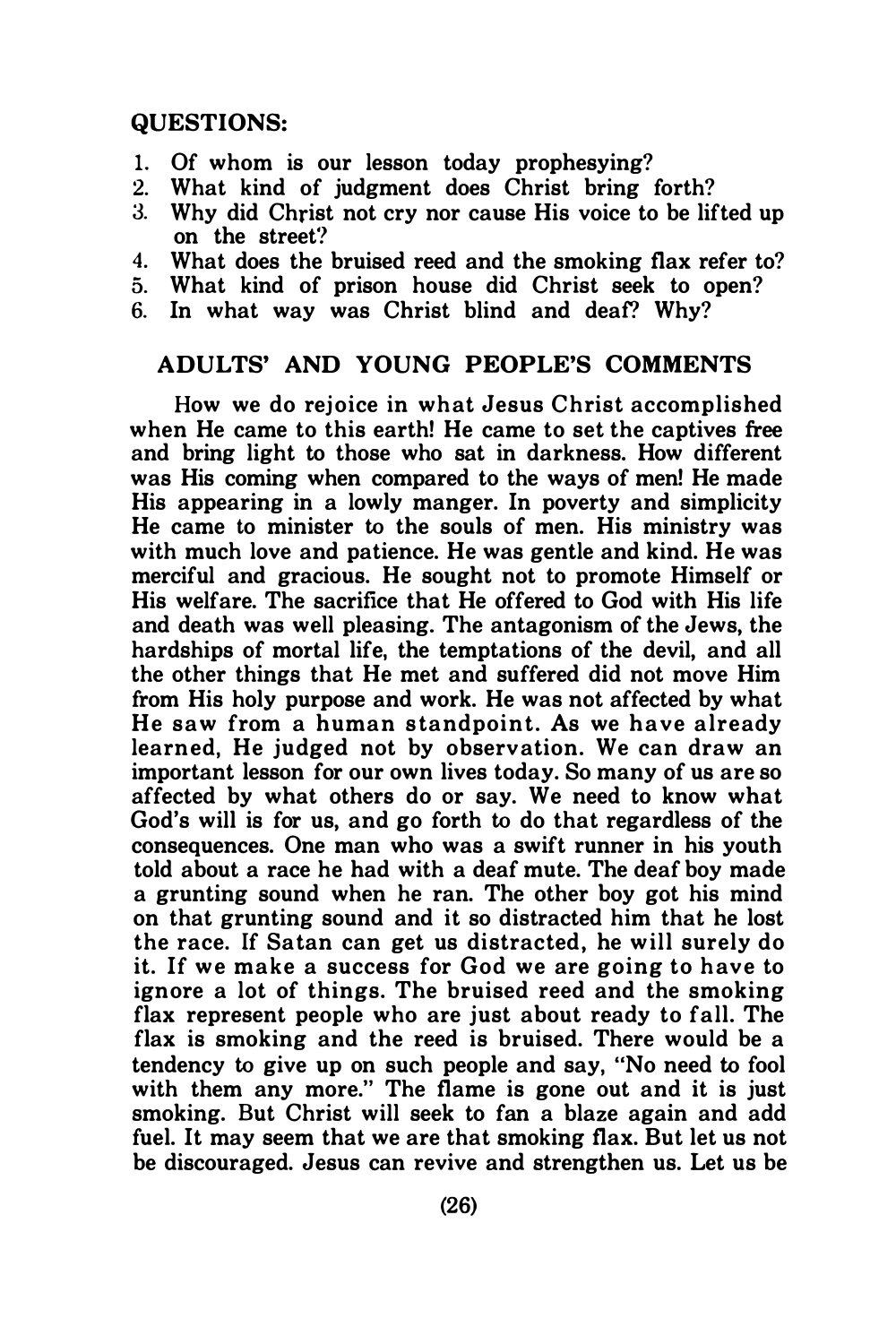encouraged to press on and never be discouraged by the devil. Yictory is for us as we cling to Christ.

-Leslie C. Busbee

### FOOD FOR THOUGHT

God had a cause to promote in the earth and in this 42nd chapter of Isaiah, we discover how He purposed to accomplish it. We are aware that today many special interest groups  $exist$ each with a particular cause that they wish to promote. Some are known as militants and have no use for those who fail to agree with them or share their peculiar sentiments. We read of individuals who have suffered persecution and even lost their lives because they failed to sympathize with a popular movement.

Some individuals seem to be "cause-oriented". They are always looking for some great cause with which to join themselves. Let me recommend the most worthwhile cause that one can attach himself to. It is the cause of Christ, and that of promoting the kingdom of God in the hearts of men. Jesus came to promote peace, love, joy, and a salvation that will bring deliverance from the base things of life.

In Matthew, chapters 5, 6, and 7, we read an account of Christ's Sermon on the Mount. There is no record that He screamed like Hitler, banged His shoe on the table like Kruschev, but we find that He sat and taught, or reasoned with the people. Christ propagated a reasonable salvation, one that was appealing and logical and that sought obedience through love.

We find that Jesus went out of His way to encourage and fan the spark of righteous interest. Once as He traveled a road, He noticed Zacchaeus in a tree and called him down in order to speak with him. Jesus didn't condemn Zacchaeus for his former sinful deeds, for Zacchaeus was already condemned under the law, but Christ told him, "For the Son of man is come to seek and to save that which was lost." Herein is fulfilled the prophecy, "He shall bring forth judgment unto truth." Christ came to a world that was under the judgment of the law and brought about a dispensation of gospel, grace, and truth. -Wayne Murphey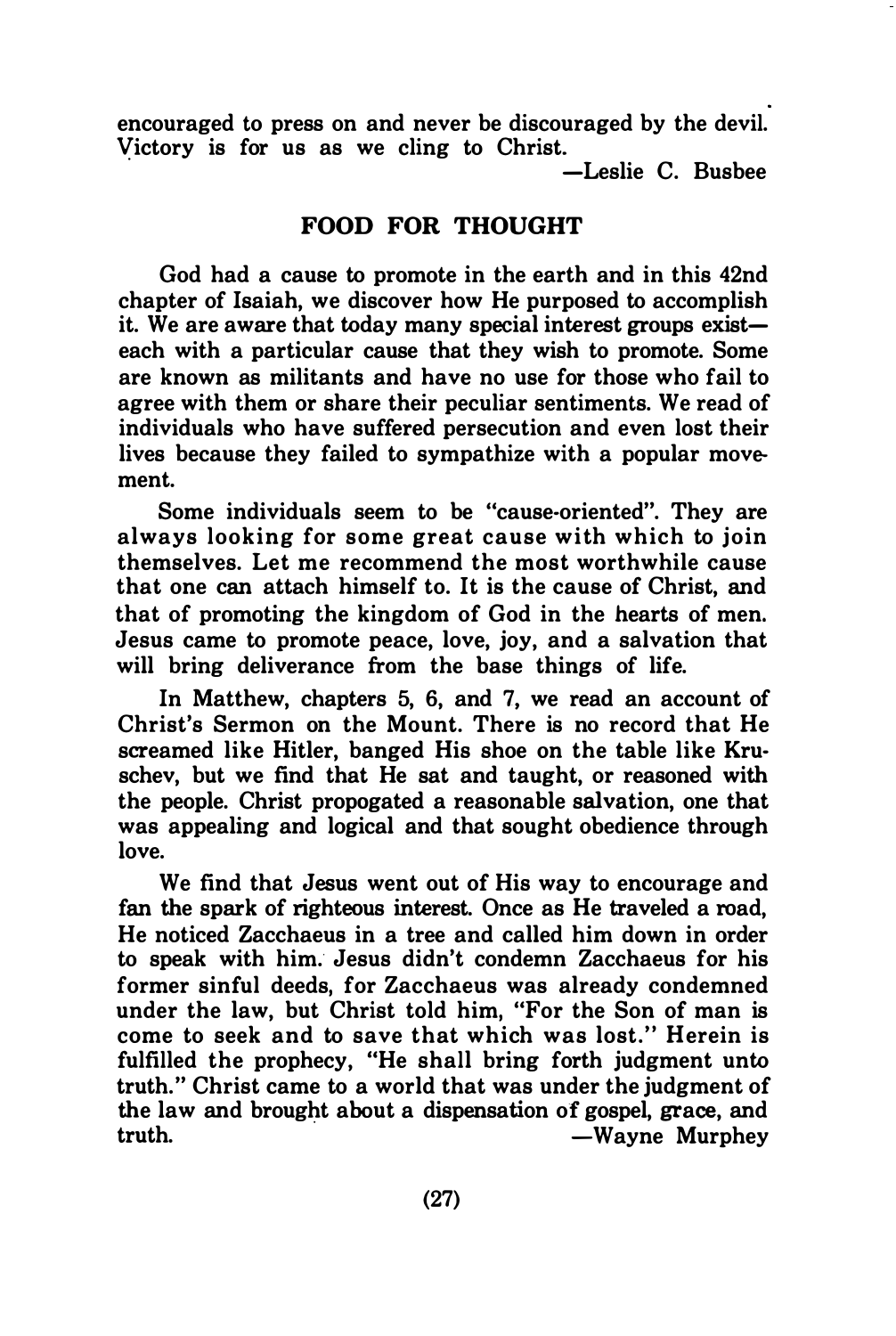While walking across the fields one night, I suddenly fell headlong into a deep, but empty well. I was stunned by the force of the fall, but as I gradually recovered, and realized the seriousness of my predicament, I began to wonder how I could get out.

Save for a single shaft of light that shone through the opening far above me, it was pitch dark. I felt the walls of the well and found them wet and clammy. I shuddered at the apparent hopelessness of my plight.

Presently my attention was arrested by a shadow that fell across the opening, and upon looking up I observed a man standing at the top of the well. Instantly hope stirred within me, and staggering to my feet, I cried aloud for help.

"My son," responded the man, "I am a religious teacher, and I will be glad to do anything I can for you. What is it you desire?" ·

"0 Teacher," I exclaimed, my heart overflowing with gratitude, "I have fallen into this well and know not how to get out. Please tell me what I must do."

"Ah, yes, my son, that I will. It is always a pleasure to help the unfortunate."

He then proceeded to tell me what to "do" in order to get out, but it did not help.

Later came others of earth's teachers and they too told me that I would have to "do" something. But though I did all they said I was still in the well.

Then as the days went by and I got no help, I concluded that there must be another way.

No sooner had I reached this conclusion than, once again, a shadow fell across the well's opening. I glanced up, fully expecting to see another of earth's teachers with some other form of man-made "do" advice. And I did. Yet, somehow, He seemed different from all the others. Silently He stood there gazing down at me, while I, now utterly exhausted, lay flat on my back gazing up, far too weak even to sit, let alone stand.

"Friend, you are in need. Will you let Me help you?"

He had been the first to speak, but, oh, that voice-will I ever forget it! Not a word of reproof, not a single expression of condemnation did He utter. And, as I watched, He smiled. Such a smile! Never had I seen the like before.

"Help? Yes, help!" I whispered, too far gone to speak aloud, yet vaguely wondering what He would tell me to "do".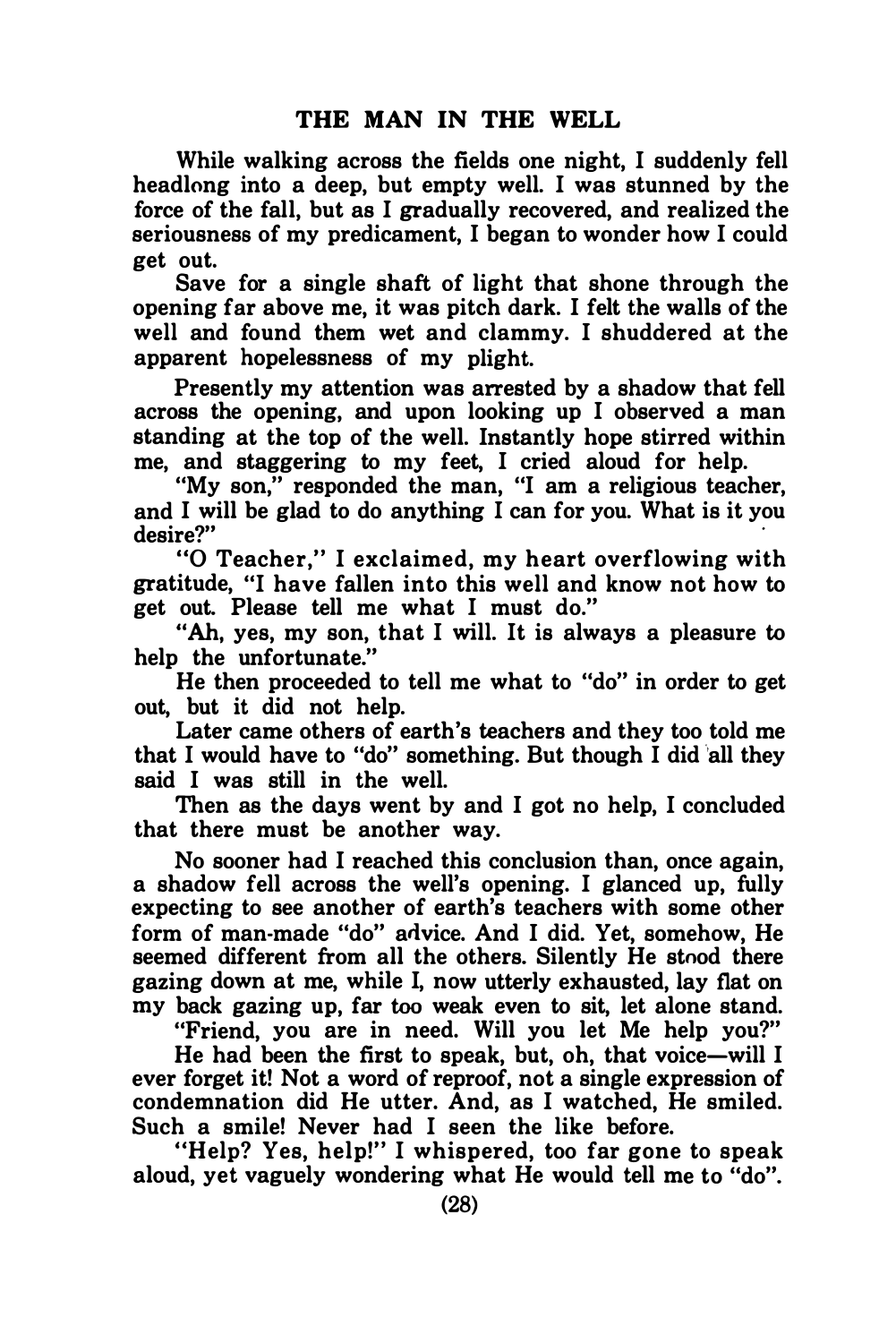How it happened I do not know. I never have been able to fully understand. All I can remember is that, without answering a word, He was at my side. Putting His strong, loving arms around me, He picked me up in my weakness, and the next thing I knew we were sitting together at the top of the well. And lo, it was broad daylight!

"How could you do it?" I cried, my whole soul filled with ecstasy. "And who are you?"

In answer He showed me His hands, and His feet, and, to my astonishment, I saw in each the print of a nail. He silently pointed to His side, and there I discerned the mark of a spear thrust. At last, in answer to my question, He replied, in part, as follows:

"I earned the right, you see. I knew you were in the well, and that nothing you could "do" would ever get you out, and so I did all that was necessary to be done in order to deliver you. I took your place. It cost Me My life's blood. I went down to the very bottom of the well, but I did not remain in it. And now, since I Myself got out, it is possible for Me to deliver others."

But who are you?" I cried again, my heart flooded with joy and filled with unutterable peace.

"I am Jesus Christ, God's only begotten Son," was His reply.

I fell at His feet and worshipped Him, for my love was such that I could have died for Him.

After a while I told Him about all the others, how they had come and offered help, what promises they had made, and my own conclusions regarding them.

"But you," I said, "You never told me to 'do' anythingnot a thing. You did everything. And I, I just let you."

"That," said He, "explains it all. Don't you see the difference?"

Suddenly the light broke. This was God's plan. And it was better, oh, so infinitely better than man's "doing", for here I was, delivered. And yet I had nothing to do with it except to believe and receive.

Then there flashed into my mind another word. It was the word "done", for, lo, it had all been "done" by Another. And that Other-the Lord Jesus Christ. What a plan! What a provision! Oh, what matchless love! -Selected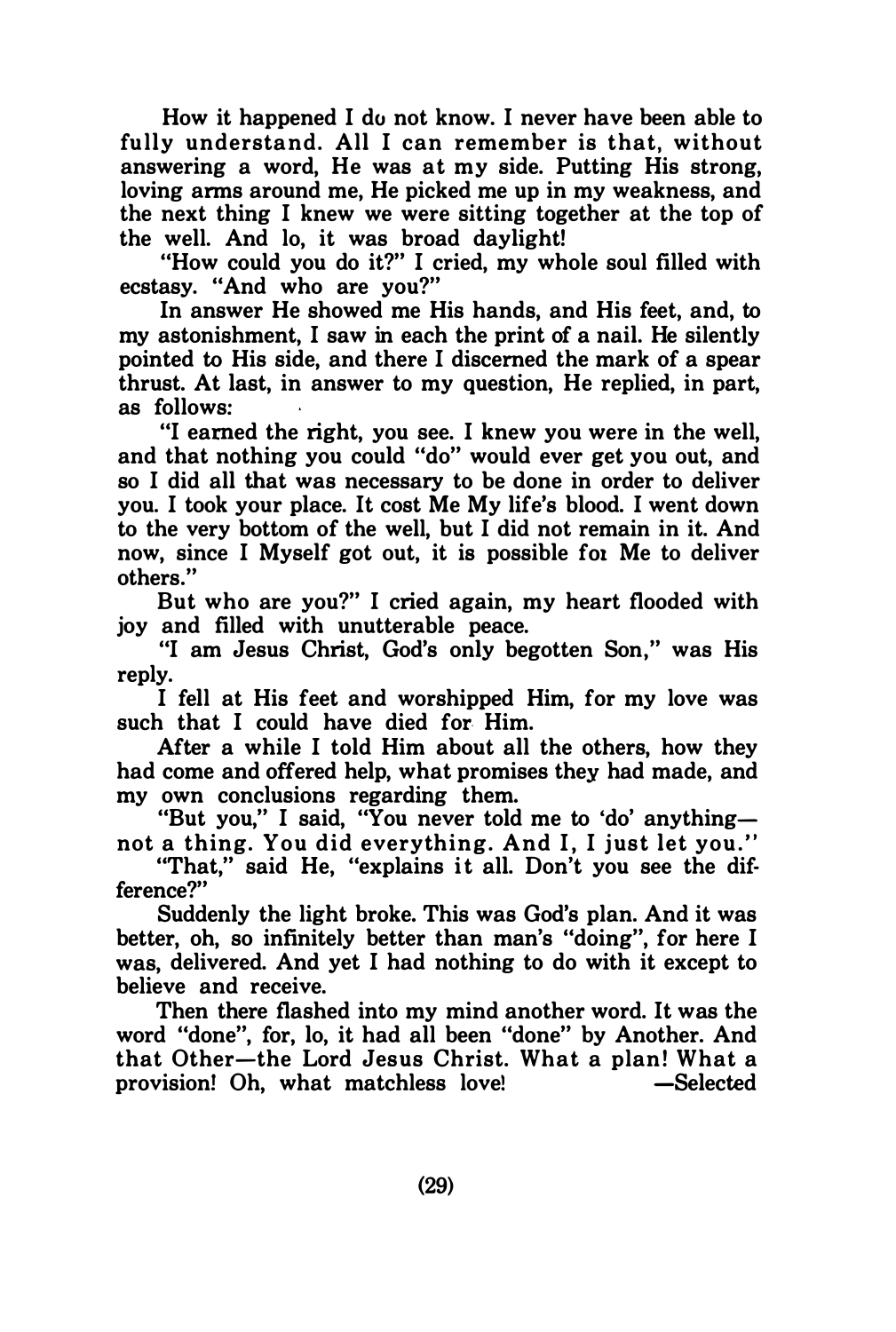# August 14, 1983 EVERY KNEE SHALL BOW AND EVERY TONGUE CONFESS

t

Isa. 45:5 I am the Lord, and there is none else, there is no God beside me: I girded thee, though thou hast not known me:

6 That they may know from the rising of the sun, and from the west, that there is none beside me. I am the Lord, and there is none else.

7 I form the light, and create darkness: I make peace, and create evil: I the Lord do all these things.

8 Drop down, ye heavens, from above, and let the skies pour down righteousness: let the earth open, and let them bring forth salvation, and let rightousness spring up together; I the Lord have created it.

9 Woe unto him that striveth with his Maker! Let the potsherd strive with the postherds of the earth. Shall the clay say to him that fashioneth it, What makest thou? or thy work, He hath no hands?

10 Woe unto him that saith unto his father, What begettest thou? or to the woman, What hast thou brought forth?

11 Thus saith the Lord, the Holy One of Israel, and his Maker, Ask of me things to come concerning my sons, and concerning the work of my hands command ye me.

12 I have made the earth, and created man upon it: I, even my hands, have stretched out the heavens, and all their host have I commanded.

21 Tell ye, and bring them near; yea, let them take counsel together: who hath declared this from ancient time? who hath told it from that time? have not I the Lord? and there is no God else beside me; a just God and a Saviour; there is none beside me.

22 Look unto me, and be ye saved, all the ends of the earth: for I am God, and there is none else.

23 I have sworn by myself, the word is gone out of my mouth in righeousness, and shall not return. That unto me every knee shall bow, every tongue shall swear.

24 Surely, shall one say, in the Lord have I righteousness and strength: even to him shall men come; and all that are incensed against him shall be ashamed.

25 In the Lord shall all the seed of Israel be justified, and shall glory.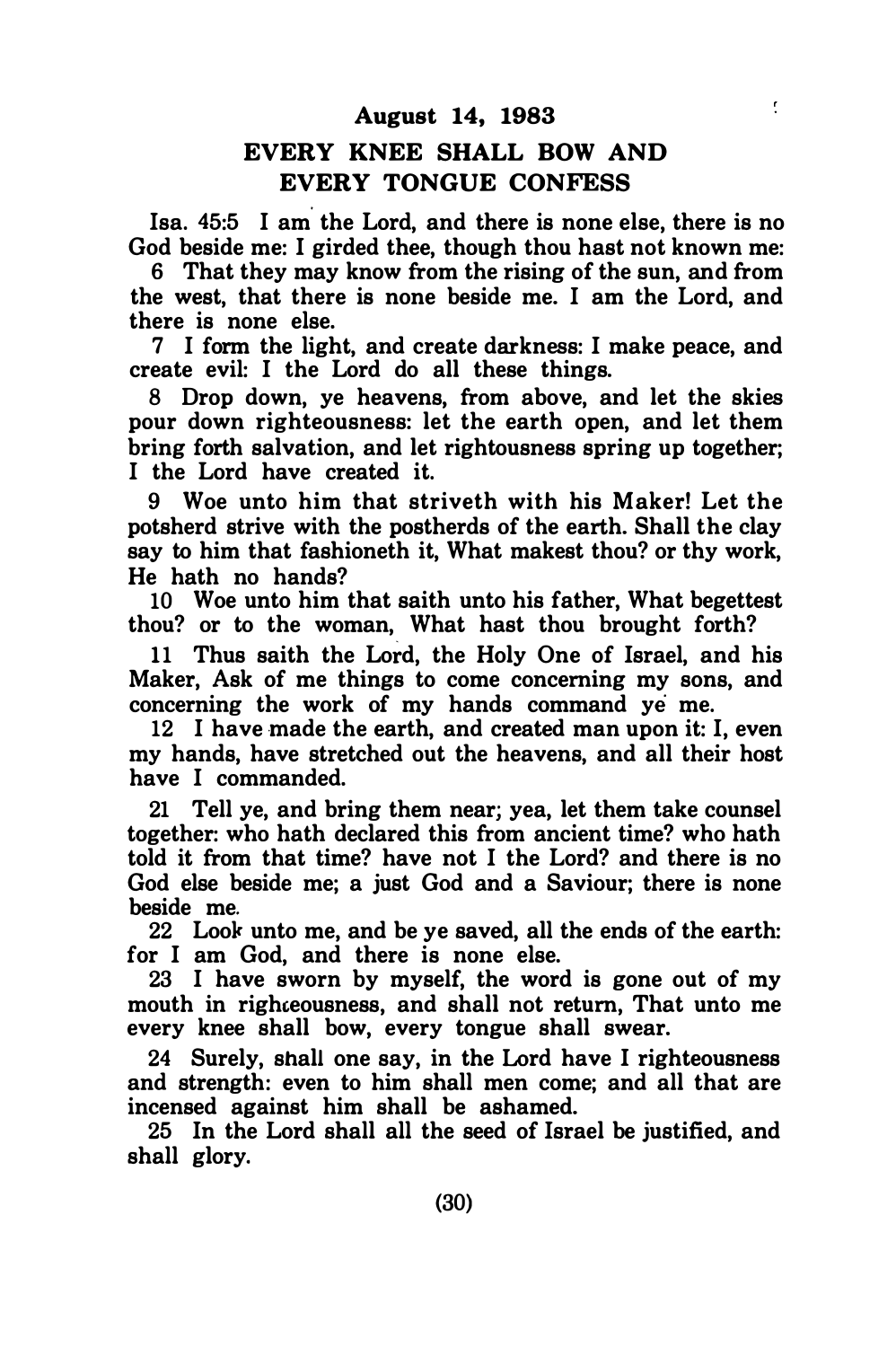Memory Verse: That at the name of Jesus every knee should bow, of things in heaven, and things in earth, and things under the earth; and that every tongue should confess that Jesus Christ is Lord, to the glory of God the Father. Philippians 2:10, 11.

Central Thought: It is extreme folly for man to resist the plan and purpose of God. He is God and there is none else beside Him. What He purposes to do He will do regardless of man's feeble efforts to hinder. Every knee is going to bow before Him and every tongue is going to· confess Him. It is for our own safety and welfare that we acknowledge Him now.

Word Definitions: Potsherd: "Let the potsherd strive with the potsherds of the earth." In the Hebrew, the word for "potsherd" can be applied to pottery or the earth. The Septuagint rendering of this sentence is: "Will the ploughman" plough the earth all day?" The ploughman ploughing the earth and the potter molding the clay are parallel illustrations of God endeavoring to work His sovereign will in humanity. Just as there is no resistance in the ground or the clay, so should there be no resistance in our hearts to God's designs. Incensed against him [God]: To burn with anger or jealousy.

#### LESSON BACKGROUND

Isaiah, in the latter part of chapter 44 and in the first part of this 45th chapter, is prophesying concerning Cyrus the king of Persia who was to permit Israel to return to Jerusalem after seventy years of captivity. But the language God uses concerning His great purpose and divine authority has its special appeal to the children of God today. We see two places in our lesson which Paul referred to in his writings. In Romans 9:20, 21, he quotes the passage about the clay and the potter when he was writing of God's dealing with Jacob and Esau, and Moses and Pharaoh. If human clay resists God's will, it is only to their hurt and damnation. God can still use them for His own purposes. He will have to make one vessel to honor, and the other to dishonor. This goes hand in hand with the other quotation that Paul used from our lesson. In fact, he referred to this thought in verse 23 of our lesson, concerning every knee bowing, in two different places. One was in Romans 14:11, in speaking of how we will all stand before the judgment seat of Christ. The other was in Phil. 2:9-11, in speaking of the honor and power given unto the name of Christ. It is concluded that if we do not bow the knee and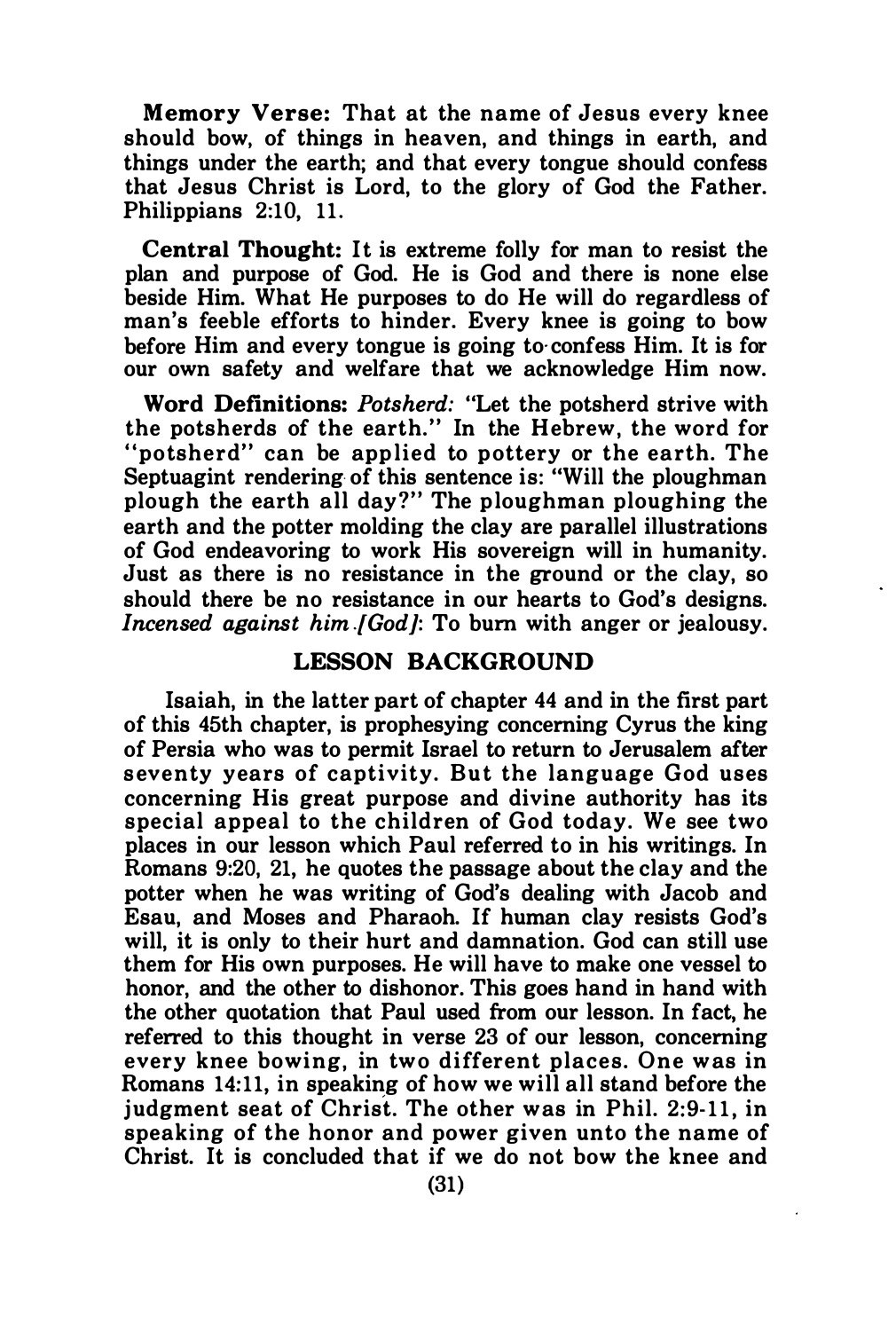confess Christ now, we will at the judgment. The stout and defiant heart who will not yield to Jesus now will bow in that day, but it will be for everlasting destruction.

-Leslie C. Busbee

#### QUESTIONS:

- 1. What will be the end of all who resist the will of God?<br>2. In what way do you see that God creates darkness and
- In what way do you see that God creates darkness and evil?
- 3. What causes man to resist the will of God?
- 4. Will man's disobedience change the plan of God?
- 5. Why should we look to Christ?
- 6. What can we say that we have in the Lord?

#### ADULTS' AND YOUNG PEOPLE'S COMMENTS

Since there are so many things that shape and form our lives, it is difficult for the mind to conceive how that God knows our comings and goings long before our time. There are some things that are brought upon us because of our own doings. The plan of God did not call for these things, but we chose them. God leaves us that right to choose our destiny. But when it comes to the fulfilling of His will, we must realize that God had it planned before time. One minister of the gospel, whose call was to travel here and there hunting souls who were hungry for truth, testified that as a young man working in the fields he had visione of himself going here and there. He did not know what it meant at the time. We should be aware that God has explicit plans for each one of us. But we must be willing and yield our lives to Him, or else He cannot fulfill His initial will for us. If we resist His will, He will have to take another course concerning us. But let us be assured of this one thing. God will have His way with us one way or another. We cannot successfully resist the will of God. It is going to be done regardless of what it means to us. It is wise for us to submit ourselves to His wonderful purpose, and live close to Him all of our days. If we can be on God's side, nothing will harm us. All will go well. We will ever increase in goodness and blessings and success. God causes good things to come our way, and He can cause evil things to come. Job said, "Shall we receive good at the hand of God, and shall we not receive evil?" Job 2:10. Jeremiah, in Lam. 3:38, said, "Out of the mouth of the most High proceedeth not evil and good?" God is not evil. But He does permit evil things to come to us as disciplinary measures for our spiritual good. If we will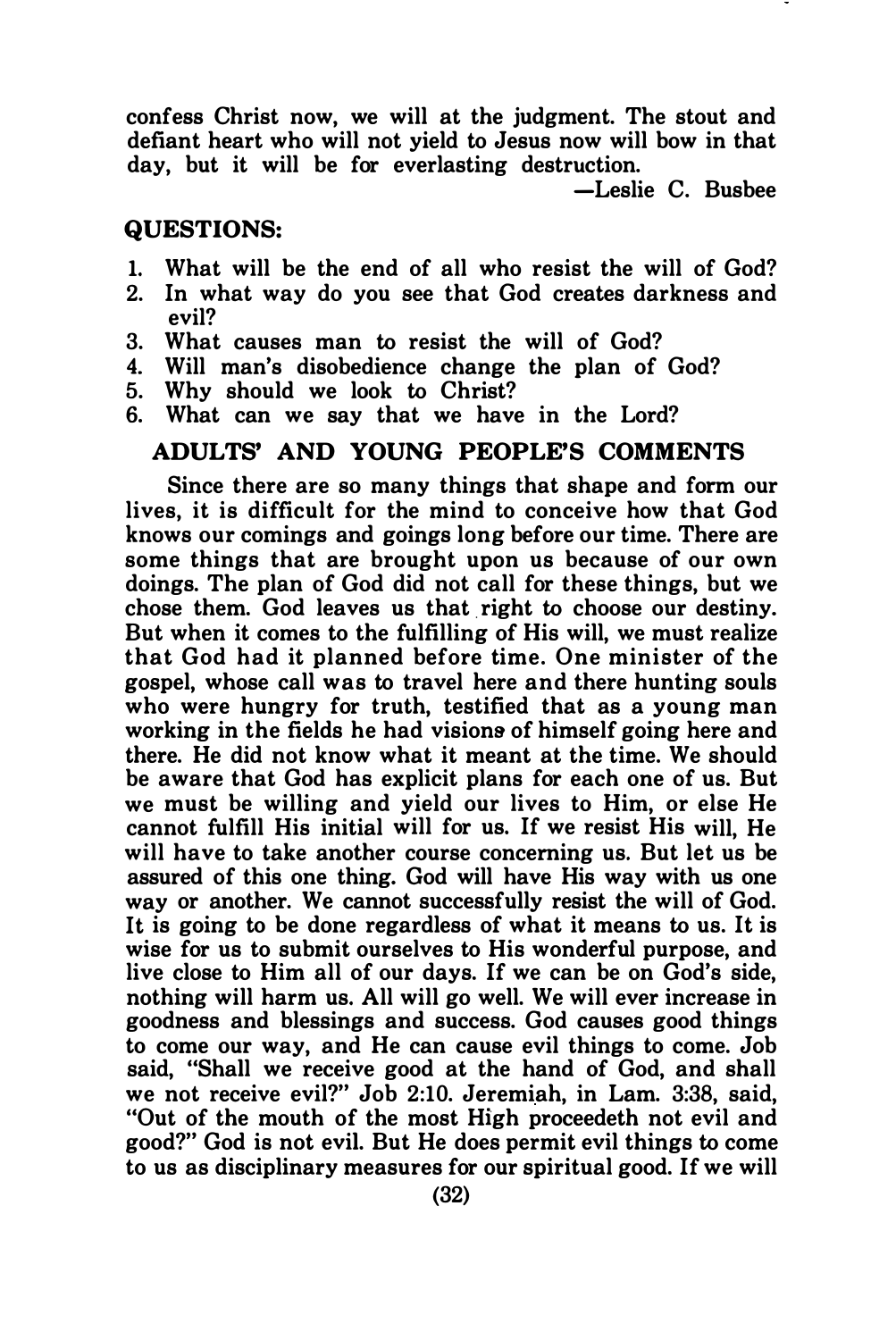take it right, all will work for our eternal good. It is not that God is the source of evil and unrighteousness. It is that He designs seemingly evil things to come our way to refine our spirits and teach us more vividly of His goodness.

 $\overline{-L}$ eslie C. Bushee

#### FOOD FOR THOUGHT

I believe that in this chapter, God wished to impress the hearts of the people to reverence His divine authority. As Jesus preached the Sermon on the Mount, those who heard were astonished at His doctrine, for He taught them as one having authority, and not as the scribes. Jesus shared in the Father's dominion, and in a measure, the children of God also are partakers of it. "And I will give unto thee the keys of the kingdom of heaven: and whatsoever thou thou shalt bind on earth shall be bound in heaven: and whatsoever thou shalt loose on earth shall be loosed in heaven." Matt. 16:19. It should be the aim of every saint to take advantage of possessing this divine right.

God revealed His supremacy when He created light and darkness, the earth and inhabitants, and His power should still be displayed in our daily lives. The world should have just cause to respect the manner in which we live and the way in which we conduct ourselves. Christ's ministry was not one that promoted argument and strife, but was one of sound doctrine that could not be condemned.

If we humble ourselves before Christ now, and make Him supreme in our lives, then on the great Judgment Day, our hearts will be filled with overwhelming gladness. What a woeful thought, though, to the willful soul who has established himself as first priority and rebelled against the authority of God's Word. -Wayne Murphey

### CAUGHT IN THE QUICKSAND

Victor Hugo gives the following impressive description of a death in the quicksand off certain coasts of Brittany, or Scotland. He says:-

It sometimes happens that a man, traveler or fisherman, walking on the beach at low tide, far from the bank, suddenly notices that for several minutes he has been walking with some difficulty. The strand beneath his feet is like pitch; his soles stick to it; it is sand no longer—it is glue.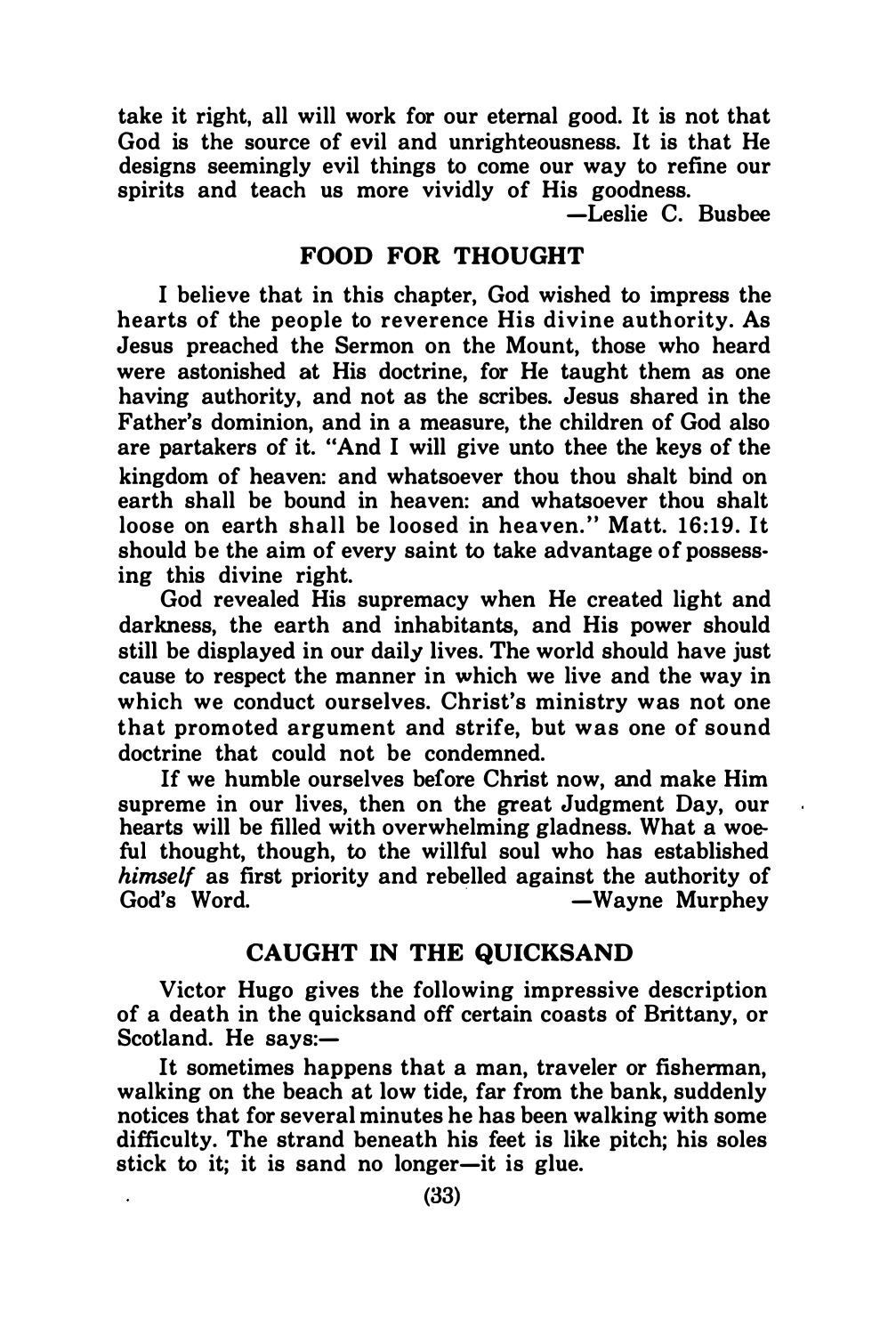The beach is perfectly dry, but at every step he takes, as soon as he lifts his foot the print which it leaves fills with water. The eye, however, has noticed no change; the immense strand is smooth and tranquil; all the sand has the same appearance; nothing distinguishes the surface which is solid from that which is no longer so; the joyous little cloud of sand fleas continue to leap tumultuously over the wayfarer's feet. The man pursues his way, goes forward, inclines to the land, endeavors to get nearer the upland. He is not anxious. Anxious about what? Only he feels somehow as if the weight of his feet increases with every step he takes. Suddenly he sinks in.

He sinks in two or three inches. Decidedly he is not on the right road; he stops to take his bearings. All at once he looks at his feet. They have disappeared. The sand covers them. He draws them out of the sand; he will retrace his steps; he turns back; he sinks in deeper. The sand comes up to his ankles; he pulls himself out and throws himself to the left; the sand is half-leg deep. He throws himself to the right; the sand comes up to his shins. Then he recognizes with unspeakable terror that he is caught in the quicksand, and that he has beneath him the fearful medium in which man can no more walk than the fish can swim. He throws off his load if he has one, lightens himself like a ship in distress; it is already too late; the sand is above his knees. He calls, he waves his hat or his handkerchief; the sand gains on him more and more. If the beach is deserted, if the land is too far off, if there is no help in sight, it is all over.

He is condemned to that appalling burial, long, infallible, implacable, and impossible to slacken or to hasten, which endures for hours, which seizes you erect, free, and in full health, and which draws you by the feet, which at every effort that you make, at every shout you utter, drags you a little deeper, sinking you slowly into the earth while you look upon the horizon, the sails of the ships upon the sea, the birds flying and singing, the sunshine and the sky. The victim attempts to sit down, to lie down, to creep; every movement he makes inters him; he straightens up, he sinks in; he feels that he is being swallowed. He howls, implores, cries to the clouds, despairs.

Behold him waist deep in the sand. The sand reaches his breast; he is now only a bust. He raises his arm, utters furious groans, clutches the beach with his nails, would hold by that straw, leans upon his elbows to pull himself out of this soft sheath, sobs frenziedly; the sand rises. The sand reaches his shoulder; the sand reaches his neck; the face alone is visible now. The mouth cries, the sand fills it; silence. The eyes still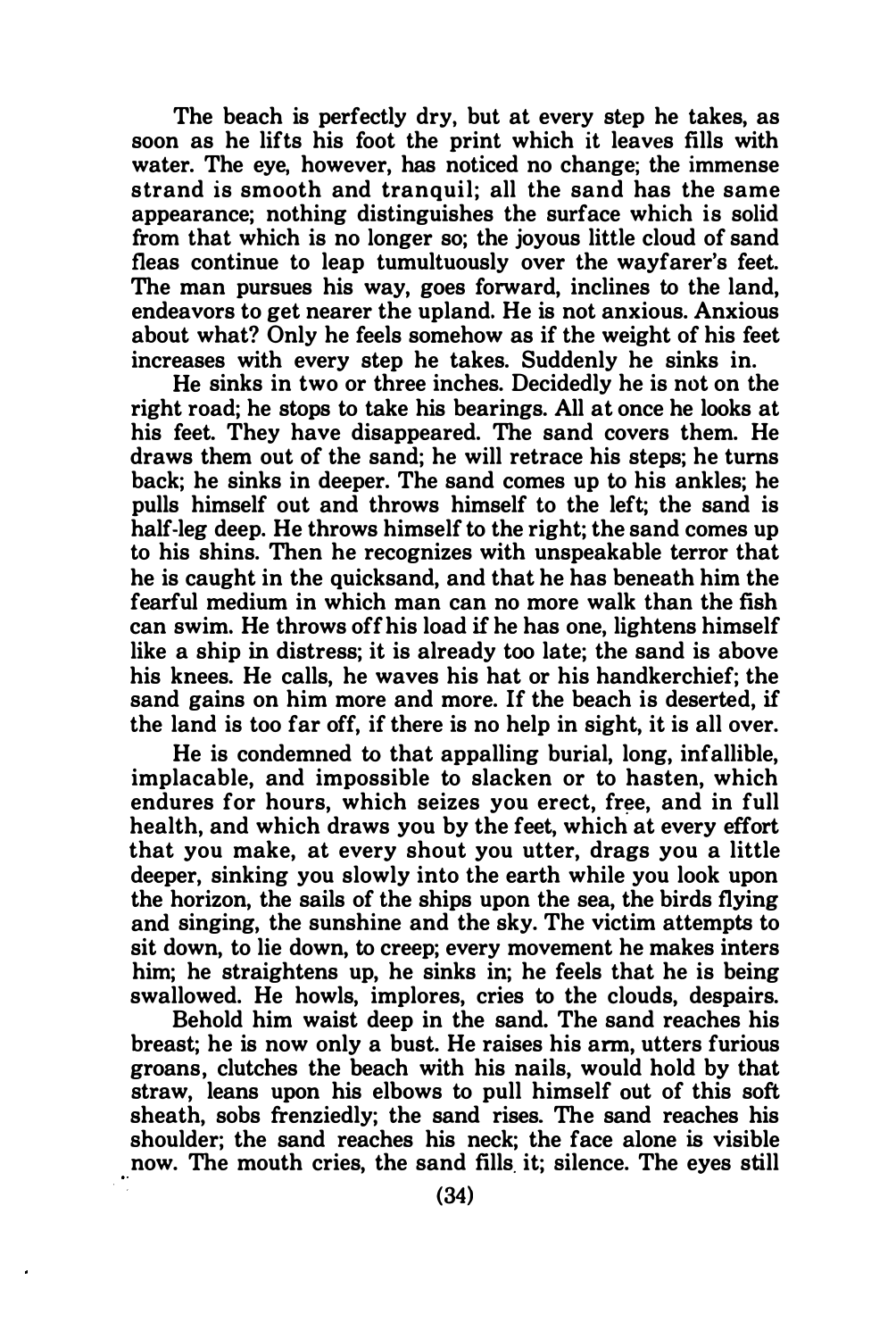gaze, the sand shuts them; night. Now the forehead decreases, a little hair flutters above the sand; a hand comes to the surface of the beach, moves, and shakes, and disappears. It is the earth-drowning man. The earth filled with the ocean becomes a trap. It presents itself like a plain, and opens like a wave.

Could anything more graphically describe the progress of a young man, from the first cup of wine to the last?

-Selected

#### August 21, 1983

---------------------

#### THE MESSIAH FORETELLS HIS WORK AND MISSION

Isa. 49:1 Listen, 0 isles, unto me; and hearken, ye people, from far; The Lord hath called me from the womb; from the bowels of my mother hath he made mention of my name.

2 And he hath made my mouth like a sharp sword; in the shadow of his hand hath he hid me, and made me a polished shaft; in his quiver hath he hid me;

3 And said unto me, Thou art my servant, 0 Israel, in whom I will be glorified.

4 Then I said, I have laboured in vain, I have spent my strength for nought, and in vain: yet surely my judgment is with the Lord, and my work with my God.

5 And now, saith the Lord that formed from the womb to be his servant, to bring Jacob again to him, Though Israel be not gathered, yet shall I be glorious in the eyes of the Lord, and my God shall be my strength.

6 And he said, It is a light thing that thou shouldest be my servant to raise up the tribes of Jacob, and to restore the preserved of Israel: I will also give thee for a light to the Gentiles, that thou mayest be my salvation unto the end of the earth.

7 Thus saith the Lord, the Redeemer of Israel, and his Holy One, to him whom man despiseth, to him whom the nation abhorreth, to a servant of rulers, Kings shall see and arise, princes also shall worship because of the Lord that is faithful, and the Holy One of Israel, and he shall choose thee.

8 Thus saith the Lord, In an acceptable time have I heard thee, and in a day of salvation have I helped thee: and I will preserve thee, and give thee for a covenant of the people, to establish the earth, to cause to inherit the desolate heritages;

9 That thou mayest say to the prisoners, Go forth; to them that are in darkness, Shew yourselves. They shall feed in the ways, and their pastures shall be in all high places.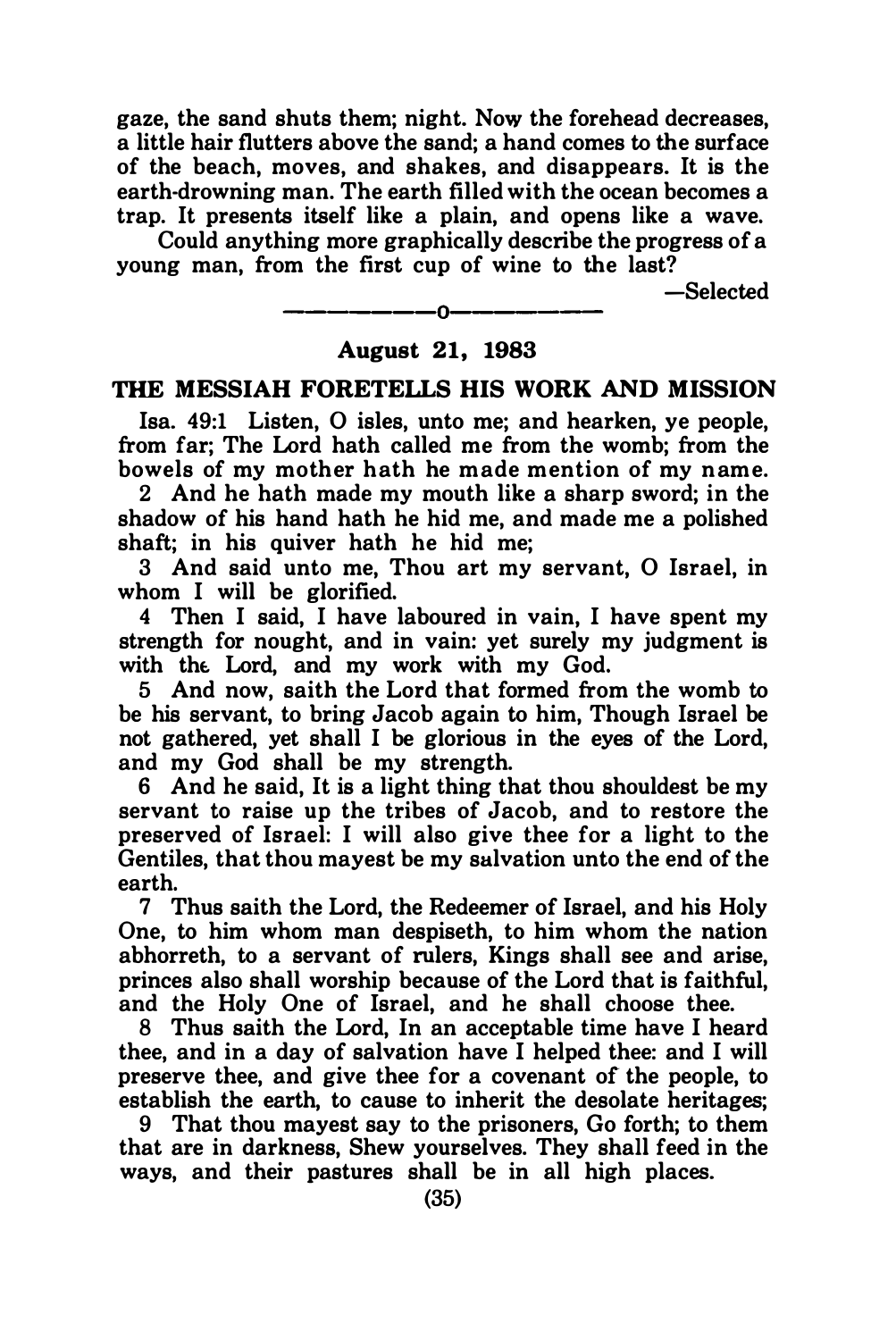10 They shall not hunger nor thirst; neither shall the heat nor sun smite them: for he that hath mercy on them shall lead them, even by the springs of water shall he guide them.

11 And I will make all my mountains a way, and my highways shall be exalted.

Memory Verse: For he saith, I have heard thee in a time accepted, and in the day of salvation have I succored thee: behold, now is the accepted time; behold, now is the day of salvation. 2 Corinthians 6:2.

Central Thought: In Jesus Christ God shone forth the light of salvation for Jews and Gentiles, bringing everlasting life and liberty for the souls of men.

#### LESSON BACKGROUND

Our lesson today is pure prophecy of Jesus Christ, and as it were Himself speaking. In verse 3, He is called Israel, but this is not meaning the man Jacob or the literal nation of his descendents. Jesus Christ and His Church are the real Israel. We must accept the New Testament application of our lesson. Three different parts of this chapter are quoted or referred to in the New Testament. Verses 1 and 2 indicate the birth of Christ from Mary and the obscure years of His preparation for the ministry. An expression of sorrow is seen in verse 4 concerning vain labour and strength for nought, but a consolation to know that He was justified of God. Then in verses 5 and 6 we see two things: the attempted gathering of Israel as a nation and the dispersing of the gospel to the Gentiles and the ends of the earth. Paul and Barnabas quoted this in Acts 13:47, when they rebuked the Jews for rejecting the gospel, saying: "We tum to the Gentiles. For so hath the Lord commanded us, saying, I have set thee to be a light of the Gentiles, that thou shouldest be for salvation unto the ends of the earth." This was good news for those who were not Jews. Paul quoted verse 8 in 2 Corinthians 6:2, which we have chosen for our Memory Verse. He quoted this in his entreaty to those brethren to not receive the grace of God in vain, but to approve themselves as the ministers of God. Very beautiful language is found in our lesson today, and we cannot help but be enraptured with admiration of how sublime is each expression. Christ was to be given for a covenant of the people. And take careful note of what purpose this was to serve. Verse 10 is quoted vividly in Revelation 7:16, concerning that great host innumerable of the redeemed in Christ. The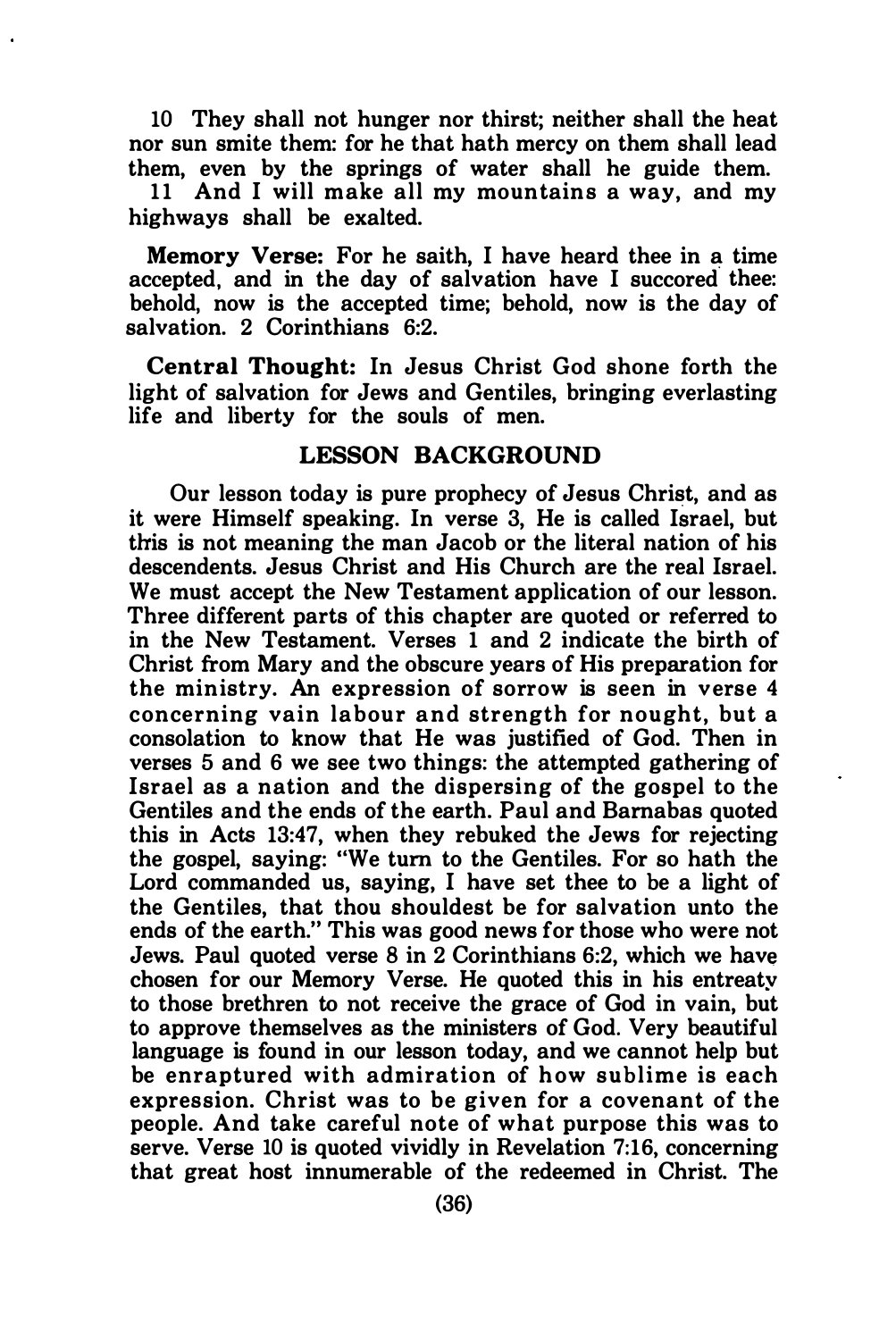prisoners captivated by sin and those in darkness are reached and brought out. The pastures and ways for God's people are exalted from the vanities of this world. Thus we have brought out here the plan of God for Christ's coming to this earth. -Leslie C. Busbee

#### QUESTIONS:

- 1. How was Christ's mouth like a sharp sword?
- 2. Can you think of any time in Christ's life when it appeared that much of His labor was in vain?
- 3. What did He say that showed His triumph over this seeming failure?
- 4. What was Christ's mission beside trying to restore the preserved of Israel?
- 5. How can we know that we are living now in the acceptable time or year of the Lord?
- 6. What does the gospel tell the prisoners to do? What are those in darkness to do? Can you explain these two calls?
- 7. Will we have to wait until we get to heaven for Christ to lead us to living fountains of water?

#### ADULTS' AND YOUNG PEOPLE'S COMMENTS

Jesus the Christ, the Anointed of God, brought salvation down to man. Now is the acceptable time, and today is the day of salvation. Right now is our opportunity to be saved from the power and dominion of sin into the glorious spiritual liberty of the saints of God. He says to the prisoners, "Go forth." We need not be bound by sin's dark wages any more. If we will to be saved forevermore, we can be saved forevermore. Christ has opened the prison doors wide open, and He tells us to go forth. Go forth and live a pure and holy life in this world. You do not have to smoke another cigarette. You do not have to curse and swear and make life miserable for yourself and others. You can arise and come back to the blessed old Bible. "Awake thou that sleepest, and arise from the dead, and Christ shall give thee light!" Ephesians 5:14. Go forth and leave your prison behind you. Be strong and stand fast in that liberty that Christ gives you. He says to those in darkness, "Shew yourselves." Men love darkness rather than light because their deeds are evil. How blessed to quit the life of covering up our wrongs by dishonesty and putting on a front! We can step out of the shadows and the hidden paths of deceit and hypocrisy. We can be just what we really are. Christ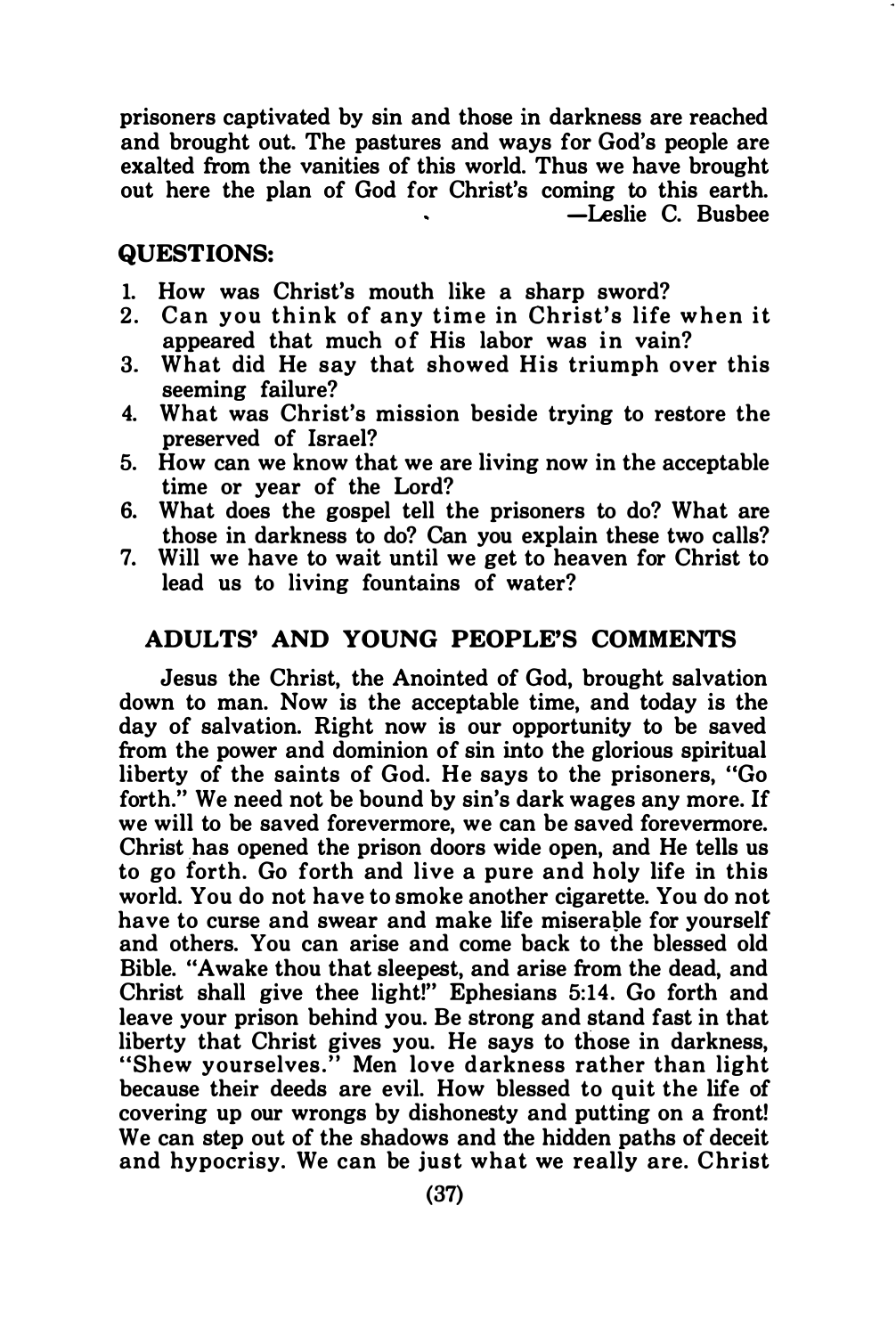satisfies the hungering and thirsting of the soul. Oh, what a beautiful picture for a person to be led by Christ to fountains of living waters! The infilling and anointing of the Holy Spirit in one's life is truly the richest and most wonderful joy one can ever know. It makes every earthly pleasure look sick. This high and holy way that God would have His children to walk is the highest and most noble way to live. Holiness, purity, honesty, humility, generosity, mercy, kindness, peace, and all the other attributes of godliness are found on this high and holy way. Oh, how we rejoice in the truth of what Jesus<br>Christ has brought to us!<br>-Leslie C. Bushee Christ has brought to us!

#### FOOD FOR THOUGHT

This chapter in our lesson foretells of the establishment of an inheritance that had been left desolate. The desolation didn't necessarily indicate that there was something wrong with the inheritance, but that it hadn't been put into operation and taken advantage of. God made many covenants with the patriarchs concerning the generations to come.

In Hebrews 9:15-17, we read, "And for this cause he is the mediator of the new testament, that by means of death, for the redemption of the transgressions that were under the first testament, they which are called might receive the promise of eternal inheritance. For where a testament is, there. must also of necessity ,be the death of the testator. For a testament is of force after men are dead: otherwise it is of no strength at all while the testator liveth."

In the light of these Scriptures we see that an inheritance is meaningless to the heir unless the testator no longer exists.

The inheritance that Christ bequeathed is eternal life and more abundant living to those who serve Him in this life. We can enjoy each day that God permits us. We can bask in the glory of sins forgiven and the joys of salvation.

For many, the inheritance is still of no effect. Many have refused their inheritance and continue to dwell in the prison house of sin.  $-Wayne$  Murphey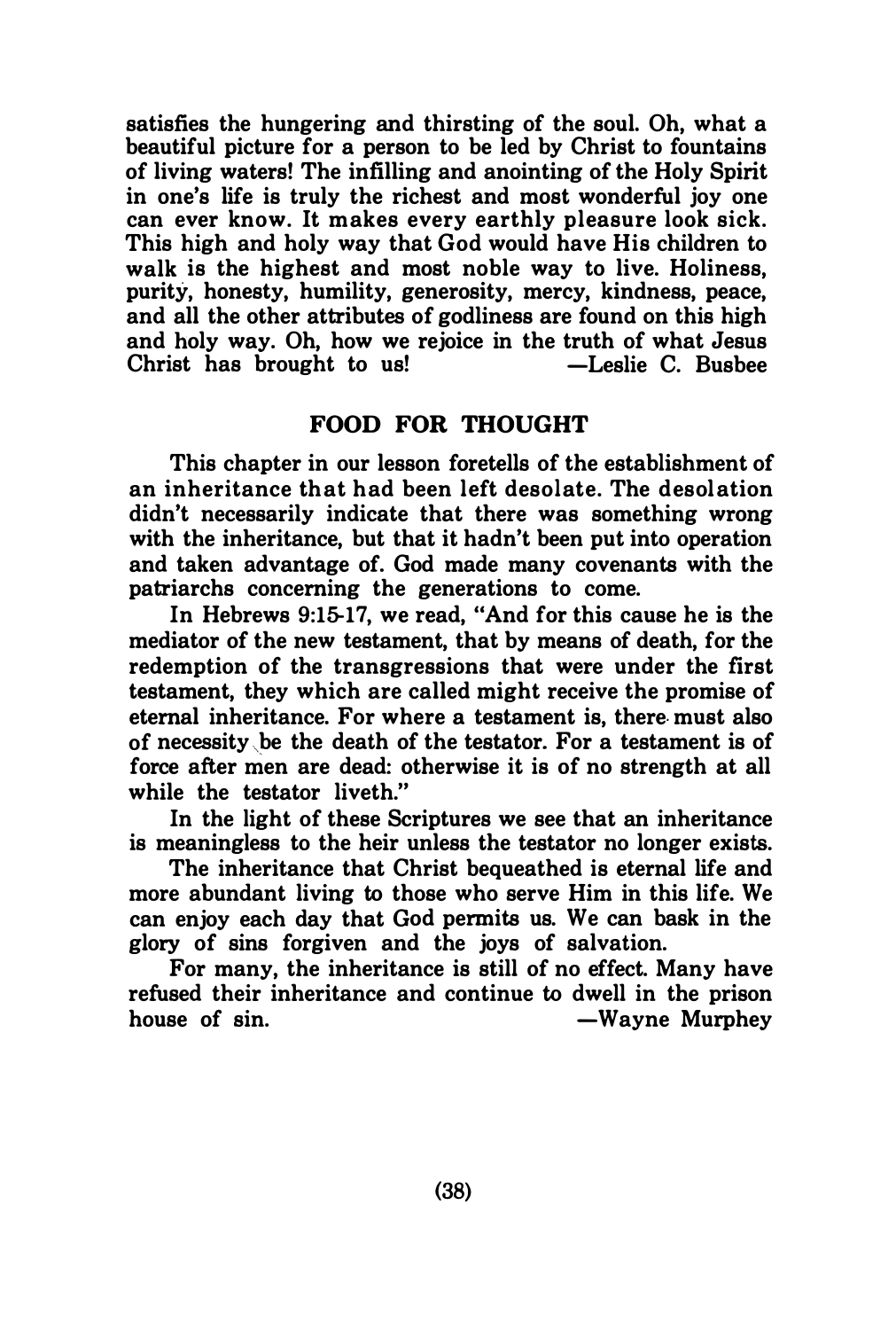#### GOD'S LOVING CARE FOR ZION

Isa. 49:13 Sing, O heavens; and be joyful. O earth: and break forth into singing, 0 mountains: for the Lord hath comforted his people, and will have mercy upon his afflicted.

14 But Zion said, The Lord hath forsaken me, and my Lord hath forgotten me.

15 Can a woman forget her sucking child, that she should not have compassion on the son of her womb? yea, they may forget, yet will I not forget thee.

16 Behold, I have graven thee on the palms of my hands; thy walls are continually before me.

Isa. 51:1 Hearken to me, ye that follow after righteousness, ye that seek the Lord: look unto the rock whence ye are hewn, and to the hole of the pit whence ye are digged.

2 Look unto Abraham your father, and unto Sarah that bare you: for I called him alone, and blessed him, and increased him.

3 For the Lord shall comfort Zion: he will comfort all her waste places; and he will make her wilderness like Eden, and her desert like the garden of the Lord; joy and gladness shall be found therein, thanksgiving, and the voice of melody.

5 My righteousness is near; my salvation is gone forth, and mine arms shall judge the people; the isles shall wait upon me, and on mine arm shall they trust.

6 Lift up your eyes to the heavens, and look upon the earth beneath: for the heavens shall vanish away like smoke, and the earth shall wax old like a garment, and they that dwell therein shall die in like manner: but my salvation shall be for ever, and my righteousness shall not be abolished.

7 Hearken unto me, ye that know righteousness, the people in whose heart is my law; fear ye not the reproach of men, neither be ye afraid of their revilings.

8 For the moth shall eat them up like a garment, and the worm shall eat them like wool: but my righteousness shall be for ever, and my salvation from generation to generation.

16 And I have put my words in thy mouth, and I have covered thee in the shadow of mine hand, that I may plant the heavens, and lay the foundations of the earth, and say unto Zion, Thou art my people.

Memory Verse: Therefore the redeemed of the Lord shall return, and come with singing unto Zion; and everlasting joy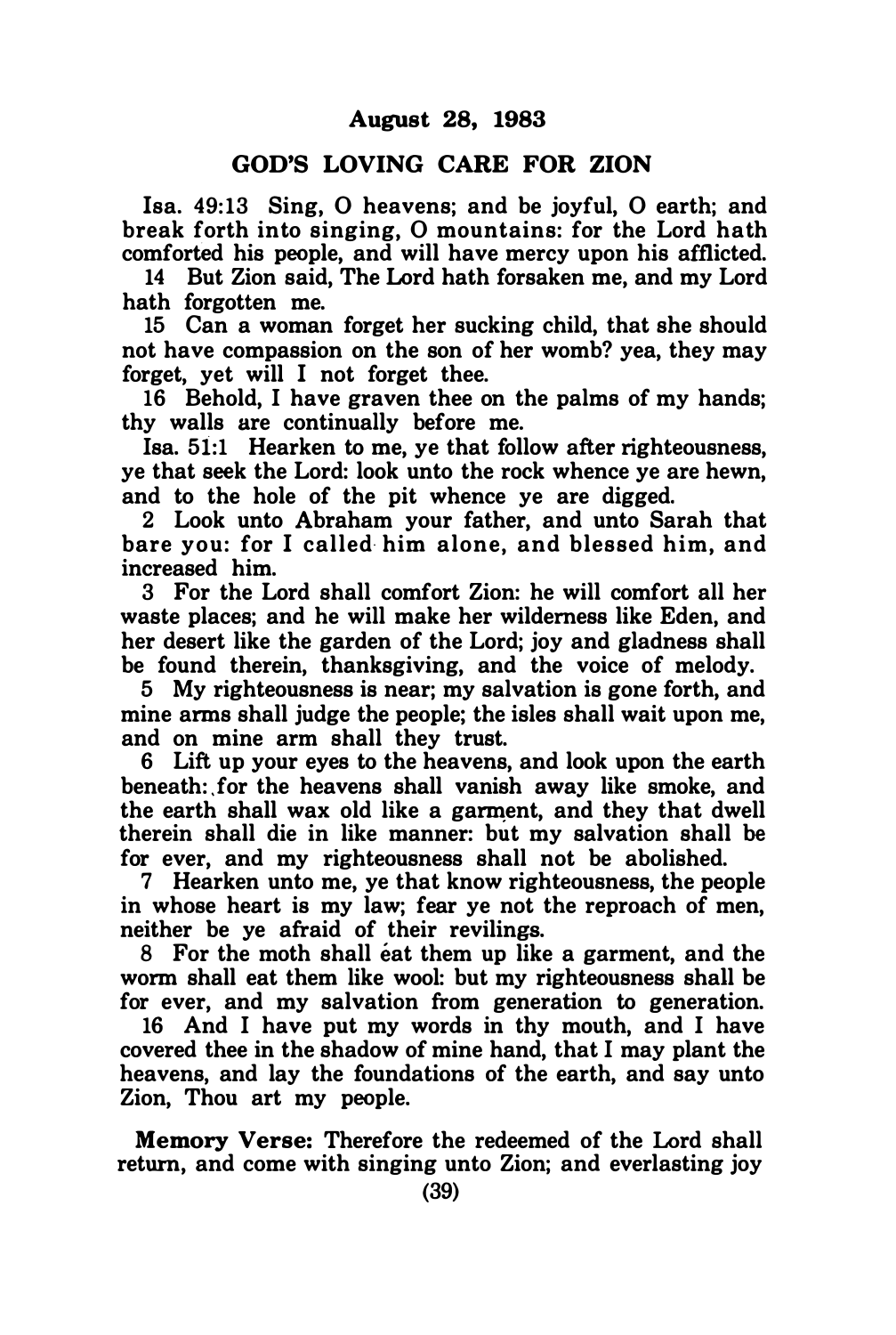shall be upon their head: they shall obtain gladness and joy; and sorrow and mourning shall flee away. Isaiah 51:11.

Central Thought: God loves His people with the same deep, tender feeling that a faithful parent posseses for her child. He has made every provision for our eternal happiness and prosperity. Heaven and earth shall pass away but His salvation is forever.

#### LESSON BACKGROUND

As far as we can tell at present, none of the verses in our lesson are found as direct quotations in the New Testament. But we know that it surely contains a great comforting message for the Church of God today. Zion, beyond all doubt, is a figurative expression of the Church. As we have learned in previous studies in the past, the term "Zion" was first introduced in the life of David. A hill within the bounds of the city of Jerusalem was called Zion. It was a stronghold, or a fort. David chose Zion for his own habitation. The Hebrew word is "Tsee-own" with the accent on the last syllable. It means conspicuous, bright, like a shining ensign or pillar for guidance or information. Somehow in Holy Writ the term Zion became associated with God's people. We find it mentioned many times in the inspiration psalms of David. It is no doubt through the nearness of David with God that the application of the term Zion became associated with the people of God. Thus we are very assured that the addressing in our lesson to Zion is a direct message to the Church. It can be readily and assuredly taken that way with no fear of doing violence to the Scriptures in any way. God loves Zion; God loves the Church likewise. Abraham and his call from God is once again referred to. It is a comforting message to us with God declaring His love and eternal interest in us. The natural life will fade and perish in time, but we who trust in God have<br>hope of eternal inheritance. - - Leslie C. Busbee hope of eternal inheritance.

#### QUESTIONS:

- 1. Are there ever times in a Christian's life when there is a sense of God forsaking or forgetting us?
- 2. What does God say to assure us that this is not true?<br>3. Of what value is looking to the Rock from whence we are
- 3. Of what value is looking to the Rock from whence we are hewn, or the hole of the pit from whence we are digged? Of what value is Abraham and the account of his life to us?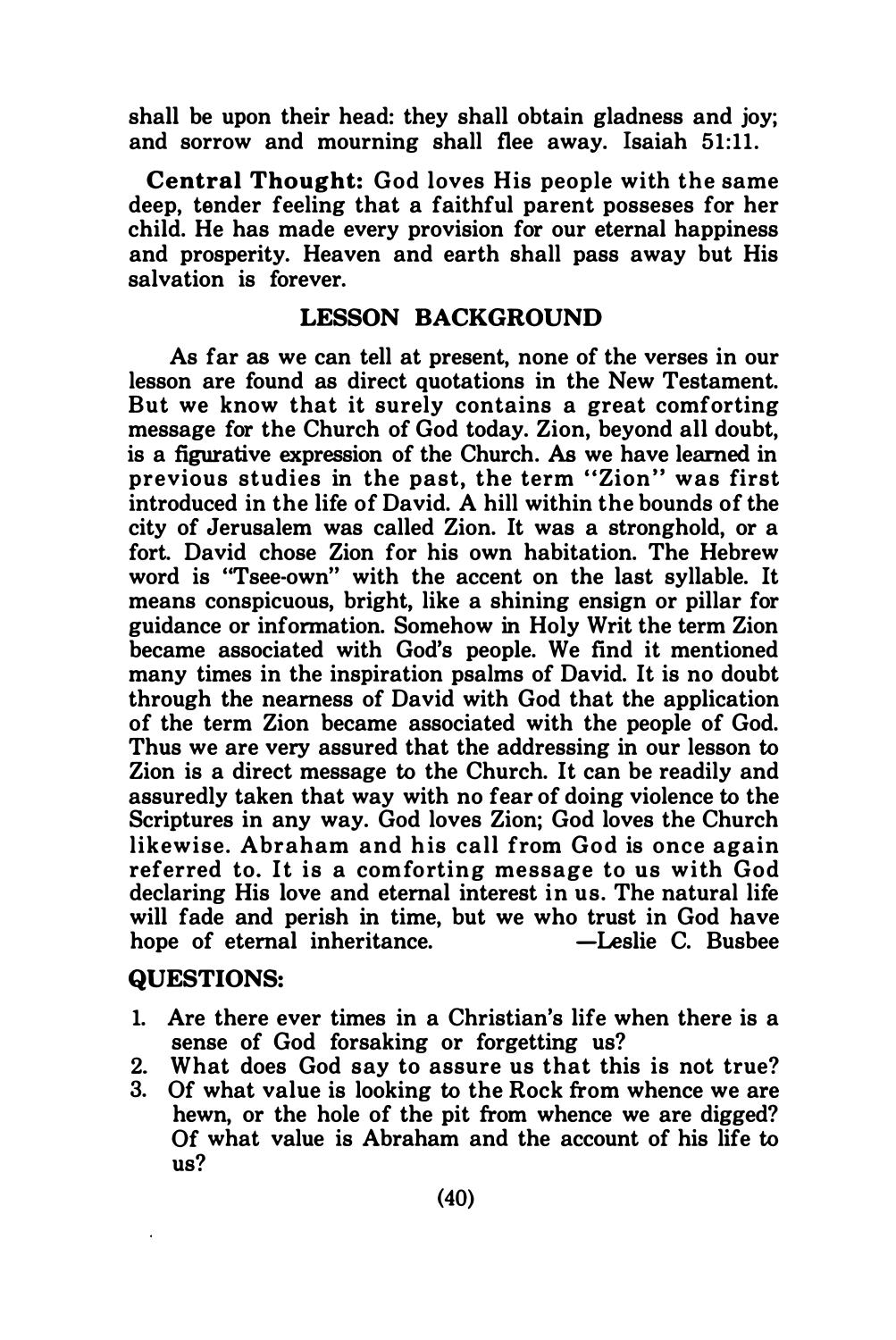- 4. Are there any clues in today's lesson as to how we can qualify to be part of Zion?
- 5. What did God plant the heavens and lay the foundation of the earth for?

#### ADULTS' AND YOUNG PEOPLE'S COMMENTS

We are encouraged and commanded to sing for the comfort and mercy that God has shown to His people. Oh, how the Lord has wrought wonderful deliverance and liberty for our souls in the saving strength of the Lord Jesus Christ! We can go on our way rejoicing. We are told to rejoice forevermore. But if we are not careful, we will find ourselves with our heads down, so to speak. The sense of God's comfort and goodness can get at a distance from us very easily. We must rise from the fleshly apprehensions and feelings and walk in the Spirit. To be Zion, we must be of faith. We are not the literal seed of Abrahm, but the spiritual products of sharing in the faith that he had. There will be times in our lives that we will feel like we are in the desert, far from the voice of melody and joy. But let us look to God and hold fast our confidence. He has a way of working and blessing that is beyond the human to comprehend. Many people give up right at this point of trial. The flesh asserts itself and the feelings and emotions of the circumstances that we meet all spell out defeat and despair. But we must press against these things. We must not allow our insight to God's marvelous wisdom to be dimmed. God hides behind a frowning providence a smiling face. Why does God choose to work this way? It is to test our faith in Him. If we believe God in the midst of plenty and ease and prosperity all the time, our love and devotion to Him would not mean near as much. Give no heed to how things appear. All this material world is doomed for eternal destruction. Let us hold fast our faith in His great power to save and keep. He created all these things so that He could say unto Zion, "Thou art my people." So we know that His people is the dearest treasure of His heart. Let us strive to keep joy and rejoicing as a vital part of our lives; rejoicing in the love and faithful care that God shows to us.

-Leslie C. Busbee

#### FOOD FOR THOUGHT

It is a forgetful person indeed who cannot recall what they hold in their hand. "But Zion said, The Lord hath forsaken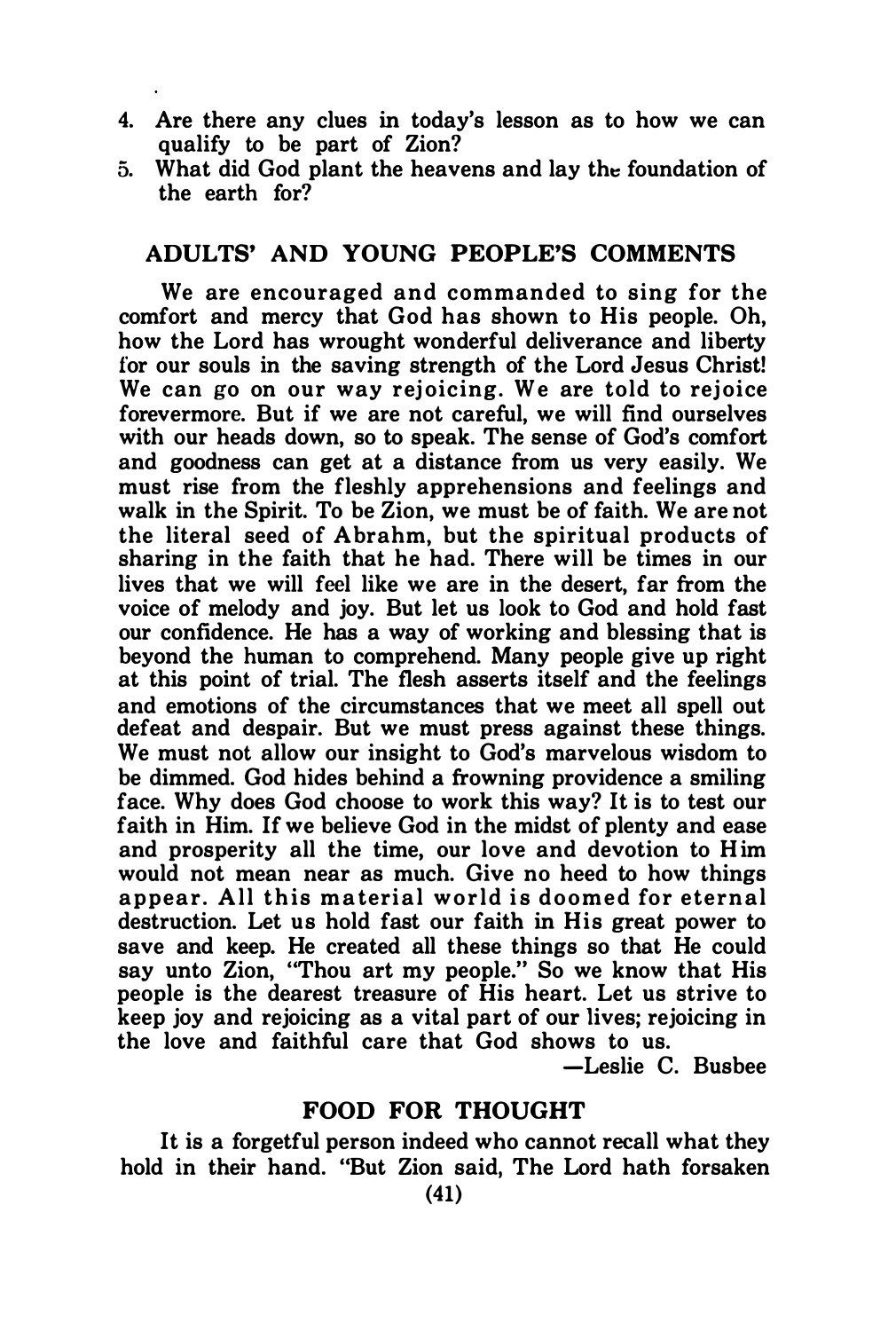me, and my Lord hath forgotten me." This is the typical feeling of every Christian at some point in their life. There was a time when Elijah felt forsaken and all alone. Job also looked around and couldn't find God. It is not that God is not near, it is simply that the night is so dark that we are unable to see Him. If we will just hold to His hand, the darkness will in time pass away, and once again we can enjoy God's blessings.

The first verses of the 51st chapter contain an exhortation to trust in God. God instructs Israel to look back from where they came. "Look unto Abraham your father, and unto Sarah that bare you." God promised Abraham that He would be the father of a great nation and it took a miracle for God to fulfill that promise, because Sarah was past the childbearing age. "For I called him alone, and blessed him, and increased him." If God could take one man and make a great nation arise through him, consider what God could do with a whole nation of people. Though Israel felt forsaken, God was still there to do great things for them.

In the seasons of our distress, it is well to recall God's past blessings. This will encourage us and increase our potential to be a blessing to the cause of Christ.

> "I've seen the lightening flashing And heard the thunder roll. I've felt sin's breakers dashing Trying to conquer my soul. I've heard the voice of my Savior, Telling me still to fight on-He promised never to leave me, Never to leave me alone."

> > -Wayne Murphey

#### RICHEST MAN IN THE PARISH

The richest man in our parish was the squire. He dwelt in a great house on the hill that overlooked, with its broad white face, the whole of the village below, with its clustering cottages and neat farmers' houses, and seemed to say proudly, as it looked down, "I have my' eyes on you all, and intend to keep you in order." And in truth, a great many eyes it had, with its rows of high windows brightly reflecting the summer sun, from early morning till evening, when not infrequently the last flush in the west left them glowing as with red fire. When strangers looked up at the great house, and inquired about it,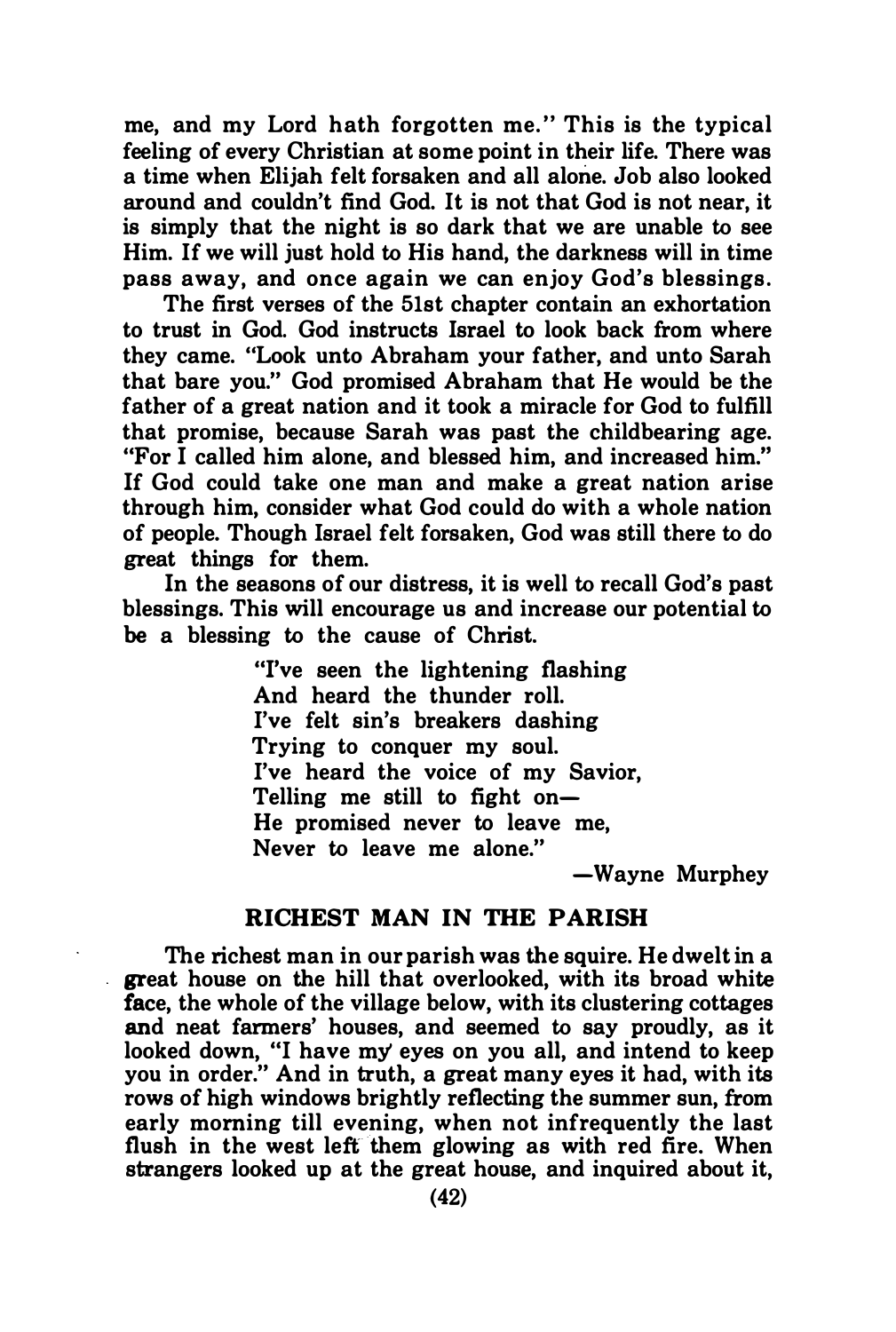the people of our parish used to tell them with some awe what treasures of grand furniture, and pictures, and choice specimens of art, the squire had collected in its many handsome rooms; what was the worth of one picture alone, that he had refused thousands of pounds for, and the number of others that were beautiful enough, and valuable enough, to have adorned a palace.

They were very proud to be able to say that so rich a man belonged to them, and lived among them, and to point out his crimson-lined and curtained pew at church, and the great tombstone that stood behind the pathway in the churchyard, recording the virtues of his ancestors, and testifying, as well as it could, to his own riches.

I suppose the squire knew the homage that was paid to him, and liked it, and was proud in his turn, not of his neighbors, but of himself, and of the wealth he possessed. Whenever he rode abroad, he met with bows and smiles from rich and poor, everybody made way for him, everybody courted him. A man with so much money, and so much land, and such fine furniture, and pictures, and statues, and gardens, was not to be pushed in a comer and thought little of, and he knew it, as he went along the lanes and roads on thorough-breds, and nodded to this man, and "good morninged" that, with some degree of condescension. He knew that he was courted, and admired, and deferred to, because of his riches, and was quite satisfied that it should be so. He did not wish to be thought illnatured, so he gave, every year, a treat to his workpeople, and sent money, and coal, and blankets to the poor at Christmas, but he thought little more about them. They were poor, and he was rich; those two words, "poor" and "rich," indicated a great difference, and he was quite well pleased that there should be such a difference.

One summer morning, he was taking a ride through the woods that skirted one side of his estate. It was very hot, and in the lanes the sun and the flies teased both him and his horse, so when they turned in beneath the shadows of the oaks and beeches, it was a great relief to both. The squire gave Dandy the rein, and went along softly. He was soon thinking of other things than oaks and beeches. Perhaps the glitter of the sunshine here and there, as it lay upon a cluster of trembling leaves, or turned to richer red the tall heads of the willow herb beside his path, suggested the crimson draperies and golden ornaments of his home, for he was thinking of a sight he had seen there only the day before; when there had been at the  $\frac{1}{2}$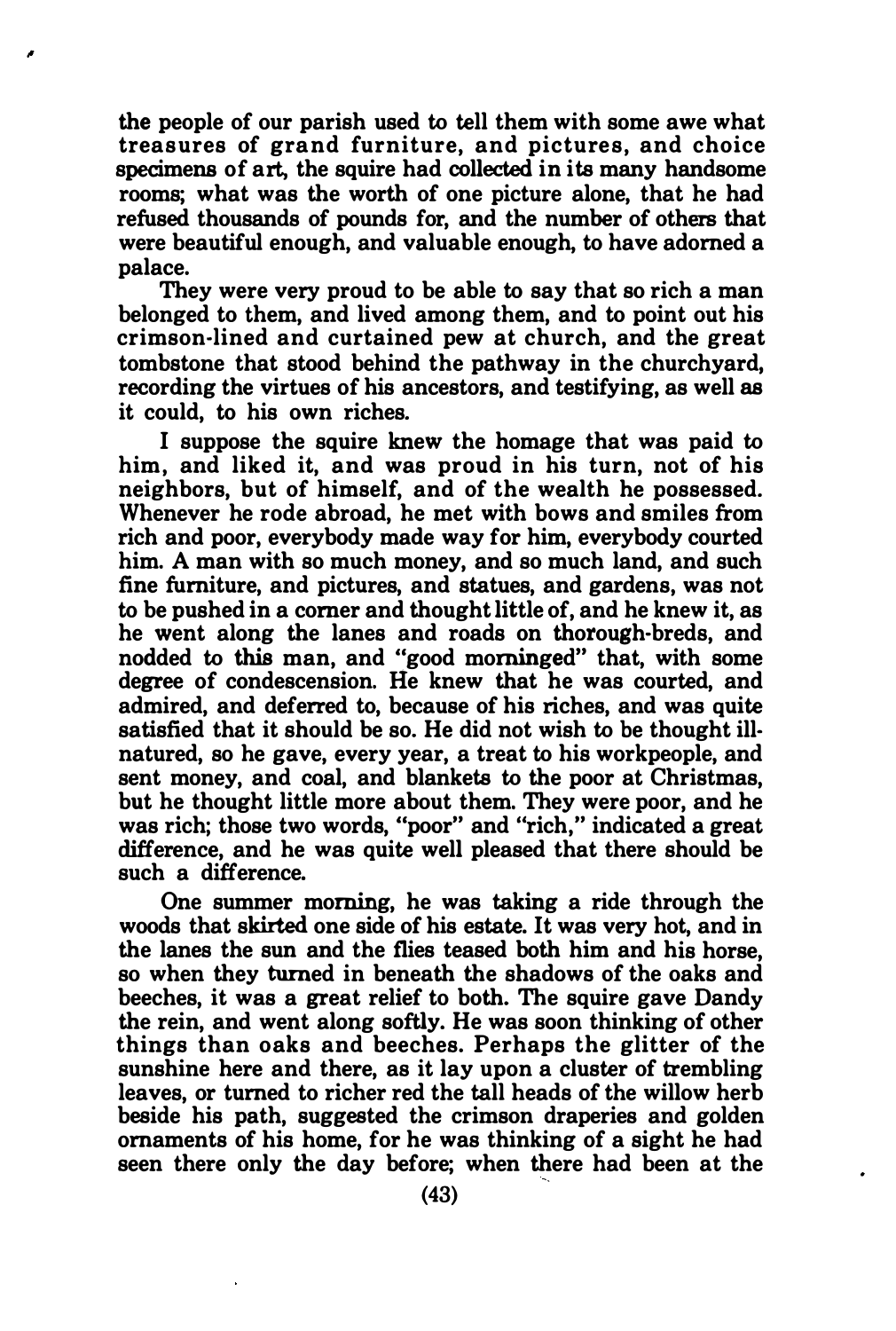birthday of his eldest son a grand gathering of friends, and a feast such as a rich man makes to the rich, with dainties, and spices, and wines, served in gold, and silver, and rarest china, in the utmost profusion, and with the greatest display. He remembered the hilarity of the guests, the healths drank, the speeches made, the compliments so freely given and taken; and with some pride he remembered, too, it had been said, that within the memory of man, no one had given so grand a feast in the parish as he had done that day.

Dandy's feet fell softly, and made little noise on the soft carpet of grass and last year's leaves, that covered and hid the stout roots of the oaks. It was no wonder, then, that presently the squire heard a gentle sound not far away. He became aware that some other human being than himself was in the wood, and checking his horse, he listened a moment, as words, half prayer, half praise, met his ears. "Who can be praying here?" he asked himself, and as the voice was near, he pushed aside a bough or two, and stretched his head, till he could see into a little shady hollow not far from the roadside, and discovered the strange wood-guest.

Ah! It was only an old man, a pauper, or next door to one, whom he had frequently seen before, breaking stones by the highway.

But what was the deaf old man about? "Praying!" With his eyes shut, and his head uplifted, and his hat just taken off, held in his toil-swollen fingers, while before him was spread out his dinner-a piece of dry bread, part of a small loaf, and a can of water by his side-bread and water, nothing else; but the old man was thanking God for it, and was content. More than content. An expression of happy praise was on his uplifted face. Such an expression the squire had not seen on any face at his own loaded table for many years. And he was thanking God for bread and water, and was happy! The old man was a sincere Christian.

The richest man in the parish did not understand how, when the soul loves God, the least mercies from His hands are felt to be priceless blessings; how bread and water, with a thankful heart, are sweeter to the taste than any food without it; and he felt humiliated. What right had that old man to thank God for bread and water, when he never thanked Him for all his great possessions?

The woods closed in on him again, he left the stone-breaker behind, and his face soon assumed its usual self-satisfied expression. But during that morning's ride, again and again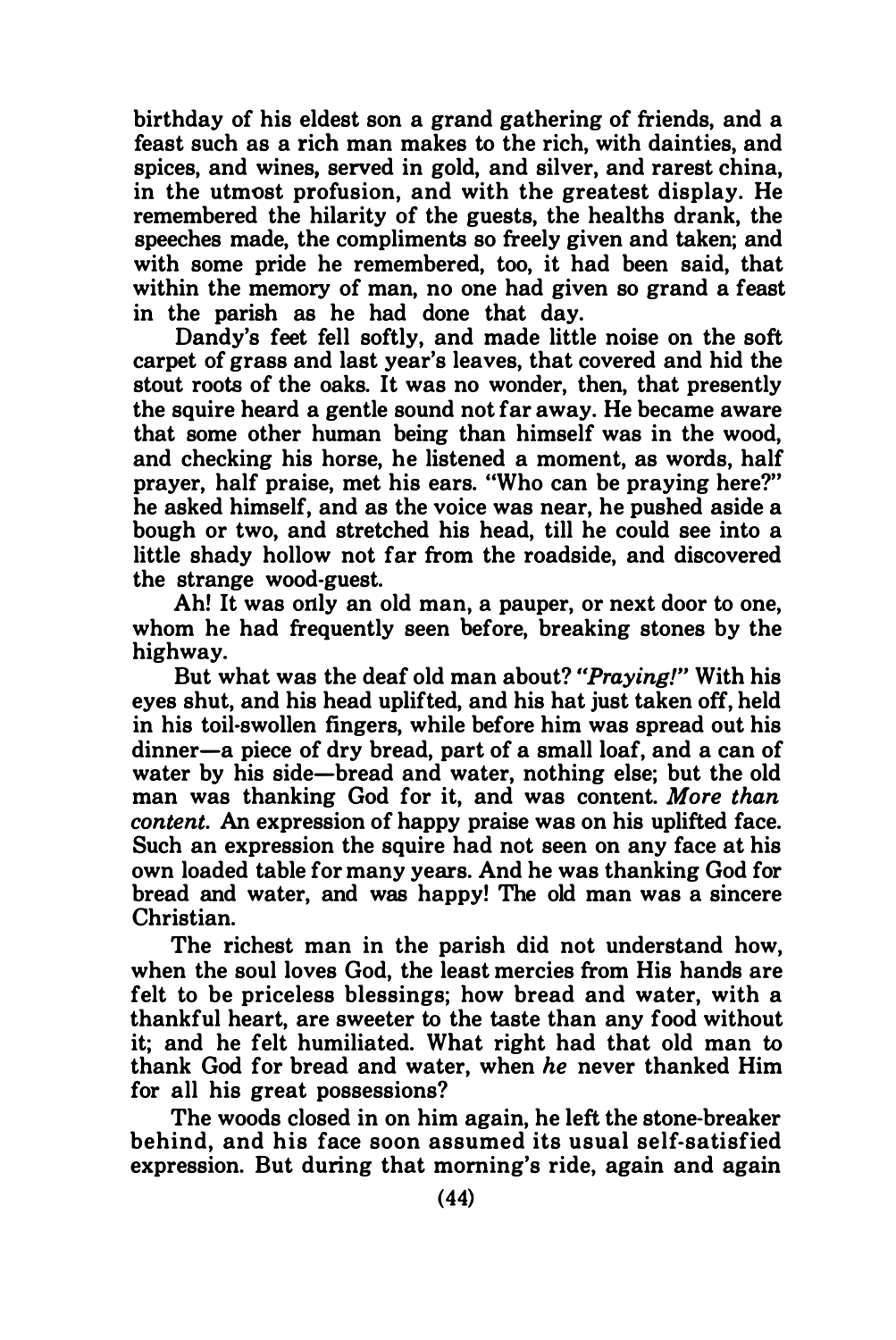returned to him the picture he had seen in the green hollow, of the man who had thanked God for bread and water, and the thought of his own great riches did not give him quite its usual satisfaction. Had those riches ever made him as happy as that old man looked to be over his poor meal? He was obliged to confess to himself that they had not, and it was to him a sad confession. His pride was sorely touched, and his heart disquieted, and the farther he rode, the more he felt a sense of discomfort and discontent, that was strangely new to him.

Presently the bright sun became overcast, great clouds gathered, and the woods looked dark and gloomy. Dandy walked along untroubled by nervous fears and fancies, but an influence came over the squire for which he could not account. A strange sinking was at his heart, and impression of coming calamity. Then a voice struck his inward ear, a voice not of this world, one of those voices God sends sometimes to be heard for our good and guidance, and the words it uttered were terrible to him. That voice spoke to him clearly and distinctly, "This night the richest man in the parish will die." Strange and fearful were these words. He did not look round to know whence they proceeded; he knew it was an inward and spiritual voice that spoke, and he believed what it said. With a shudder he remembered the parable of the rich man in the Gospel, to whom had come the same terrible warning-"This night thy soul shall be required of thee."

"What shall it profit a man if he gain the whole world, and lose his own soul? and what shall a man give in exchange for his soul?" were words that haunted him now, and a cold perspiration covered him from head to foot. He felt that he had been an unwise merchant, who had exchanged his soul for very little. Unable at length to bear his own reflections, he galloped home.

(To Be Continued)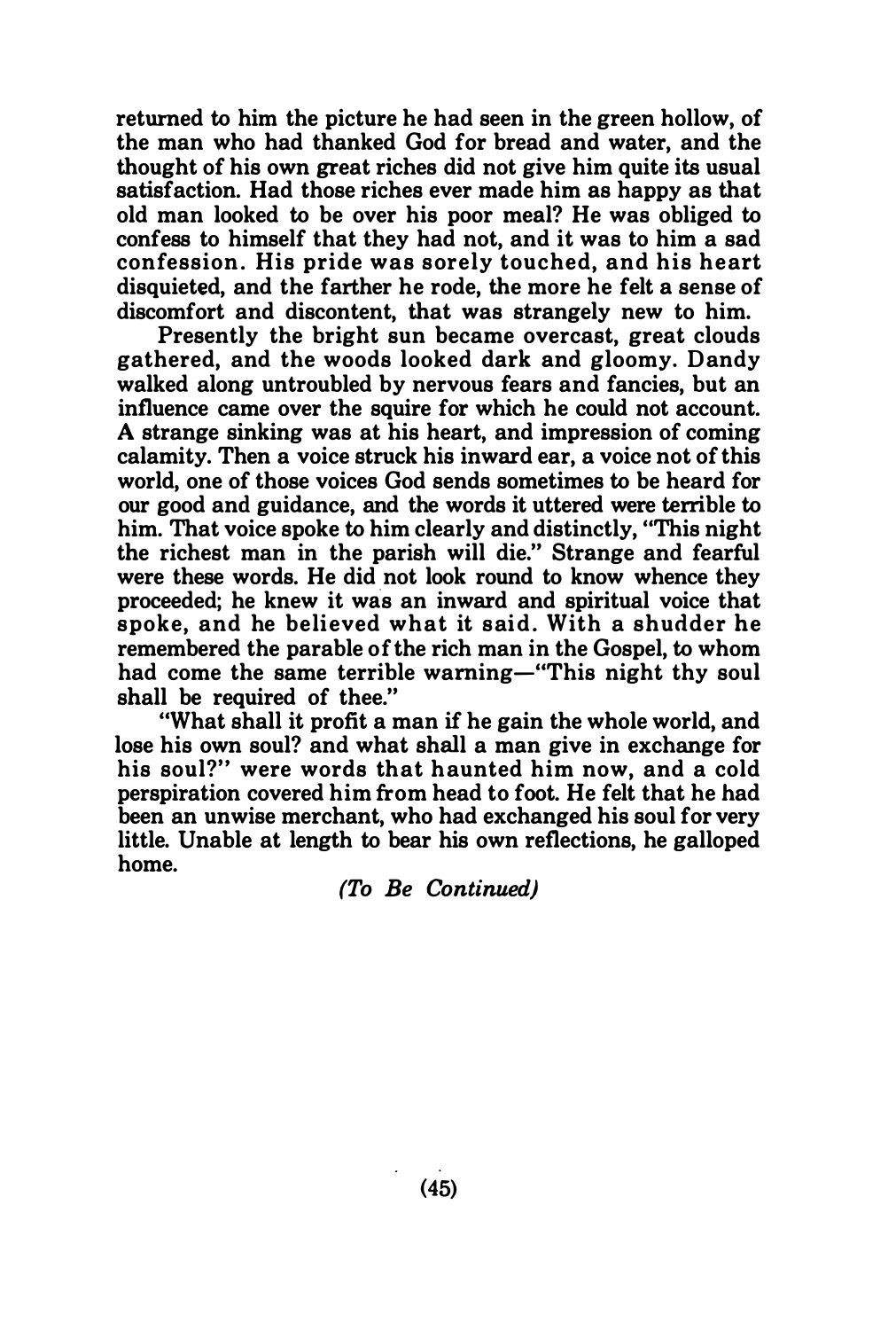#### THE STEADFAST CONFIDENCE OF THE MESSIAH

Isa. 50:1 Thus saith the Lord, Where is the bill of your mother's divorcement, whom I have put away? or which of my creditors is ii to whom I have sold you? Behold, for your iniquities have ye sold yourselves, and for your transgressions is your mother put away.

2 Wherefore, when I came, was there no man? when I called, was there none to answer? Is my hand shortened at all, that it cannot redeem? or have I no power to deliver? behold, at my rebuke I dry up the sea, I make the rivers a wilderness: their fish stinketh, because there is no water, and dieth for thirst.

3 I clothe the heavens with blackness, and I make sackcloth their covering.

4 The Lord God hath given me the tongue of the learned, that I should know how to speak a word in season to him that is weary: he wakeneth morning by morning, he wakeneth mine ear to hear as the learned.

5 The Lord God hath opened mine ear, and I was not rebellious, neither turned away back.

6 I gave my back to the smiters, and my cheeks to them that plucked off the hair: I hid not my face from shame and spitting.

7 For the Lord God will help me; therefore shall I not be confounded: therefore have I set my face like a flint, and I know that I shall not be ashamed.

8 He is near that justifieth me; who will contend with me? let us stand together: who is mine adversary? let him come near to me.

9 Behold, the Lord God will help me; who is he that shall condemn me? lo, they all shall wax old as a garment; the moth shall eat them up.

10 Who is among you that feareth the Lord, that obeyeth the voice of his servant, that walketh in darkness, and hath no light? let him trust in the name of the Lord, and stay upon his God.

11 Behold, all ye that kindle a fire, that compass yourselves about with sparks: walk in the light of your fire, and in the sparks that ye have kindled. This shall ye have of mine hand; ye shall lie down in sorrow.

Memory Verse: Who is he that condemneth? It js Christ that died, yea rather, that is risen again, who is even at the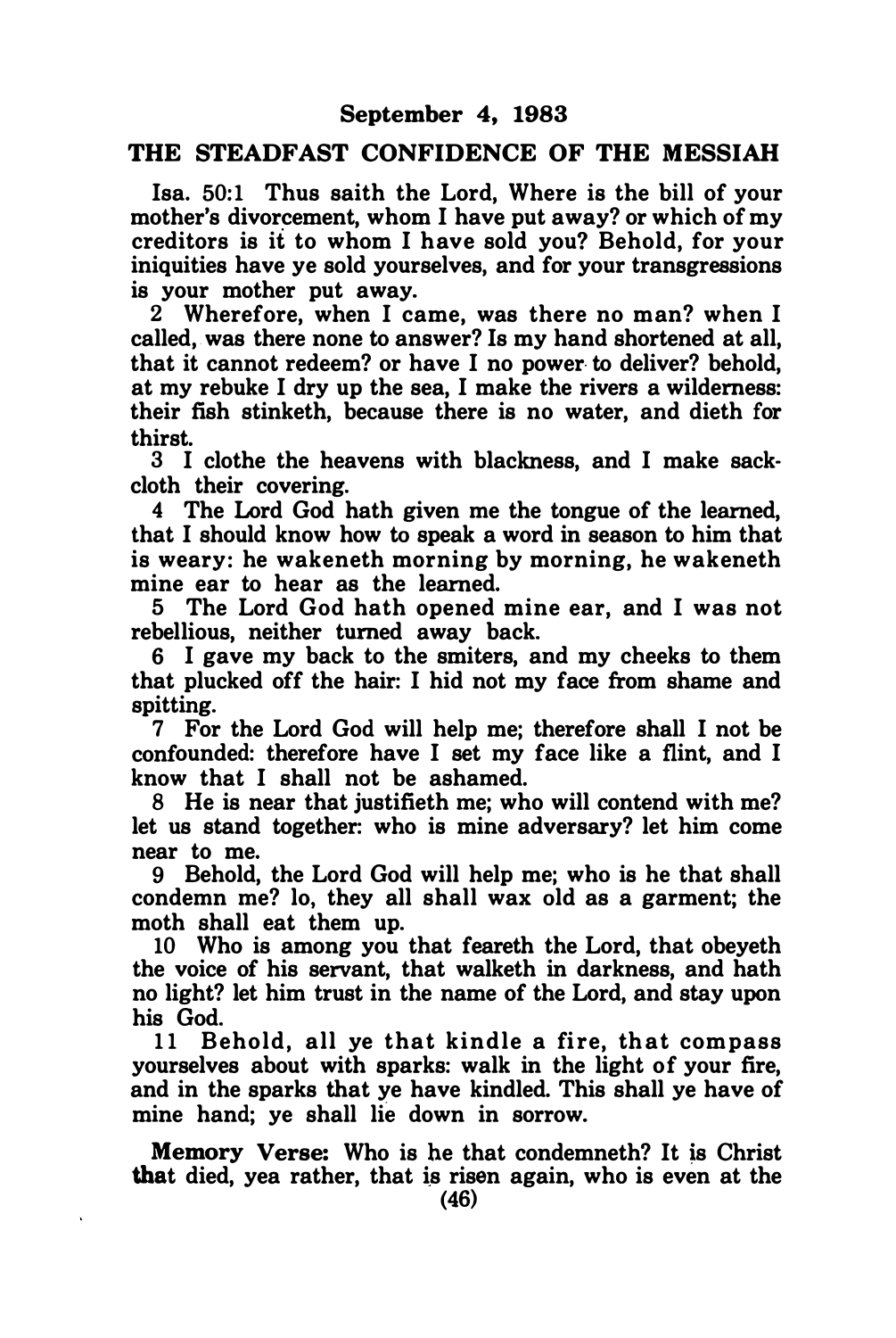right hand of God, who also maketh intercession for us. Romans 8:34.

Central Thought: Because Jesus held fast His confidence in the Father and submitted to His perfect will, He now fills the place no other man could ever fill with a ministry to the souls of men for their eternal redemption.

#### LESSON BACKGROUND

Our lesson today is more prophetic expressions of the Christ, the Saviour. Verse 1 reminds that iniquity and transgression lie at the root of man's trouble with God. There was no man who could fill the need. Christ's hand was not shortened. His ministry to the souls of men is that of intercession and counsel. He has the tongue of the learned, and knows just what our weary hearts stand in need of. A prophecy of Christ's suffering is seen in verse 6. His back to the smiters, and his face to shame, spitting, and plucking off the hair proved a part of His atoning power. This all came to pass when Christ was so shamefully treated before His death. He willingly allowed them to do that to Him. But His confidence reigned supreme. He was able to commit Himself to Him that judgeth righteously. He knew where He stood. Verses 8 and 9 have language very much like the apostle Paul, and he seems to refer to this writing in his expressions in Romans 8:33-35. The last two verses speak of two different lights. One light is that of God which comes to that person who is walking in darkness, and has no light of his own, who trusts and stays on the Lord. The other light is from sparks kindled by men. It is not the light of divine and holy inspiration, but that which comes through human endeavor. This relates to the words of the prophet in Micah 7:8, 9, where he says, "Rejoice not against me, 0 mine enemy: when I fall, I shall arise; when I sit in darkness, the Lord shall be a light unto me. I will bear the indignation of the Lord . . . until He plead my cause, and execute judgment for me: he will bring me forth to the light, and I shall behold his righteousness." It means much for us to realize our darkness, and wait on the Lord to give us HIS light. -Leslie C. Busbee Lord to give us HIS light.

#### QUESTIONS:

- 1. What is the cause for the breach between God and man?
- 2. What does the tongue of the learned enable one to do?
- 3. How did Christ prove that He was obedient to God and not rebellious?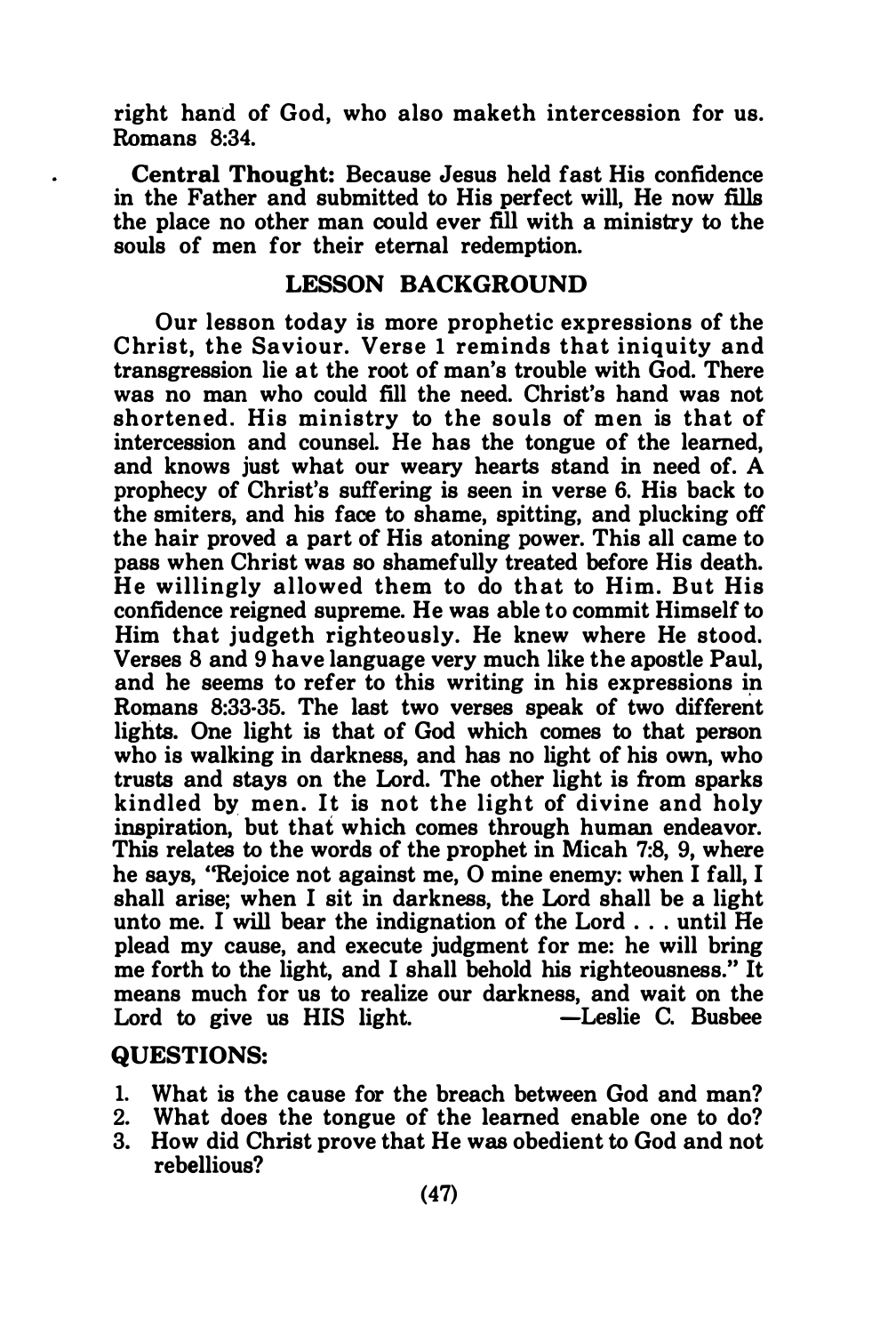- 4. What gave Christ such confidence of triumph?
- 5. Who is it that will have the light of God?
- Is it possible to kindle our own fire and not have the true light of God?

#### ADULTS' AND YOUNG PEOPLE'S COMMENTS

We have in this lesson an introduction to the sufferings of Christ, and also the purpose revealed as to why He must suffer. Let us notice verses 5 and 6. First He says that the Lord had opened His ear. A like statement is found in another prophecy of Christ in Psalm 40:6, which says concerning God's rejection of sacrifice and burnt offerings for sin: "Mine ears hast thou opened." When this particular text from Psalms is quoted by the writer in Hebrews 10:5, he renders it thus: "A body hast thou prepared me." In comparing the rendering of the same phrase in Psalms 40:6, in the Septuagint Greek translation, we can find it identical with the quotation in Hebrews: "A body hast thou prepared me." We can conclude from this that Christ's ears were not fully open to the depths of man's need until He had actually taken on human form. Though He was in the form of God, yet He was willing to empty Himself of this and come down in the likeness of man. This is a very important point. And being in human form, He must accomplish a deliverance for man from the power and dominion of sin. The problem of sin in a person's life involves the subduing of one's self. And this obedience and subjection of self to the will of God was accomplished only by one thing. And this was through suffering. Christ was not rebellious to the suffering that was heaped upon Him. He gave Himself to it. He gave His back to the smiters. He gave His cheeks to them that plucked off the hair. The Septuagint says, "He gave his cheeks to blows." He gave His face to shame and spitting. He gave Himself to this suffering to show us and enable us to be subject also to God's will. This area is a great problem in humanity. This lies at the root of the age old problem. Man is not willing to be subject. But it is, according to what we see in our lesson, the way for us to have the confidence that Christ had. To be patient in tribulation and take the path that Jesus trod will cause us to be possessors of the same confidence. And the light of God will shine on our lives, and we can have perfect understanding of His blessed holy will.

-Leslie C. Busbee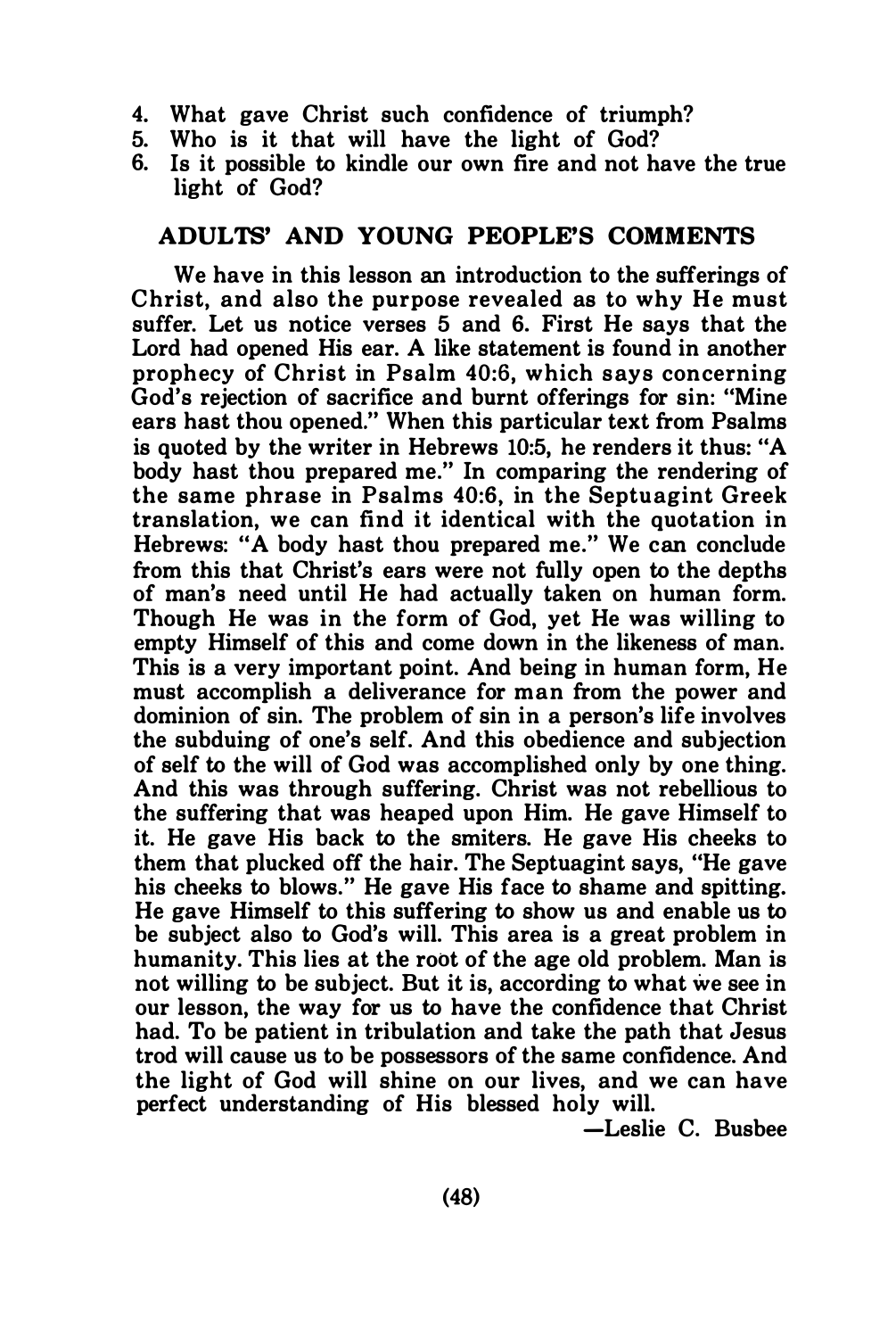At the time that Isaiah was living, it was common for man to write his wife a bill of divorcement. This was allowed under the Mosaic law. Those in debt could sell their children to pay it. God declared that He had done neither of these things to the children of Israel. Any separation that occurred was due to their desires to pursue sin. God has always been longsuffering and of great mercy toward mankind.

The 6th verse gave a glimpse of what Christ was to suffer, but the 7th verse indicates that He would face such sufferings with confidence, for He knew that the source of His strength was God.

In the 10th verse we find that, through the fear of God and obedience to the same, we can have confidence and steadfastness. We can have an avenue through Christ to the same source of strength.

Have you ever noticed someone who walked in the light of their own fire? They fail to obey the commandments of God, trust in their own abilities and intellect, and yet retain a great profession. It is like we find in Isaiah 4:1, where "seven women shall told hold of one man, saying, We will eat our own bread, and wear our own apparel: only let us be called by thy name, to take away our reproach." Many people cling to their own religion, and go their own way, yet become highly offended if one dares to doubt their experience of salvation. There is nothing in store for these but sorrow. It is hard to kick against the pricks.  $\longrightarrow$ Wayne Murphey

### THE RICHEST MAN IN THE PARISH

(Continued From Last Lesson)

There he arrived in a state of great agitation, and alarmed his wife and family by sending at once for a physician. To all inquiries he gave the answer that he was about to die, and must prepare for it. In vain they tried to persuade him that his health was as good as ever, that he was only the subject of a nervous fancy. The physician arrived, and laughed at his fears, but he heeded neither ridicule nor entreaties. Death was not a thing to be laughed or entreated away, and to death he was doomed. What did it signify what the world said about it? He must make ready for it. His solicitor was called in, and his worldly affairs settled. Wife and children were all provided for, and houses and lands were protioned out to his beloved ones.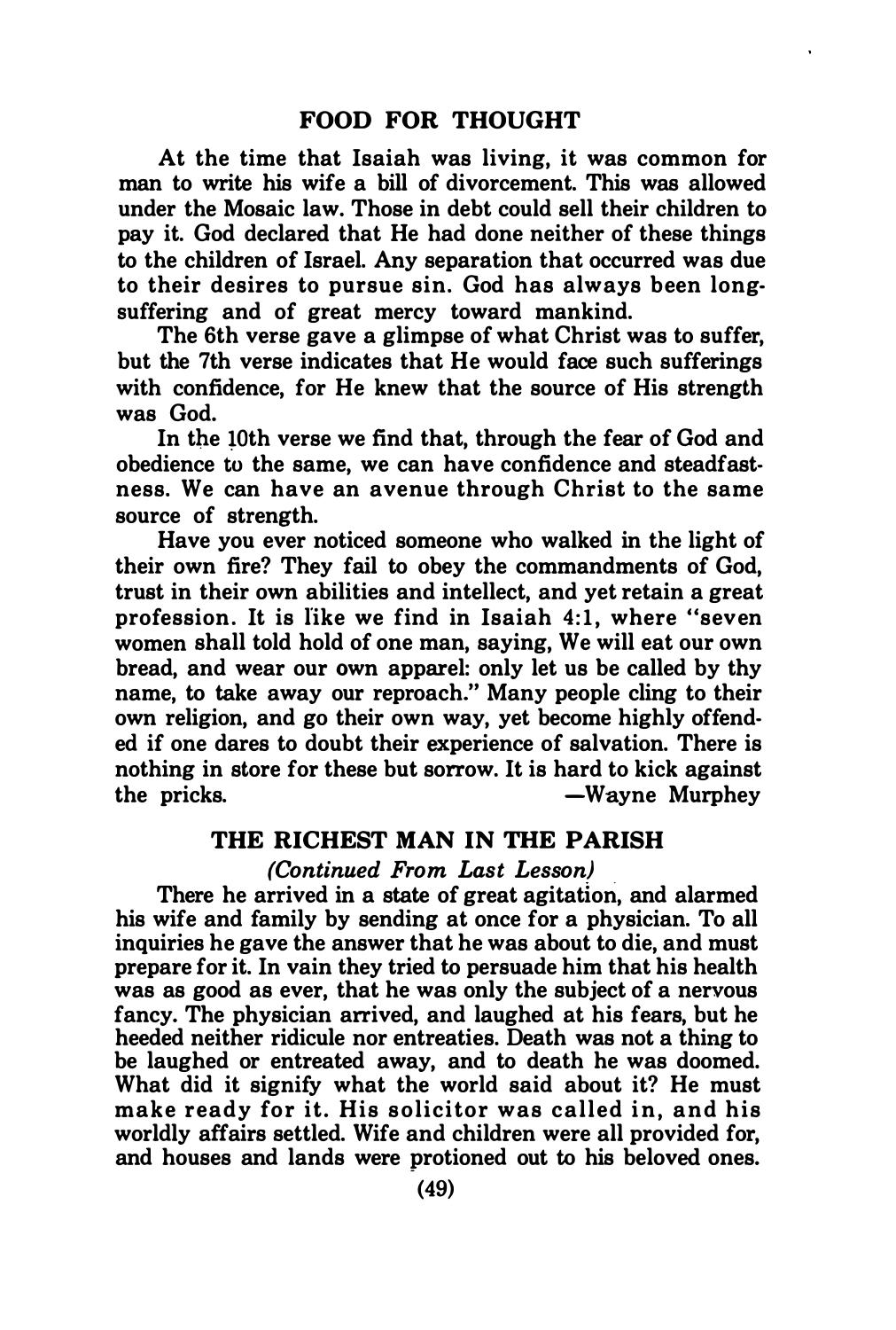Then he had nothing to do but prepare himself for the great change; that, however, he found impossible. In great perturbation of mind he awaited the coming of his great enemy, Death. When night drew on, his fears increased; every time the great hall clock sounded the hour he shuddered, not knowing if he might ever hear it again. The physician and lawyer remained with him at his request, but they could not bring calm to his agitated mind. They could only listen to what he said, as to the ravings of a madman, for mad they judged him to be.

Hour after hour went by, and the richest man in the parish, lying in his splendid bed, expecting Death every moment, found how poor he had become, and of how little real use all his vast possessions were to him now. Midnight passed away, early morning came, light dawned upon the hills. A faint color came into the sky, and with it color once more stole back into the cheeks of the squire, and hope returned to his heart. Death had not arrived as he had feared; he was still living. The night was passed, the morning was come, and the prophecy of the mysterious voice was not accomplished. His family gathered about him, and with smiles congratulated him, advising him to take his rest, now the danger was past. But how could he rest after such a night, such an upturning of all the cherished thoughts and aims of his life, such a revelation of the poverty of riches? He chose rather to walk abroad, and with thoughtful face and slow steps proceeded towards the village. There he heard that Death had indeed been a visitor in one house during the night, but instead of appearing in his own grand mansion, he had entered the poorest cottage in the place—the old stonebreaker had died during the night. With a still more thoughtful face he returned home, for his heart smote him. He remembered the old man's simple dinner; he saw again the uplifted face, on which God's sunshine rested in a double sense; he heard again the words of his thankful prayer, and his own laugh of derision, and he was again humiliated, but this time to better purpose.

His wife met him at the threshold of his house, with a smiling face, glad to see him once more, "clothed and in his right mind," for she, too, had feared for his reason. She accompanied him in, and then, when seated at his side, gently chided him for his last night's fears, and what she called "superstitious fancies." "I hope now," she added, "you are quite satisfied that there was no truth in what that mysterious voice told you. The night is past, and you are alive, as well as ever."

"True, my dear," he replied, "the night is past, and I am alive and well. But nevertheless the richest man in the parish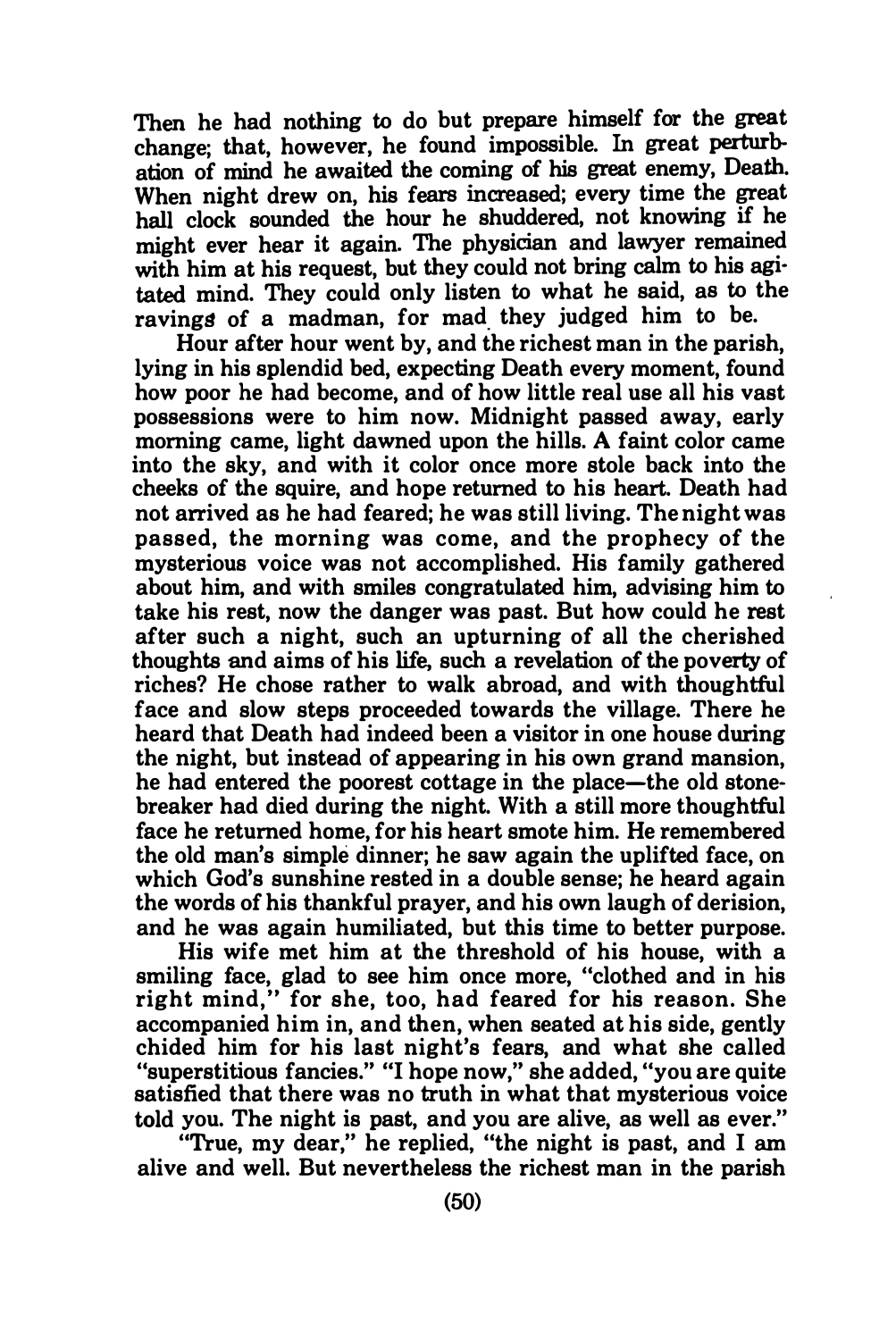has died. If you will take the trouble to inquire in the village, you will find it so."

"How is that?" she asked, and as she spoke she looked round somewhat proudly, as though a rival to her grandeur appeared. "Who can be richer here than you?"

"The man who can say to God, 'Whom have I in heaven but thee, and there is none upon earth that I desire beside thee.' I cannot say that, for I have desired many things and persons besides God, and almost all things more than God. But there was a poor stone-breaker alive yesterday, who in possessing God possessed all things. I call him poor after the manner of the world, but he was really rich-an heir of the kingdom of heaven. Last night I was shown his riches and my poverty. People will tell you he is dead, and I dare say that he did not leave a shilling to pay for his burial; but he was 'the richest man in the parish.' " -Selected

# -------0------ September 11, 1983

#### PUT ON THY BEAUTIFUL GARMENTS, 0 JERUSALEM!

Isa. 52:1 Awake, awake; put on thy strength, 0 Zion; put on thy beautiful garments, 0 Jerusalem, the holy city: for henceforth there shall no more come into thee the uncircumcised and the unclean.

2 Shake thyself from the dust; arise, and sit down, 0 Jerusalem: loose thyself from the bands of thy neck, 0 captive daughter of Zion.

6 Therefore my people shall know my name: therefore they shall know in that day that I am he that doth speak: behold, it is I.

7 How beautiful upon the mountains are the feet of him that bringeth good tidings, that publisheth peace; that bringeth good tidings of good, that publisheth salvation; that saith unto Zion, Thy God reigneth!

8 Thy watchmen shall lift up the voice; with the voice together shall they sing: for they shall see eye to eye, when the Lord shall bring again Zion.

9 Break forth into joy, sing together, ye waste places of Jerusalem: for the Lord hath comforted his people, he hath redeemed Jerusalem.

10 The Lord hath made bare his holy arm in the eyes of all the nations; and all the ends of the earth shall see the salvation of our God.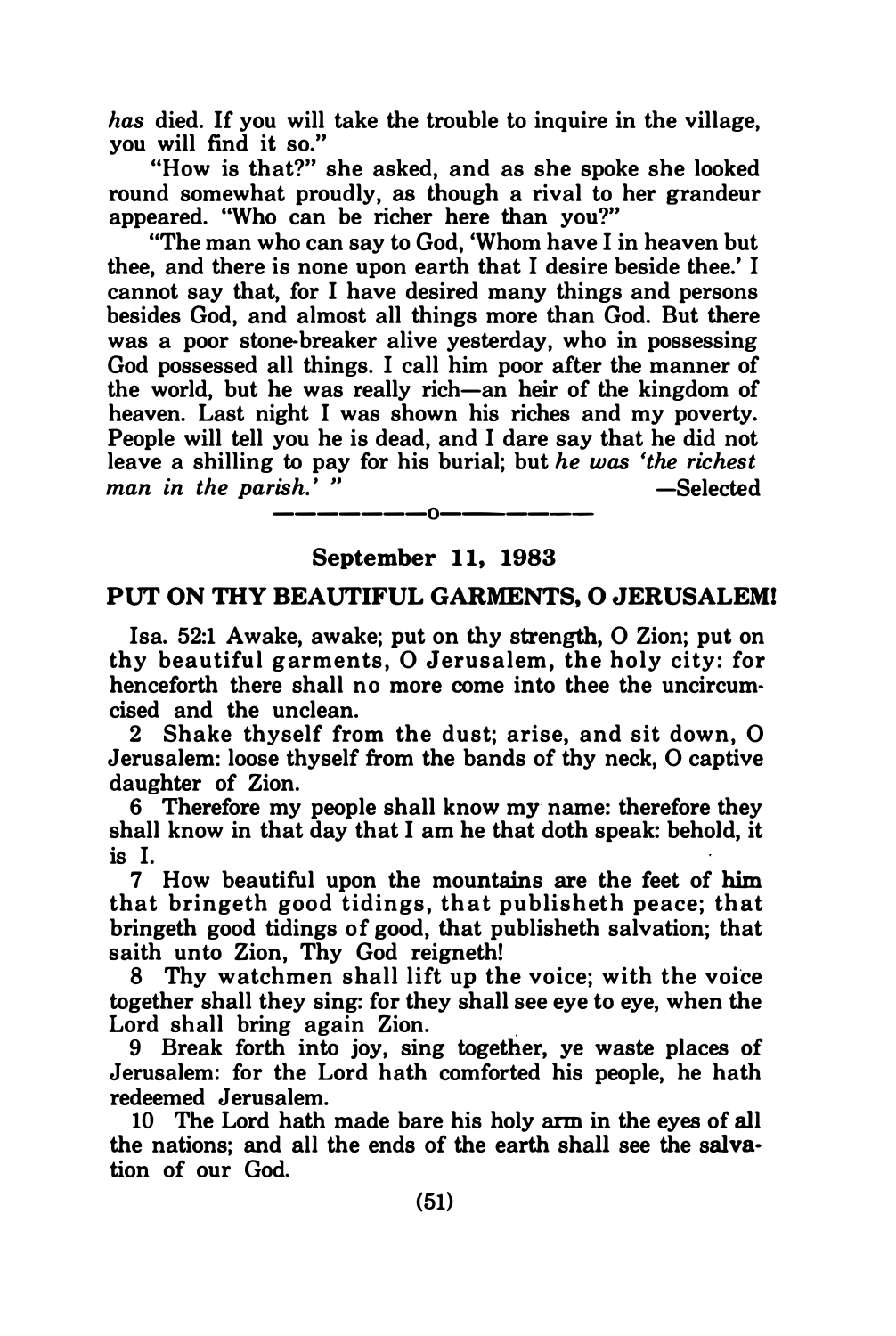11 Depart ye, depart ye, go ye out from hence, touch no unclean thing; go ye out of the midst of her; be ye clean, that bear the vessels of the Lord.

12 For ye shall not go out with haste, nor go by flight: for the Lord will go before you; and the God of Israel will be your rereward.

13 Behold, my servant shall deal prudently, he shall be exalted and extolled, and be very high.

14 As many were astonied at thee; his visage was so marred more than any man, and his form more than the sons of men:

15 So shall he sprinkle many nations; the kings shall shut their mouths at him: for that which had not been told them shall they see; and that which they had not heard shall they consider.

Memory Verse: And how shall they preach, except they be sent? as it is written, How beautiful are the feet of them that preach the gospel of peace, and bring glad tidings of good things! Romans 10:15.

Central Thought: God is calling His Church to purity, holiness, freedom, and power. Through Christ Jesus He has provided that His people rejoice in strength, going forth, proclaiming the everlasting gospel to every creature, warning all to flee from the corruption of the world.

Word Definitions: They shall see eye to eye: The watchmen (ministers) shall be of one mind. The Septuagint says, "eyes shall look to eyes." We should never have an independent spirit or attitude. We should look to God and not fail to consider one another. The God of Israel will be your rereward: The Hebrew word for "rereward" means to gather up or receive. Since this experience is used with the thought of God going before, we can assume that this is referring to a rear guard, or a protection behind. The Septuagint says, "The God of Israel shall be he that brings up your rear." Visage: Appearance, shape, countenance. Christ's visage was so marred from His sufferings. Sprinkle many nations: The usage of this word means to surprise or startle, just as spurting water on people would do.

#### LESSON BACKGROUND

Our lesson is a glorious message to the Church today. It is all a challenge to victory. He finishes up in chapter 51 saying that He has taken out of our hand the cup of trembling, and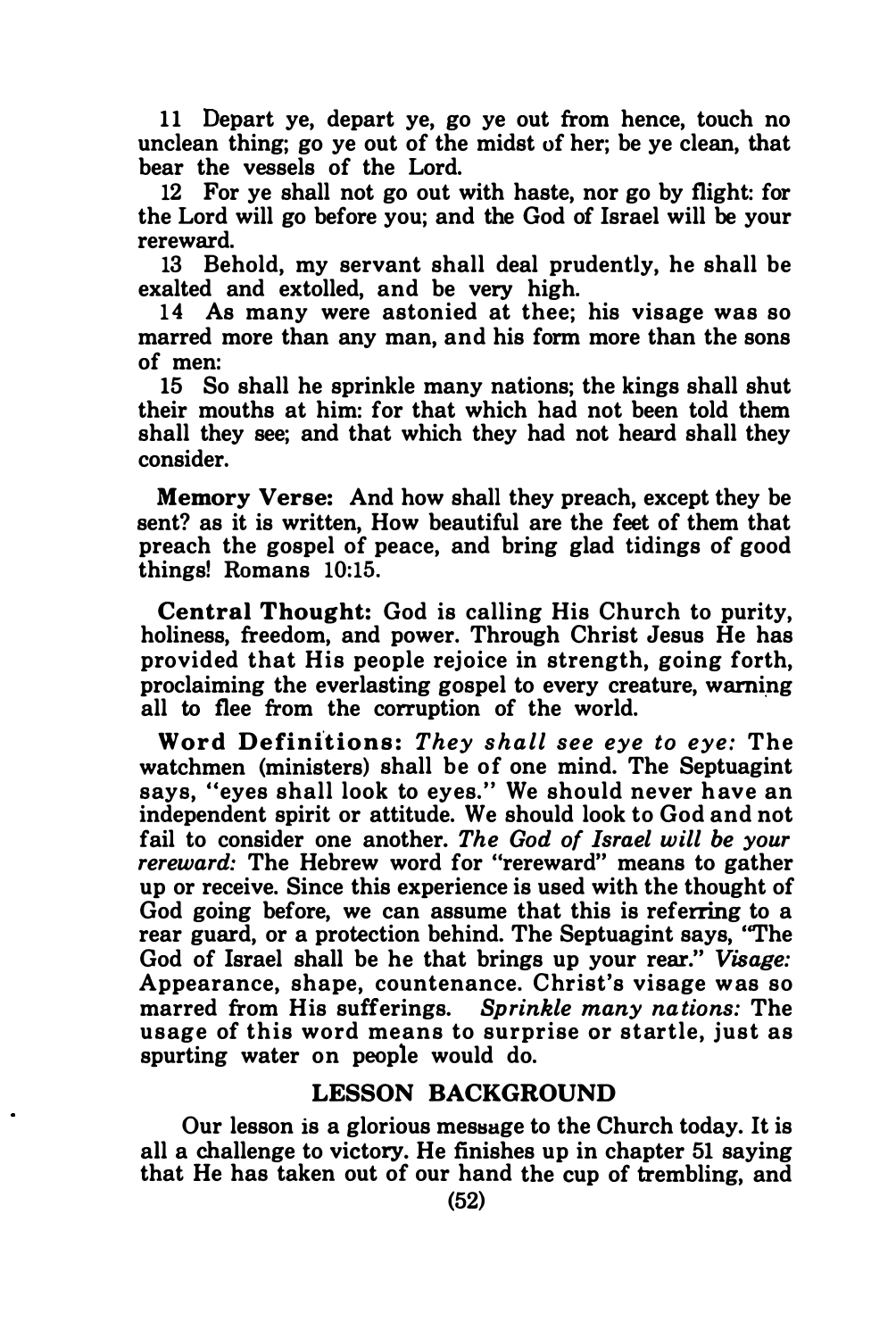given it to our enemies. Thus He wants us to awake to righteousness and truth, and put on the strength of Christ. God is calling His people in the gospel of Christ to a life of reigning and triumphant grace. The message to Zion, the Church is: Thy God reigneth! Paul quotes verse 7 in Romans 10:15, (which is our Memory Verse) in connection with the preaching of the gospel. No doubt Paul is referring to verses 11 and 12, when in 2 Cor. 6:17, he wrote: "Wherefore come out from among them, and be ye separate, saith the Lord, and touch not the unclean thing; and I will receive you." God is calling for a people who will separate themselves from everything that is not consistent with His holiness. Paul again quotes from this chapter, verse 15, when in Romans 15:20, 21, he stated that he had striven to preach the gospel, not where Christ was named. "But as it is written, To whom he was not spoken of, they shall see: and they that have not heard shall<br>understand." $-$ Leslie C. Bushee -Leslie C. Busbee

#### QUESTIONS:

Ţ ÷

- 1. What does God want us to put on, and what must we put off?
- 2. What does it say about the feet of those who preach the gospel?
- 3. What do they publish?
- 4. What do you think "bring again Zion" would mean?
- 5. What does God want His people to do concerning the evil and corruption in the world?
- 6 What was to happen to the visage of Christ?

#### ADULTS' AND YOUNG PEOPLE'S COMMENTS

Zion and Jerusalem are identical terms applied to the New Testament Church of God. It is the people of the Lord, called out from the world and separated unto God. It consists of those who have humbled their hearts from pride and vanity, and have taken up their cross to follow Christ, having left all to follow Him. God does not want such to be down in defeat and timidity, but rather He wants them clothed in strength and Christian beauty. He wants all of our waste places adorned with the graces of holiness and truth. We can live close enough to the Lord that we can know His voice when He speaks. We can rejoice and give praise to God, and live on the sunny side of life. Holy women and men who are called to go forth with hearts aflame of God's love with the gospel message for a lost world are to see eye to eye. And they will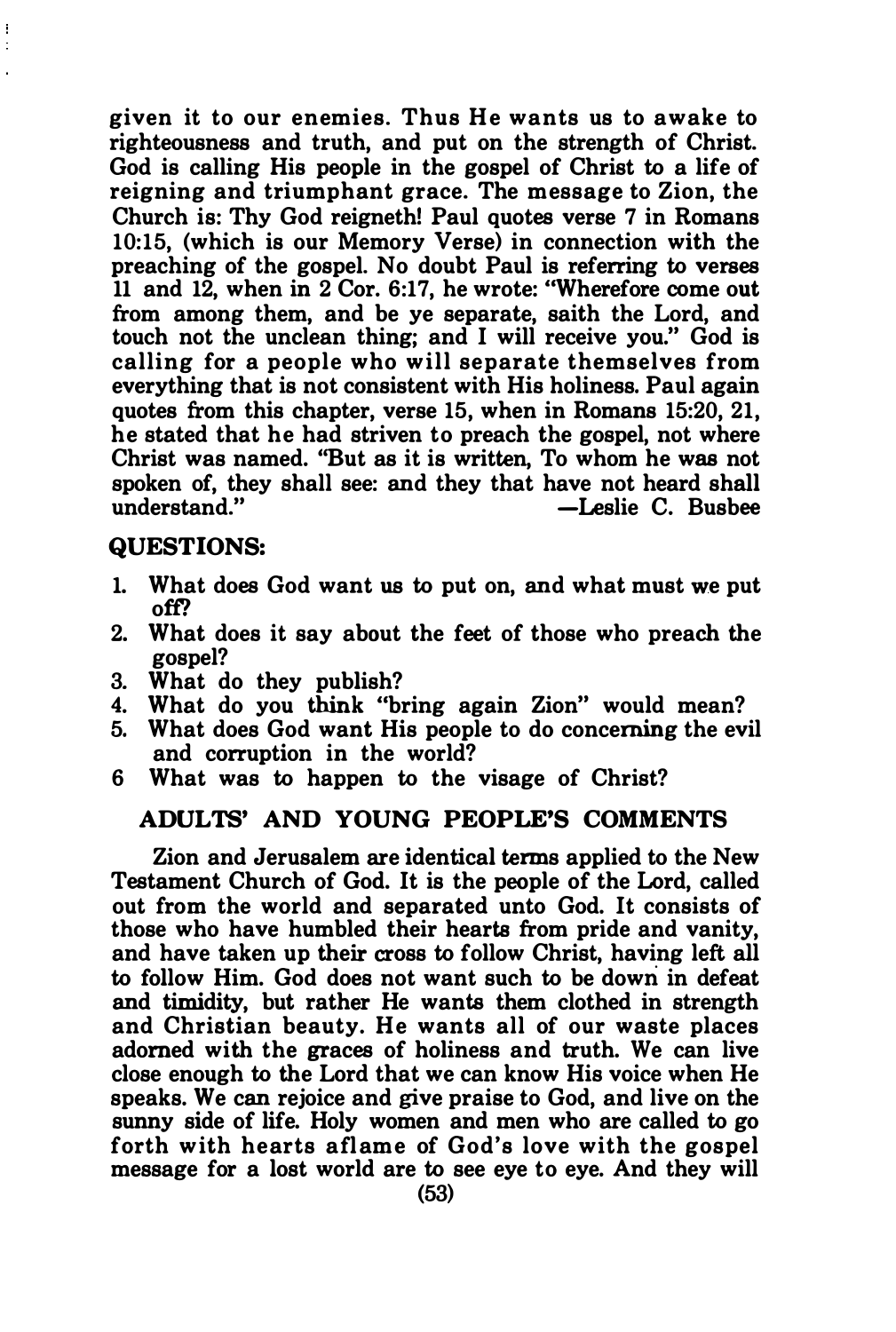see eye to eye in the Zion and Jerusalem of Spirit-led lives. The Lord brought again Zion when Jesus established the New Testament Church in all of her purity and power. He brings her again when hearts and lives are united to Him and all is consecrated to His perfect will and the Holy Spirit comes into the lives of men and women. Oh, that people would so yield to the Lord that these Scriptures would become a reality. God wants all the ends of the earth to see His salvation. But He needs a people to shine it through. He wants a clean people, a people willing to separate themselves from every filthy stain, to perfect holiness in the fear of God. He wants a people who are willing to suffer and die for the gospel, to give up earthly idols and become sold out for Him. Thus He can have material to work with, to send forth the saving message of salvation to neonle who have not heard  $\overline{\phantom{a}}$  -Leslie C. Bushee people who have not heard.

#### FOOD FOR THOUGHT

It is with great carefulness that a bride adorns herself for her marriage. She dons more than ordinary work clothes, and strives to make herself as attractive as possible to the one awaiting her. She musters all of her skill to highlight her beauty. When Christ returns for His bride, He expects one that is adorned with holiness and full of the graces of love and humility. Now is the time for the Church of God to put on her beautiful garments and shine forth in preparation for Christ's coming.

Consider the beauty of the Church. At a wedding, the bride seems to outshine everyone else. She approaches with such an expectation that it seems her face glows. It is a special day and she looks unusually lovely.

When a child is born into the world, it possesses an appeal, too. Everyone is anxious to see it. It is so innocent that it seems precious indeed. However, as it grows, sheds its innocence, and throws little tantrums, it quickly loses its attraction!

There is an attraction to a child of God who is clothed in humility and filled with love. There is an inner quality that shines out, and that differs from the characteristics of jealousy, strife, and self-interest that are common to the world. It seems that everyone would desire the beautiful garments of the bride of Christ, but many are unwilling to forsake the . filthy rags of the world in order to wear them. God will not  $dot$  those who are polluted with sin.  $-Wayne$  Murphey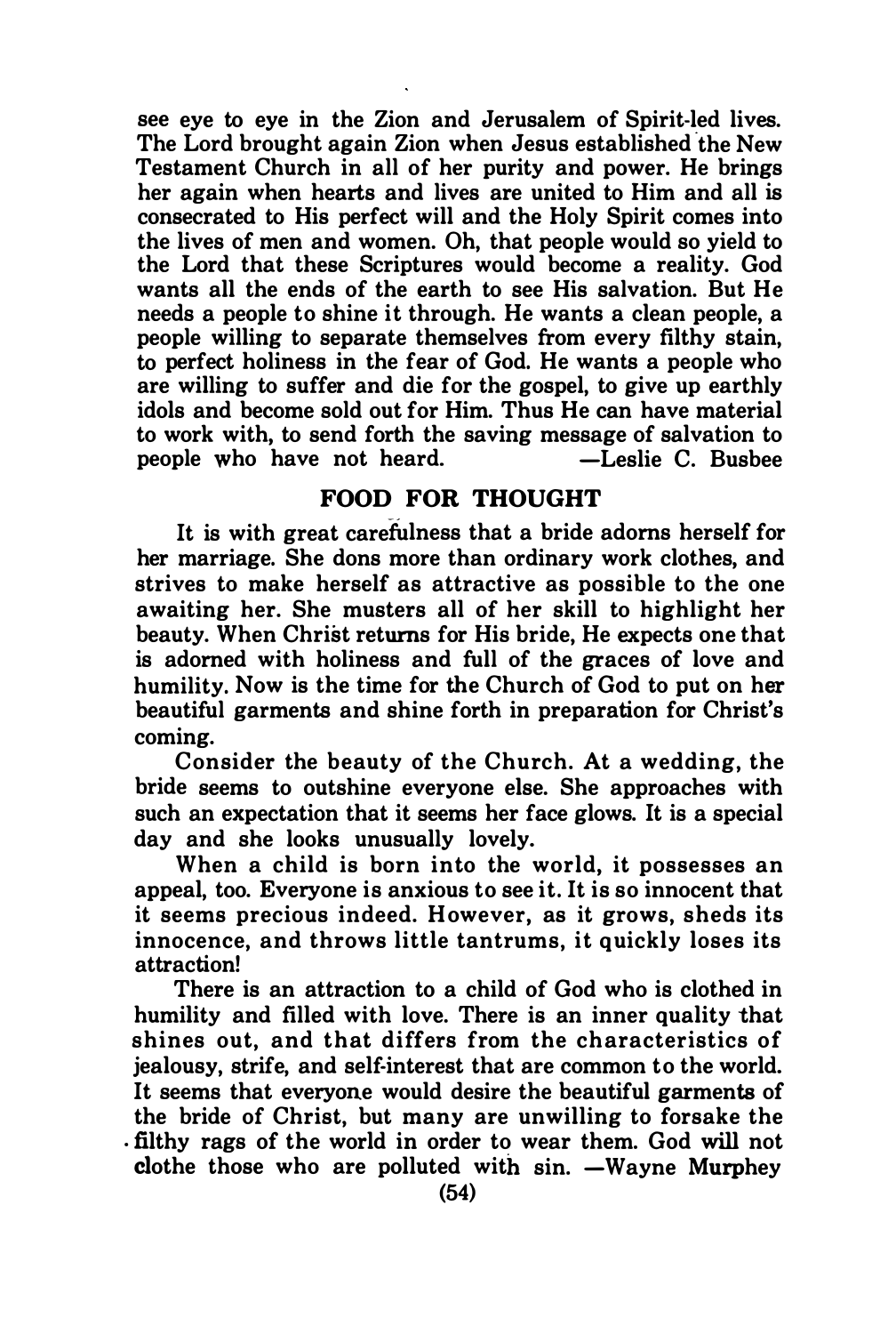٠.

#### THE SUFFERINGS AND ATONEMENT OF CHRIST

Isa. 53:1 Who hath believed our report? and to whom is the arm of the Lord revealed?

2 For be shall grow up before him as a tender plant, and as a root out of a dry ground: he hath no form nor comeliness; and when we shall see him, there is no beauty that we should desire him.

3 He is despised and rejected of men; a man of sorrows, and acquainted with grief: and we hid as it were our faces from him; he was despised, and we esteemed him not.

4 Surely he hath borne our griefs, and carried our sorrows: yet we did esteem him stricken, smitten of God, and afflicted.

5 But he was wounded for our transgressions, he was bruised for our iniquites: the chastisement of our peace was upon him; and with his stripes we are healed.

6 All we like sheep have gone astray; we have turned every one to his own way; and the Lord hath laid on him the iniquity of us all.

7 He was oppressed, and he was afflicted, yet he opened not his mouth: he is brought as a lamb to the slaughter, and as a sheep before her shearers is dumb, so he openeth not his mouth.

8 He was taken from prison and from judgment: and who shall declare his generation? for he was cut off out of the land of the living: for the transgression of my people was he stricken.

9 And he made his grave with the wicked, and with the rich in his death; because he had done no violence, neither was any deceit in his mouth.

10 Yet it pleased the Lord to bruise him; he hath put him to grief: when thou shalt make his soul an offering for sin, he shall see his seed, he shall prolong his days, and the pleasure of the Lord shall prosper in his hand.

11 He shall see of the travail of his soul, and shall be satisfied: by his knowledge shall my righteous servant justify many; for he shall bear their iniquities.

12 Therefore will I divide him a portion with the great, and he shall divide the spoil with the strong; because he hath poured out his soul unto death: and he was numbered with the transgressors; and he bare the sin of many, and made intercession for the transgressors.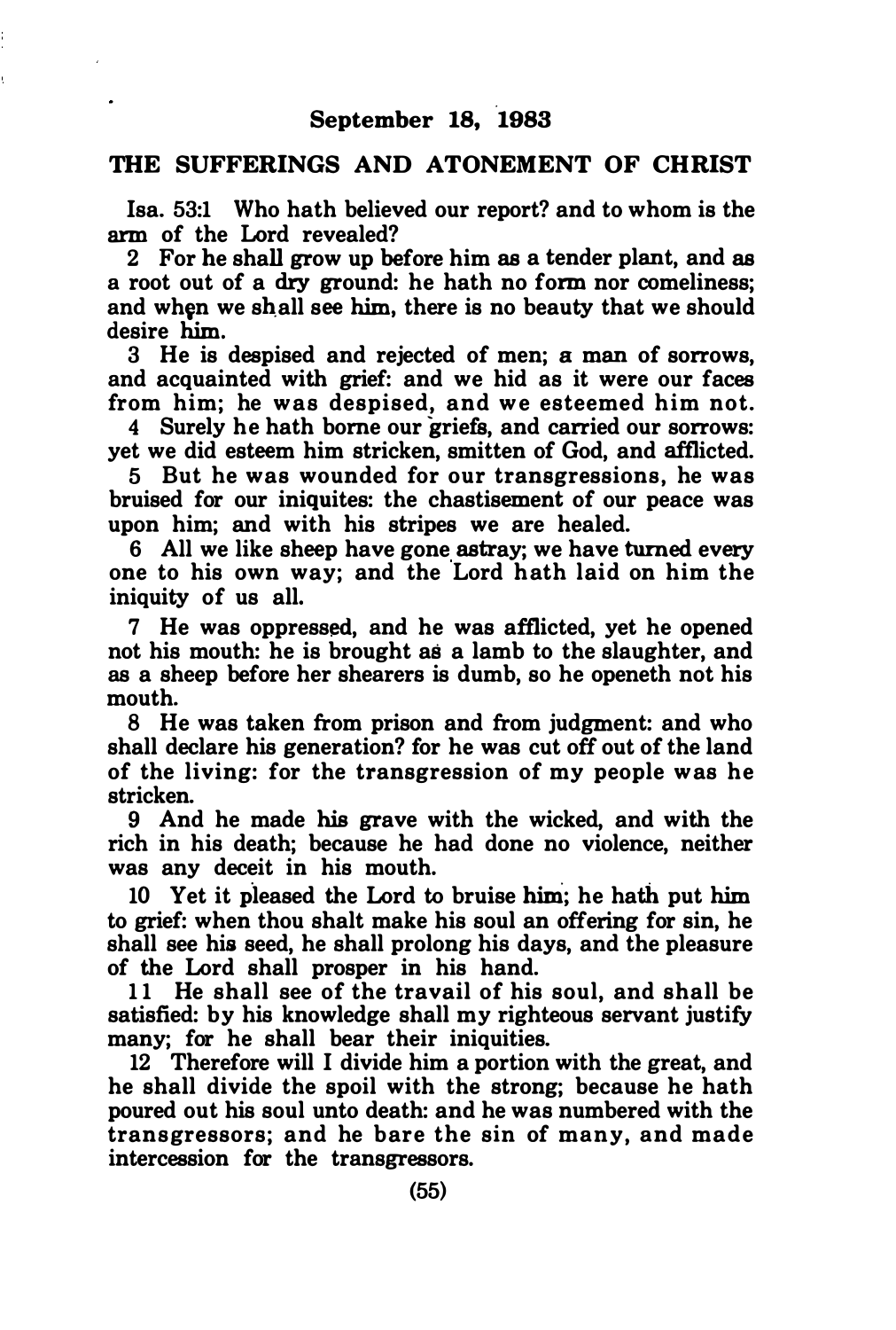Memory Verse: For ye were as sheep going astray; but are now returned unto the Shepherd and Bishop of your souls. 1 Peter 2:25.

Central Thought: Jesus Christ bore in His body on the cross our sins, transgressions, and sorrows that we might be saved, sanctified, healed, and kept by the power of God.

#### LESSON BACKGROUND

Our lesson from the gospel prophet Isaiah today is pure prophecy of Jesus Christ. It seems that this 53rd chapter is a continuation of the 52nd. He had just stated that Christ would sprinkle, or startle, many nations, for that which had not been told them they would see; and that which they had not heard would consider. He also said that His visage would be marred. This sets the stage for the first verse in our lesson: "Who hath believed our report? and to whom is the arm of the Lord revealed?" This is quoted two different times in the New Testament. In John's gospel, he stated that "though he [Christ] had done so many miracles before them, yet they believed not on him: that the saying of Esaias the prophet might be fulfilled, which he spake, Lord, who hath believed our report? and to whom hath the arm of the Lord been revealed?" John 12:37, 38. Paul quoted it in Romans 10:16 "But they have not all obeyed the gospel. For Esaias saith, Lord, who hath believed our report?" Matthew 8:17, quotes from verse 5, thus: "That it might be fulfilled which was spoken by Esaias the prophet, saying, Himself took our infirmities, and bare our sicknesses." This was given with the report of Christ's healing ministry. 1 Peter 2:24, 25, alludes to verses 5 and 6. Verses 7 and 8 were in the place of the Scripture that the Ethiopian eunuch was reading when he met up with Philip in Acts 8:32, 33. So we see that this chapter is a well quoted part of the Old Testament in the New Testament. Every verse is full of deep and tender meaning. This chapter was fulfilled to the letter in Christ. Even the parts that are not quoted in the New Testament are clear in their application to Christ.

-Leslie C. Busbee

#### QUESTIONS:

- 1. Why is there a question as to who will believe the report of Christ'!
- 2. Why was it difficult for people to accept Christ in His day?
- 3. Do you know why the price of the atonement was suffering and death?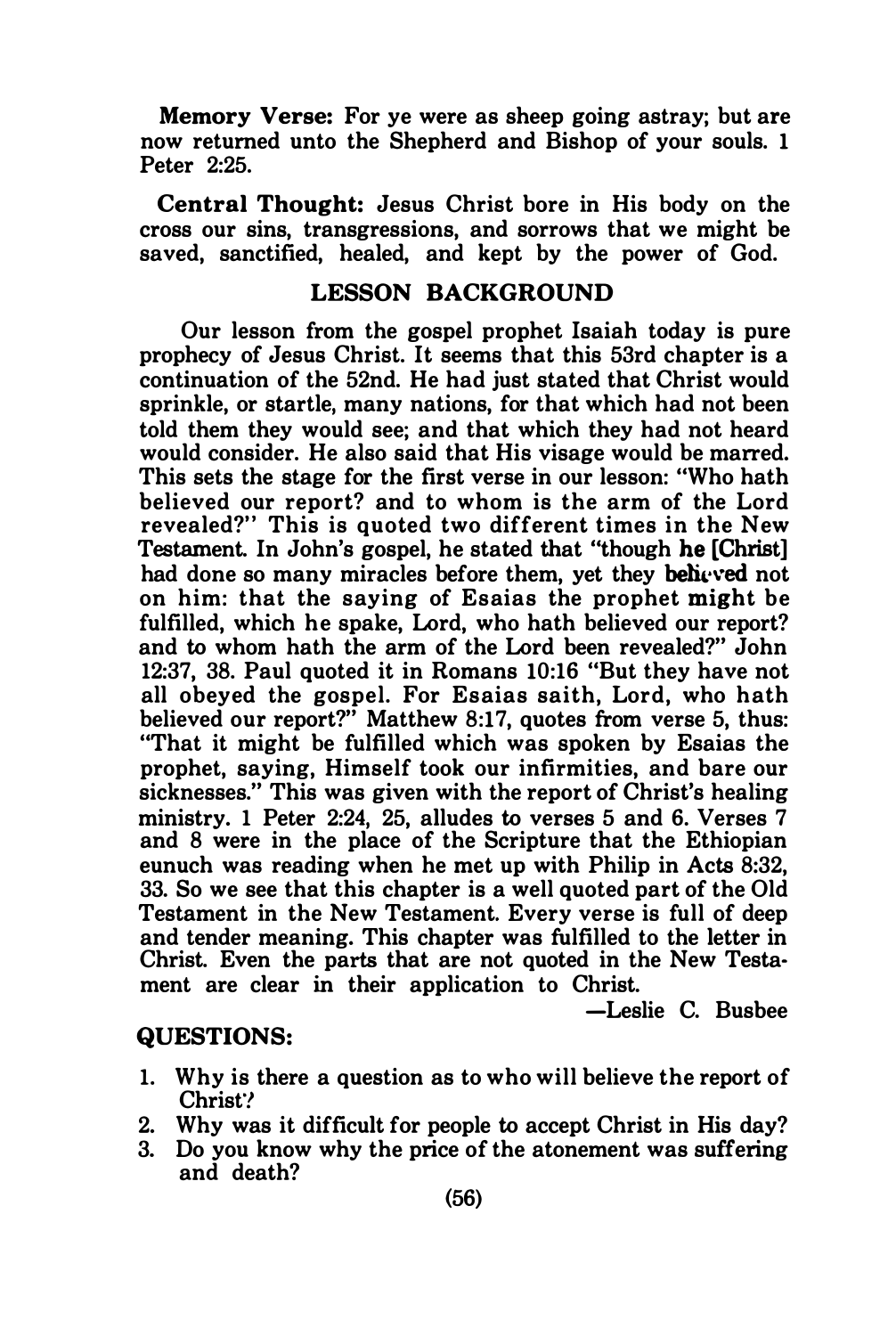- 4. What had we all done? What did the Lord do with our iniquity?
- 5. How did Christ act before those who crucified Him?
- 6. Why was Christ not permitted the security of a jail or the fairness of a trial?
- 7. Why did it please God to bruise Him?

#### ADULTS' AND YOUNG PEOPLE'S COMMENTS

It is moving and touching to the heart to behold the sufferings and humiliation that Isaiah foretold. What Christ in obedience to the will of God had to suffer was so important for the atoning of man's disobedience. Have you ever pondered the reason for this? Why did God demand suffering and death for man's salvation? We have already seen in chapter 50 that Christ submitted to the suffering as proof of His willingness to do the will of God. Man yielded to the flesh and the wrong desires, thus bringing transgression with condemnation and guilt upon him. Atonement and reconciliation with God must include a discipline and a turn-around in man's desires. Thus suffering is enjoined. As Christ suffered for us, we must arm ourselves with the same mind, knowing that He who has suffered in the flesh has ceased from sin (1 Pet. 4:1). As it is man's inclination to seek friendship with the world and follow the carnal things of life, Jesus set the pattern of bearing the rejection and hatred of men. Forgiveness, healing, mercy, and reconciliation must all be bought with the price of suffering and death. No one could do this but Jesus. Verse 6 in our lesson is so impressive. We had all gone astray because we had turned everyone to his own way. We had lost sight of God's way and gone to our own way. But the Lord laid on Christ the iniquity of us all. He took our blame for going astray. He was taken from prison and judgment. The quotation of this in Acts 8:33, says, "In his humiliation his judgment was taken away." The Septuagint translation also renders this text likewise. Christ was not allowed proper and right judgment by the world. He was not even given the chance of a fair trial. A fair trial before an impartial jury would have resulted in His release, but He was denied that. But it pleased the Lord to bruise Him. Why? This was the price for man's salvation. The effect of this sacrifice would mean hosts of redeemed souls back in fellowship with the Father. God looked upon the travail of Christ's soul and was satisfied. All the sorrow and displeasure God felt toward sin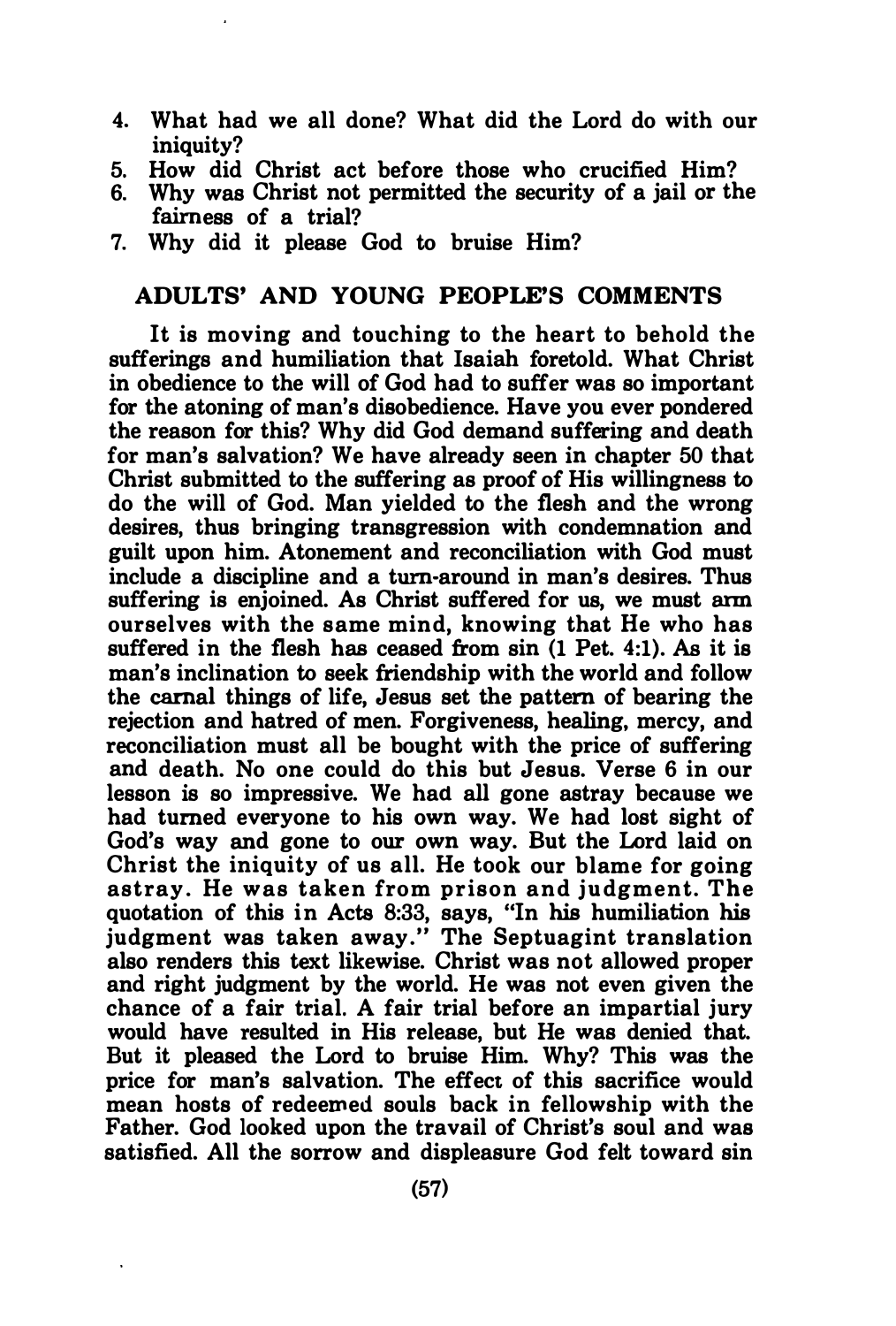was appeased in the light of Christ's suffering. Oh, what wonderful truth! Behold your Saviour-give your heart and life to Him, and be willing to suffer for the sake of others. -Leslie C. Busbee

#### FOOD FOR THOUGHT

In the first verse, Isaiah was commenting on the fact that so few believed his word. We need not be surprised today if people refuse to believe the gospel. The majority have always turned away in unbelief. The Israelites were a proud people. Even after they refused, rebelled, and left God, they held themselves aloof from other nations. Though the prophets would warn them with messages of "Thus saith the Lord,'' they failed to humble themselves, and retorted with such tauntings as, "Where is the word of the Lord? let it come now."

Under such circumstances, we find Isaiah prophesying that the Messiah would have no form nor comeliness: that there would be no beauty that He should be desired, that He would be despised and rejected of men, and a man of sorrows and acquainted with grief. Such a prediction would not be joyously received by a people whose hearts were set on the establishment of an earthly kingdom. They were too proud to accept a man like that.

Christ was treated with disrespect in His lifetime. He was misrepresented at His trial, and disdained in His death. However, it was all a part of the plan of salvation. We read in the 11th verse, "He [the Lord] shall see of the travail of his soul, and shall be satisfied." Some may think that we must serve a sadistic God who takes pleasure in inflicting pain. It is quite the contrary. Consider this. Think of the disgust you feel when you observe the sin about you. God sees into every comer of the world and beholds the total picture of depravity, and yet, in His mercy, withholds judgment for a season. However, His indignation must be appeased by a sacrifice, and Christ was willing to suffer that we might go free.

-Wayne Murphey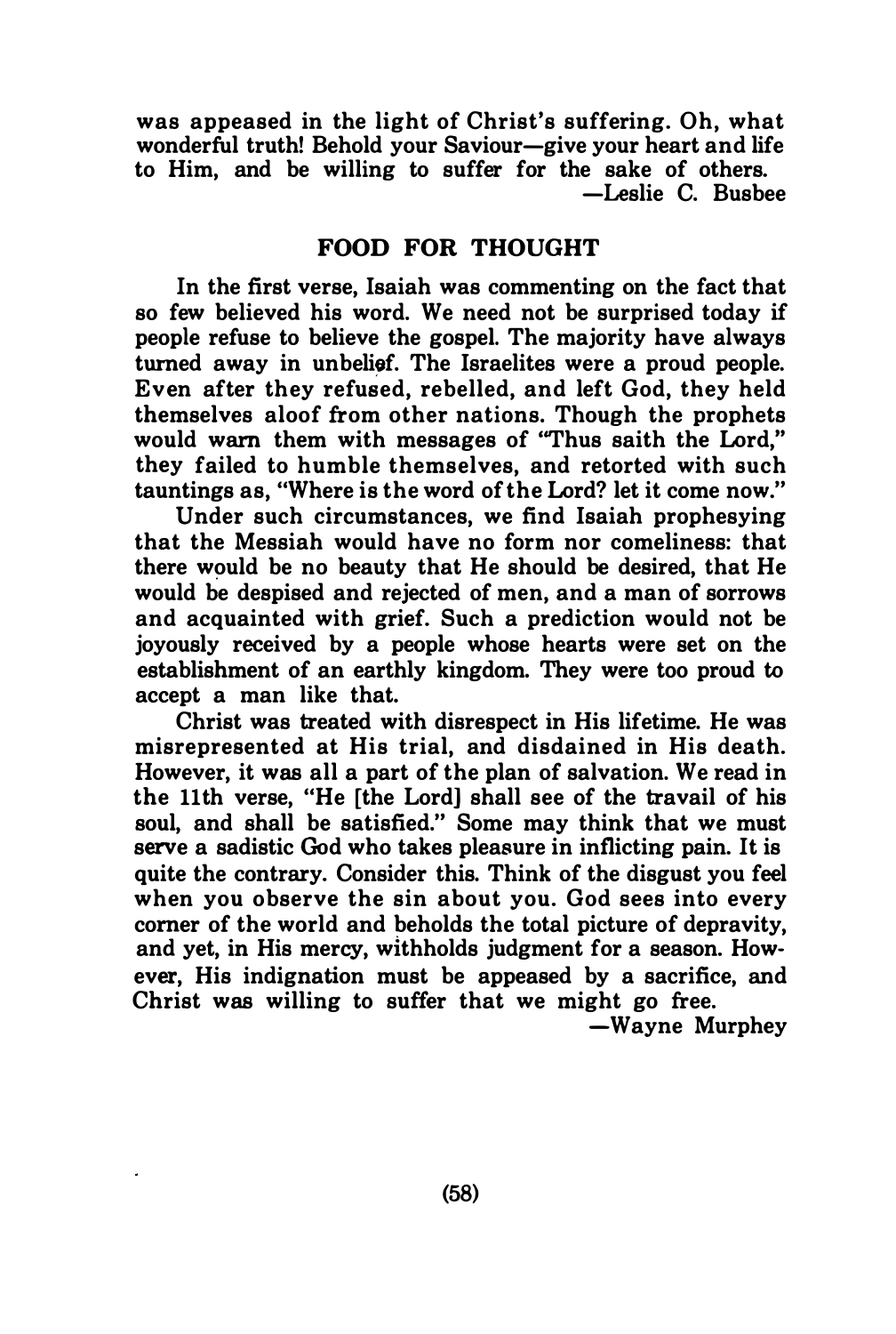$\overline{1}$ 

 $\begin{matrix} \vdots \\ \vdots \\ \vdots \end{matrix}$ 

#### WORDS OF COMFORT FOR THE JERUSALEM WHICH IS ABOVE

Isa. 54:1 Sing, 0 barren, thou that didst not bear; break forth into singing, and cry aloud, thou that didst not travail with child: for more are the children of the desolate than the children of the married wife, saith the Lord.

2 Enlarge the place of thy tent, and let them stretch forth the curtains of thine habitations: spare not, lengthen thy cords, and strengthen thy stakes;

3 For thou shalt break forth on the right hand and on the left; and thy seed shall inherit the Gentiles, and make the desolate cities to be inhabited.

4 Fear not; for thou shalt not be ashamed: neither be thou confounded; for thou shalt not be put to shame: for thou shalt forget the shame of thy youth, and shalt not remember the reproach of thy widowhood any more.

5 For thy Maker is thine husband; the Lord of hosts is his name; and thy Redeemer the Holy One of Israel; The God of the whole earth shall he be called.

6 For the Lord hath called thee as a woman forsaken and grieved in spirit, and a wife of youth, when thou wast refused, saith thy God.

11 0 thou afflicted, tossed with tempest, and not comforted, behold, I will lay thy stones with fair colours, and lay thy foundations with sapphires.

12 And I will make thy windows of agates, and thy gates of carbuncles, and all thy borders of pleasant stones.

13 And all thy children shall be taught of the Lord; and great shall be the peace of thy children.

14 In righteousness shalt thou be established: thou shalt be far from oppression; for thou shalt not fear: and from terror; for it shall not come near thee.

17 No weapon that is formed against thee shall prosper; and every tongue that shall rise against thee in judgment thou shalt condemn. This is the heritage of the servants of the Lord, and their righteousness is of me, saith the Lord.

Memory Verse: But Jerusalem which is above is free, which is the mother of us all. Galatians 4:26.

Central Thought: The real Jerusalem is the city of the children of faith, those who are taught of God, being hom from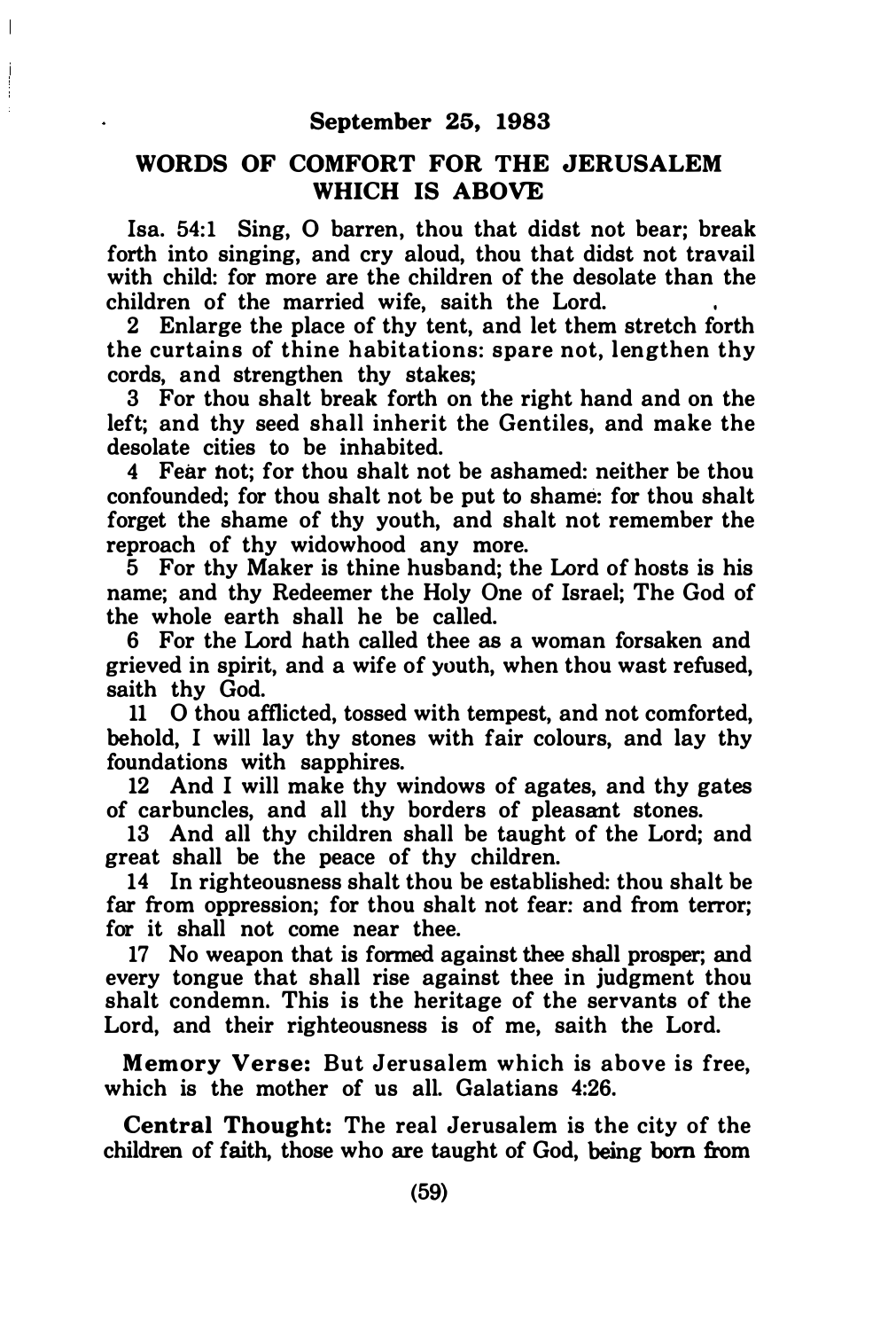above by the Spirit of God. Great price and comfort are reserved for those who will faithfully dwell in the Church of God.

#### LESSON BACKGROUND

In chapter 52, we had a message to Zion (the Church), and in chapter 53 we have the prophecy of Christ, the Bridegroom, who was to atone for man's sin. Now in chapter 54, the focus of the writer inspired by the Holy Spirit is on the Church again. It may be difficult through observation to detect the accurate application of this chapter in prophecy. But, once again as in the past, we have two golden clues as to what the Holy Spirit had in mind. By noting two different places in the New Testament where this chapter is quoted from, we can catch a vision of the glorious message found here. The first verse of this lesson is quoted in Galatians 4:27. To the Galatians Paul was directing a message concerning the expiration of the old law system and the dawn of the dispensation of grace through our Lord Jesus Christ. He puts the law system as parallel to Hagar, (the handmaid of Sarah who bore a son from Abraham without faith), and also to the old literal Jerusalem who was in bondage with her children. He presented the grace of God through faith in Christ as parallel to Sarah, (the wife of Abraham who bore Isaac under the terms of faith) and the New Jerusalem. He called the old Jerusalem as being in bondage with her children. But then he said, "But the Jerusalem which is above is free, which is the mother of us all." Then he quoted from Isaiah 54:1. This Scripture is applied to the Jerusalem which is above, which is the Church of God. Our Saviour Himself quoted from this chapter in John 6:45. In this chapter it tells how He was dealing with the Jews concerning Himself. He asserted in verse 44 that no man could come to Him (Jesus) except the Father draw him. And then He quoted from verse 13 in our lesson. "It js written in the prophets, And they shall be all taught of God. Every man therefore that hath heard, and hath learned of the Father, cometh unto me." Using these two quotations and their application we can pretty well determine the right application for the rest of the chapter of our lesson today. - Leslie C. Busbee

#### QUESTIONS:

Closely examine verse 1. This is a message to the true Church. Here are some questions you should seek to answer: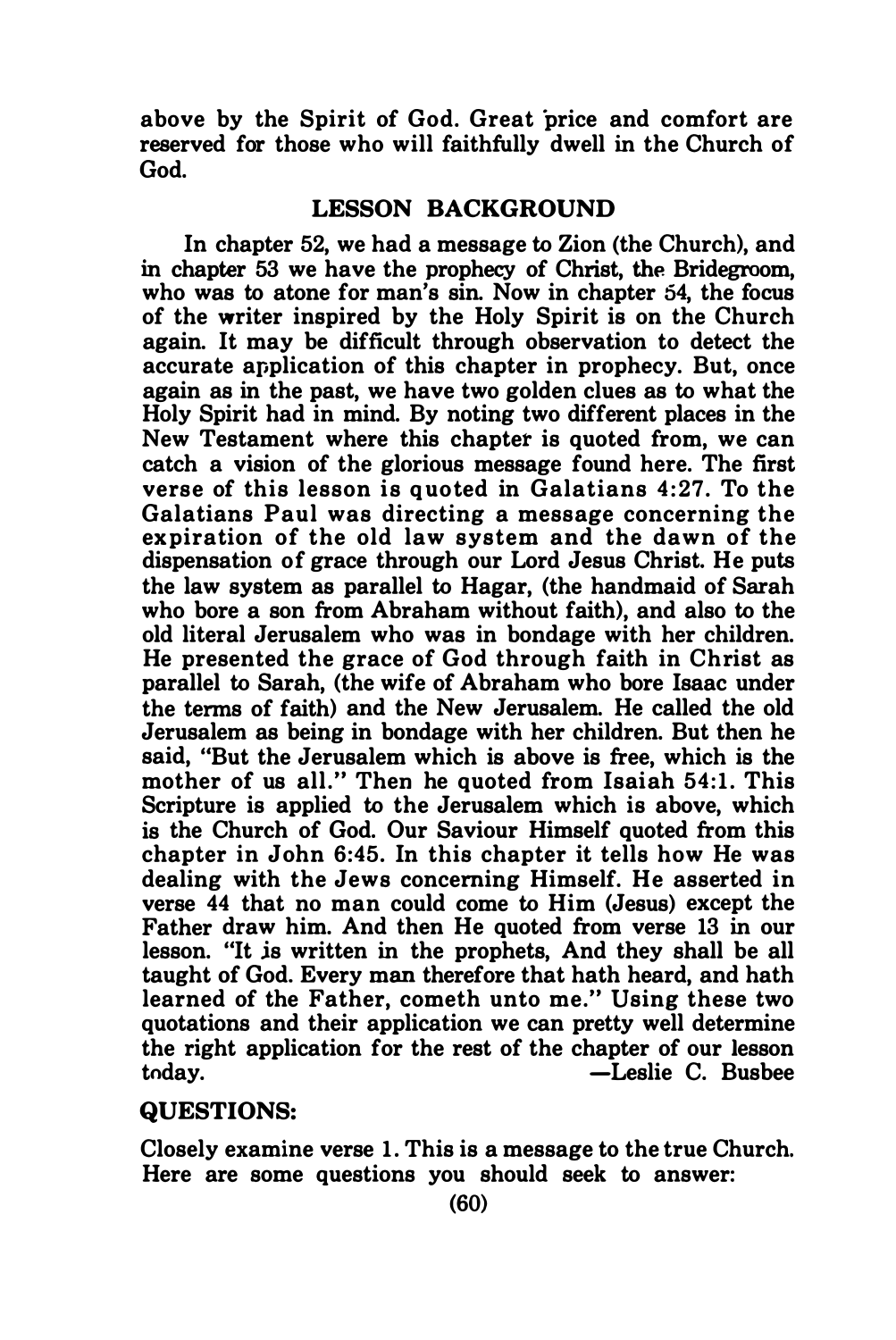1. Why is the Church called barren? Why is she told to sing? What is meant by "the children of the desolate"? What is meant by "the children of the married wife"'? Why are the children of the desolate more than the children of the married wife'?

Now find these answers:

- 2. Who is the husband of Jerusalem'?
- �3. Why is she called the M other of us all?
- 4. Why must the children of Zion be all taught of God?
- :). What verse in our lesson shows the protection and security of the people of God'?
- 6. What kind of precious stones does the Lord want His Church decorated with'?

#### ADULTS' AND YOUNG PEOPLE'S COMMENTS

God wants His people to live by faith. He wants us to share in the same faith that Abraham had in his life. That is why the true Church is compared to Sarah. The true Church of God is the Jerusalem that is above. Jesus taught that we must be born again. The word "again" and the word "above" are translated from the same Greek word, "ano" which also has been translated "from the beginning." Eph. 3:9. Thus, to be born from above is to be born again. God has seen fit to bring to light His working through the medium of a barren woman. We call to mind several women in the Bible who were barren. The first we have on record was, of course, Sarah, the wife of Abraham. Rebekah, the wife of Isaac was barren also, until the Lord was entreated of Isaac (Gen. 25:21). Rachel, the wife of Jacob, also endured a season of being barren. Two other notable women in the Bible who were barren were E lizabeth and Hannah, the mother of Samuel. Why has God purposed to give His Church this aspect also? God wants us to feel our barrenness. We are barren in ourselves. Woe to the man or woman who never senses their own weakness and mability. Woe to those who seemingly are complete in themselves, who never seem to realize their need of help from God. Through faith and the help of God we can be fruitful. Otherwise we are barren. The desolate has more children than the married wife. The desolate here refers to that which is not of faith. Yet through natural talent, material wealth, humanistic ways and doctrines, the desolate organizations of men often procure many more converts than what the true Church does. But it is much better to be one of the few who are taught of God than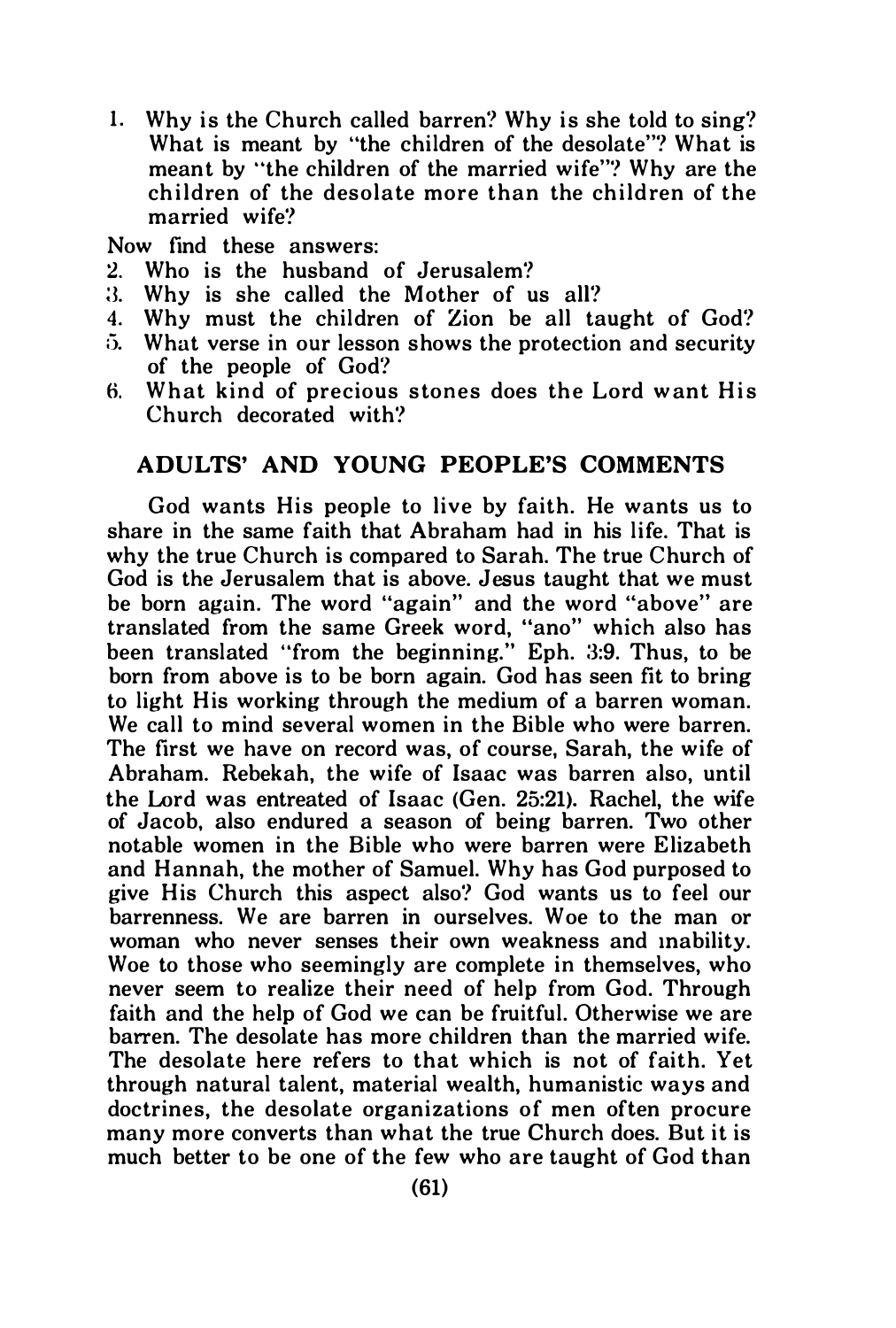to be among the number in darkness and ignorance who are the children of the desolate. - -Leslie C. Busbee

### FOOD FOR THOUGHT

The diaglott reading of Galatians 4:25, 26, is thus: "Now Hagar signifies Sinai [a mountain in Arabia] and it corresponds to the present Jerusalem, for she is in bondage with her children. But the exalted Jerusalem represents the Freewoman, who is our mother."

At the time that Paul wrote to Galatians, the people of Jerusalem were in bondage. The Jews had rejected Christ and were still living under the law as given at Mt. Sinai. There was no freedom found in the law, only condemnation. It brought about death. (Read Romans 7:9-21). The Jews were also in bondage to the Roman empire. They were taxed and under the dominion of another nation. Despite the existing conditions, Paul had discovered a spiritual Jerusalem that was free from all bondage.

This same Jerusalem offers us freedom today. As we observe the sins that captivate those around us, we appreciate more and more the precious freedom God has provided. It stirs up our pity to behold those who are held in the grip of evil habits and the lusts of the flesh, for they are servants of sin and unable to help themselves.

The 11<sup>th</sup> through 14<sup>th</sup> verses portray a beautiful picture. The 11th and 12th verses are symbolizations and the last two verses speak of things inanimate, but are very real to those who are in the heavenly Jerusalem. No wonder Paul referred to it as an exalted Jerusalem. There is nothing comparable. -Wayne Murphey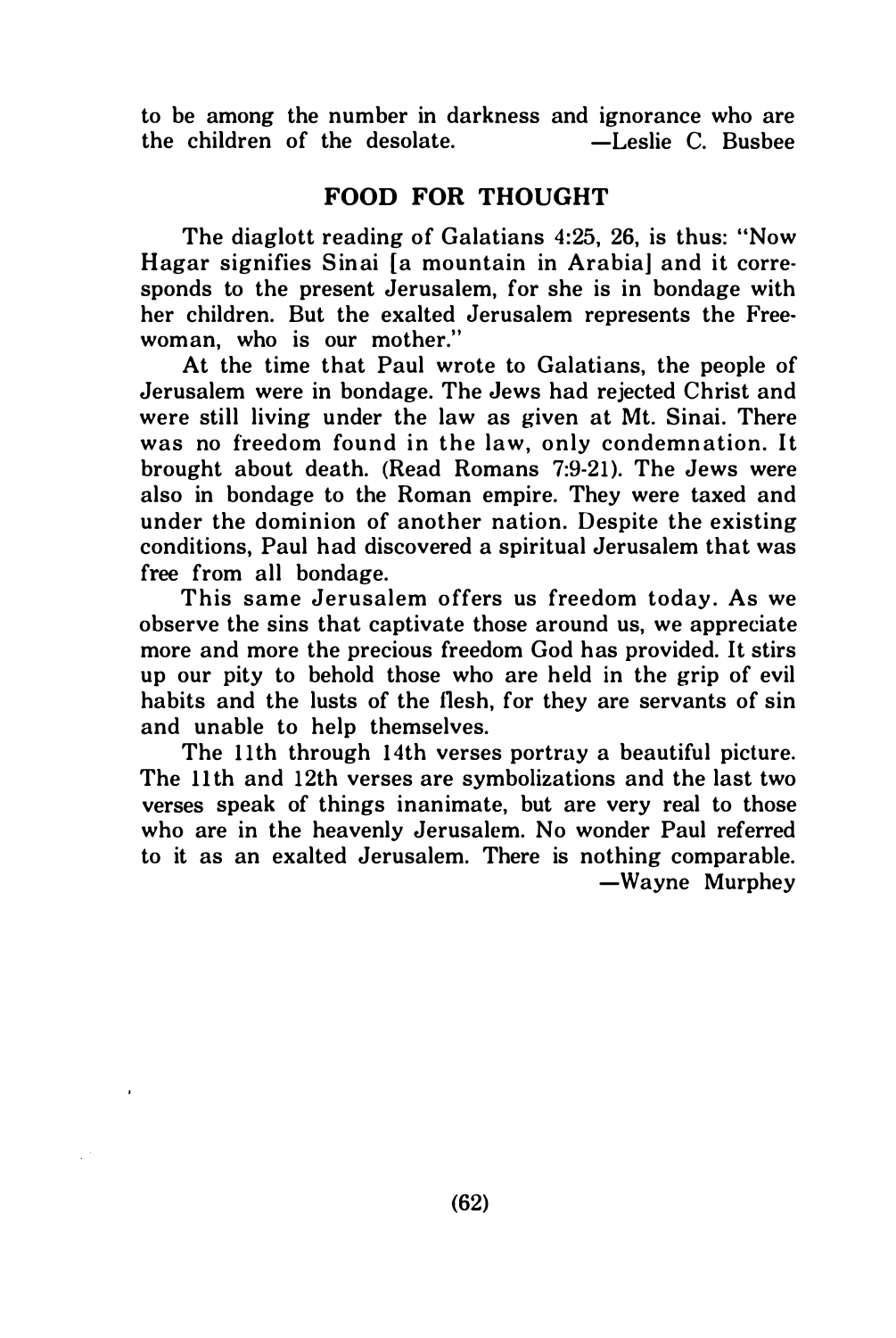# Subscription Order

| <b>Subscription Order</b>                                        |
|------------------------------------------------------------------|
| Please send _______ copies of the Bible Lessons<br>quarterly to: |
|                                                                  |
|                                                                  |
|                                                                  |
| Subscription rate: 50¢ per copy per quarter; or                  |

Subscription rate: 50¢ per copy per quarter; or \$2.00 per copy for one year (issued quarterly).

Please find enclosed payment in the amount of  $\frac{a}{\epsilon}$ 

Mail to: FAITH PUBLISHING HOUSE P. 0. Box 518 Guthrie, Okla. 73044